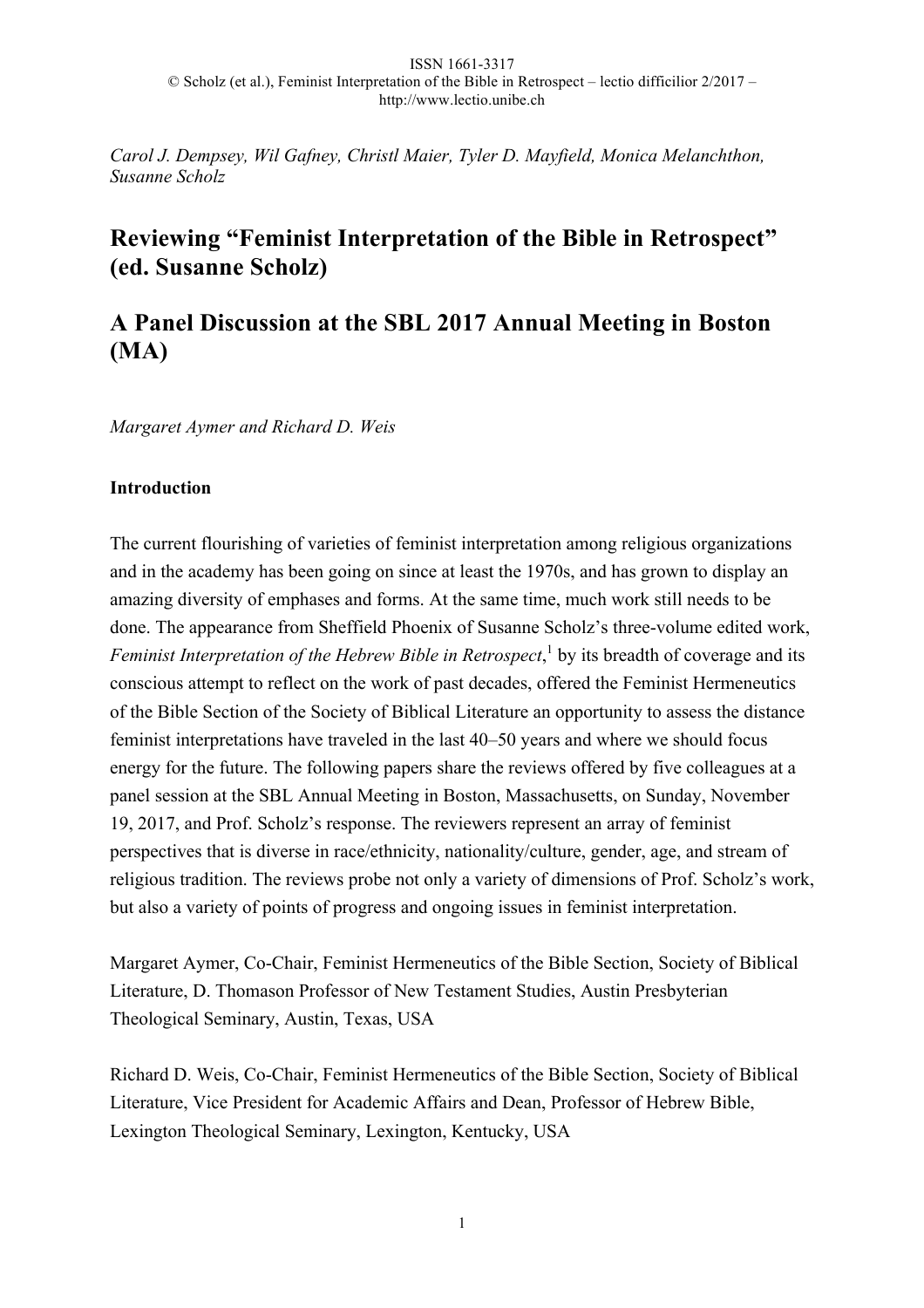# *Carol J. Dempsey*

My first response to Susanne Scholz for her magnificent edited three volume work entitled *Feminist Interpretation of the Hebrew Bible in Retrospect* is "Congratulations!"— Congratulations on work so sorely needed in the field of Biblical Studies. You and all of your contributors have pulled together decades of inquiry into the Hebrew Bible from feminist perspectives, and in doing this task, you have shed light on the sheer brilliance, passion, and creativity of women scholars from around the globe. Your work is no small feat, and the collective volumes are a first of its kind. To the many contributors of Professor Scholz's volumes, I say, wholeheartedly, "thank you!" – Thank you for your insight, your knowledge, your piercing and curious inquiry into familiar and not so familiar biblical texts. The fruits of your labor are succulent, and you have graced us all, scholars and non-scholars, with an awareness of how far feminist biblical scholarship has come, where it still needs to go, and what in our world still is in need of deep change and transformation with regard to attitudes, mindsets, systems, structures, institutions, the stories that have been told, and the stories yet to be told and which need to be told.

As I was reading through each chapter, page by page, in each of the three volumes, I found myself being wonderfully enlivened by the sheer energy that exudes from each chapter, each volume, and I thought to myself: "My, my, we women truly can change the course of thinking." And if we can change the course of thinking, how much more can we change the course of history, and the world in which we live with all creatures, both human and nonhuman. Just look at what we have done to biblical scholarship in a remarkable short amount of time! And now, the time is at hand for feminist interpreters of the Bible to keep moving forward in the field and also outside of the elite world of academia so that the new world order so beautifully envisioned by the poet of Isaiah can become more of a reality and less of a prophetic vision. And so, I will now turn to the volumes themselves and make, what I hope, will be some fair comments on work that deserves the academy's deep respect and honest gratitude.

# **Volume 1: Biblical Books**

In the "Introduction: The Past, the Present, and the Future of Feminist Hebrew Bible Interpretation," Scholz makes the point that from this first volume "we learn that there is still little dialogue among the various feminist interpretations" (vol. 1, p. 9). I would agree with this simple, astute point. The past years of feminist biblical scholarship have seen the development of methods and approaches. These various methods and approaches have been used, often quite successfully, to explore texts in an effort to expose biases, injustices, and downright oppressive attitudes, images, or metaphors embedded in the prose and poetry of the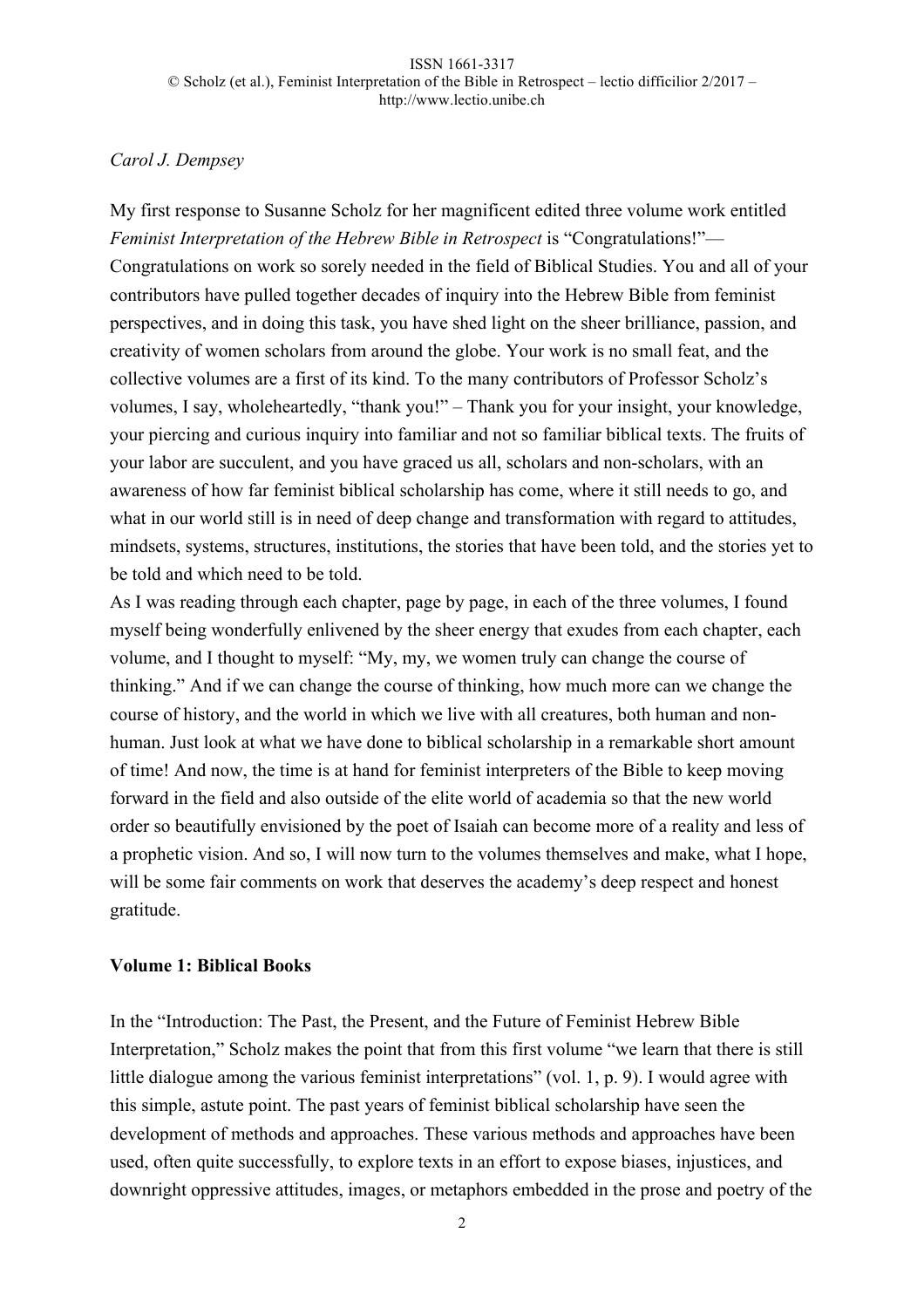Hebrew Bible. We now live in a world, however, that calls for a deeper integration of knowledge that draws upon an interdisciplinary understanding of life and its many facets and issues. Foundational to this interdisciplinary understanding of life is dialogue. The same is true for feminist studies on the Bible that needs to move beyond seeing a text from solely a womanist perspective or a literary approach or a comparative-historical method. The time has come to bring the various interpretations, as well as the interpretative methods and approaches of feminist scholarship, into dialogue with one another. Before this integration of methods can happen, however, perhaps feminist scholars first have to be in dialogue with each other to understand fully each other's method and approach and how a single text can be heard from a variety of perspectives. How lively a text could become when heard from a feminist meta-method approach whereby similar and divergent views on a text can be heard together and pondered anew as in the case of Genesis 34.

The task is daunting because it would require a biblical feminist scholar to be cognizant of all the feminist methods and approaches when examining a text. Perhaps it would be easier if the analysis of a text involved two or more feminist scholars in dialogue with each other and with each other's method(s), with the scholars then approaching the text from various perspectives that have been integrated as a result of the scholars' dialogue. Think of a prism. Only when we can see its many different sides with different rays of light shining on and through the prism can we appreciate fully the beauty of the prism. A biblical text is like a prism; the feminist methods, approaches, and perspectives are like the rays of light. Only when different feminist methods, approaches, and perspectives simultaneously shed light on a text can the text be seen in all its spectral colors. The new Wisdom Commentary Series tries to do some of this integration with its single authorships, co-authorships, and its contributing voices. Thus, this simple observation that Scholz makes about the little dialogue among the various feminist interpretations was a point worth noting.

In several of the chapters of this volume, the contributors, including Scholz, comment on "God." How the "Sacred Presence" is portrayed in the Hebrew Bible and the language associated with this "Sacred Presence" has long been an interest of mine, especially since I approach the Bible in general and the Hebrew Bible in particular from a faith perspective. In her chapter entitled "Image, Status, and Regulation," Amelia Devin Freedman makes clear that feminists note that the biblical God is heavily referenced with male terminology. Scholz makes the point that "feminist interpreters wonder whether the characterization of a male God was a major factor in women's societal oppression" (vol. 1, p. 49). Issues about the "Sacred Presence" as a male Deity have given way to women reclaiming goddess traditions, and debates on this topic wait to be tackled by feminist scholars. Rabbi Suzanne Singer is troubled by the statement in Exodus 10:1 that God had hardened Pharaoh's heart which led to a night of horror for the Egyptians which Jews, Singer states, must never forget. Such a night of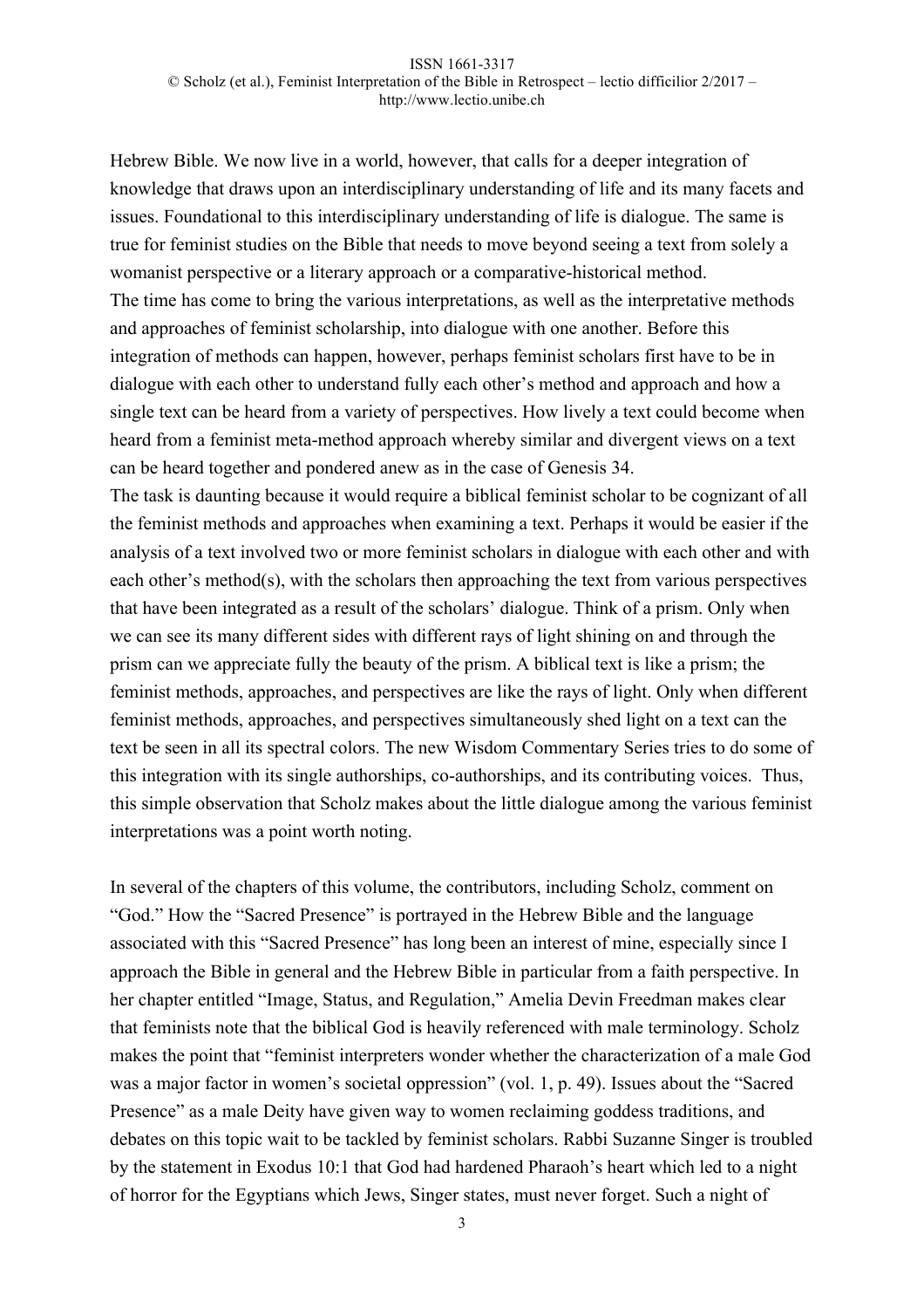horror, she continues, is celebrated yearly in Jewish Passover observances, and she makes the plea that "[a]s we recall at our Seder table the wonders of God performed for us, we must remember the price the Other paid for our liberation" (vol. 1, p. 64). Cheryl Kirk-Duggan pushes the point even further. She calls readers to think about the Egyptians' plight who were Pharaoh's subjects, and the premeditated, sacrificial murder of the Egyptian first born (vol. 1, p. 64). Both Singer and Kirk-Duggan thus suggest that "readers must approach the Exodus motif with open eyes, attentive to the high human cost of the divinely authored liberation that it depicts" (vol. 1, p. 64).

The image of a male deity must be a major factor in women's societal oppression for three reasons. First, the biblical God wields power by sending judgment upon innocent people who are victims of their own political regimes' needs. Second, this kind of God sanctions the murder of little Egyptian babies for the dual purpose of setting the Israelites free from Egyptian bondage and as an act of getting back (*lex talionis*) at a Pharaoh who had once ordered the death of Hebrew baby boys. Third, the biblical deity is more powerful than all the diviners, sorcerers, and gods in the land. The kyriarchal images for the biblical God are especially disturbing since the metaphors describing the covenant between the deity and the people assumes marital imagery with God as the faithful yet scorned husband on the one hand and Israel/Zion/Jerusalem as the unfaithful wife deserving of being hedged up, battered, ridiculed, and called "whore," "harlot" on the other hand.

This Deity liberating one group of people from oppression at the expense of the lives of others embodies liberation theology at its very worst. Singer's plea for Jews, and by extension, for all people to remember how liberation for Jews happened is a refreshing reminder of just how feminists hear the biblical text from the perspective of the victim, the disenfranchised, and the innocent one. What kind of God would do such things? Who is this God? And is this the God we want to place our faith in? Perhaps a better image for God is a female one? But would it be really?

I am reminded of Carleen Mandolfo's work on *Daughter Zion Talks Back to the Prophets: A Dialogic Theology of the Book of Lamentations* (2007)*.* Mandolfo opens the door to dialogue about how the biblical text portrays God metaphorically. She dares to question and to critique this biblical God because she recognizes that the God of the text, especially the God of the prophetic texts, is a metaphorical construction that can be challenged and deconstructed not only to undermine the authority of the text but also to allow the community of readers and believers search for a new understanding of God beyond the biblical tradition. Without a doubt, the God of the Bible is historically, socially, culturally, and theologically conditioned and to take the image of God literally is to do a disservice to the text and to the Sacred Presence whom we have labeled "God." The metaphorical portrait of God is a theme of interest for Sandie Gravett.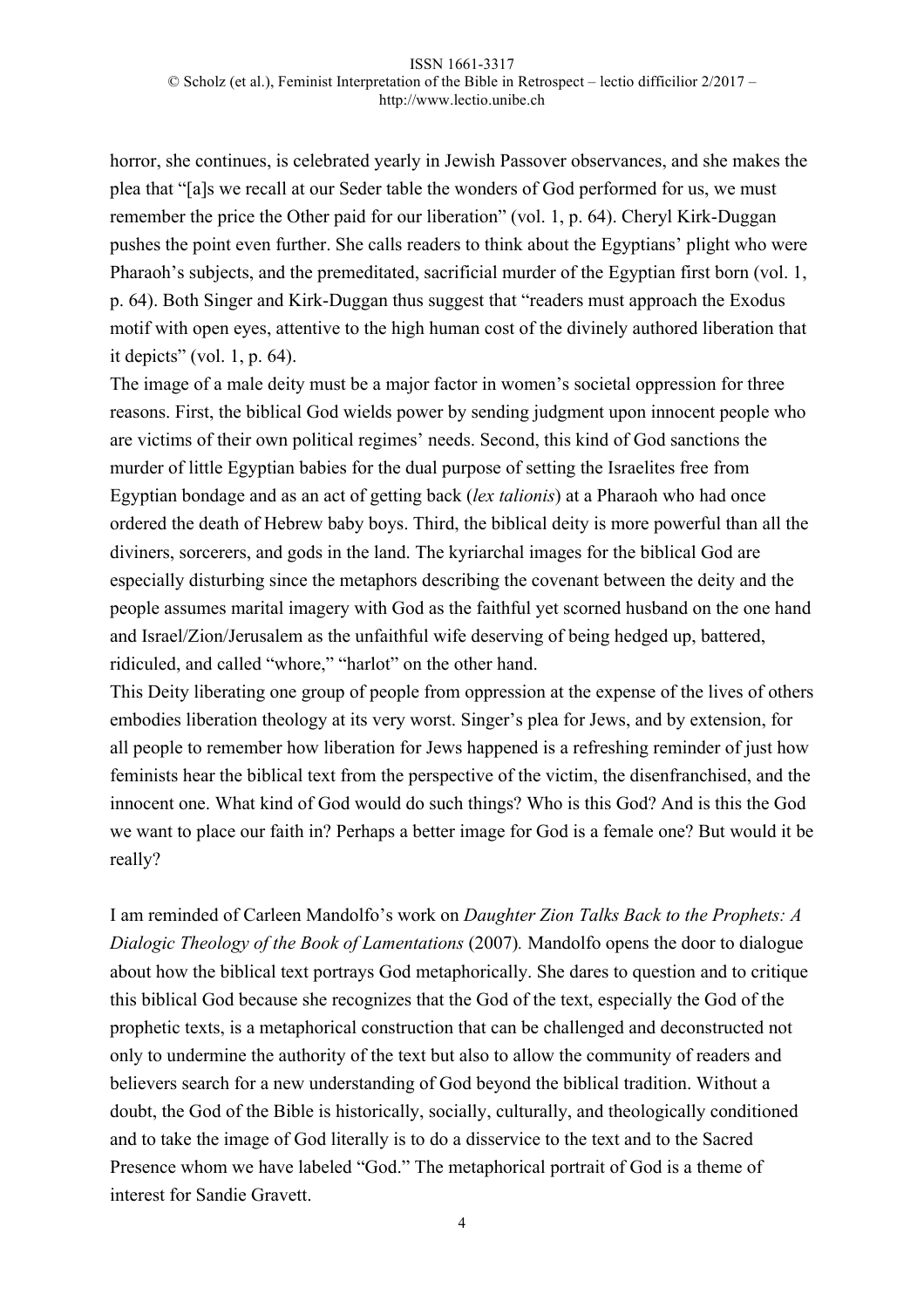In her chapter on "Biblical Metaphors as Part of the Past and Present: Feminist Approaches to the Books of Isaiah, Jeremiah, and Ezekiel," Sandie Gravett brings the image of God into sharper view. She draws on the thought of feminist theologian Sallie McFague who observes that "the problem with introducing a feminine dimension to God is that it invariably ends with identifying as female those qualities that society has called feminine. Thus, the feminine side of God is taken to comprise the tender, nurturing, passive healing of aspects of divine activity" (vol. 1, p. 166). Gravett notes that the prophetic literature contains a whole host of female images for God, particularly in First and Second Isaiah, thus giving McFague's argument credence. Gravett rightly points out that "some feminist exegetes are eager to identify representations of the divine as both fertile and nurturing" (vol. 1, p. 168). Gravett then draws the views of Kathleen S. Nash into the conversation. For Nash, the female imagery in the prophetic literature is problematic. She argues: "If the male YHWH can provide a mother's love for Israel, there is no need for a divine mother" (vol. 1, p. 168). Gravett suggests that the male God "takes on all the gender," crowding out the need for a goddess (vol. 1, p. 168).

Another concern of feminists who deal with the image of God in the prophetic texts is the pattern of violence and reconciliation, which is suggestive of an abusive relationship. Ezekiel 16 and Hosea 1–3 are classic examples of this pattern. Such a pattern in the context of humandivine relationships can indeed influence how humans relate to God or have chosen not to relate to God. In short, the biblical portrayal of God is problematic for feminists, but the adaptation of a female image for a male image or the move into the direction of goddesses may be helpful only for some feminists. In the broader reality, however, the portrayal of God in the Bible and the understanding of who God is are a problem. Feminists would do well to liberate "God" from the text and from the gendered metaphors in which the "Sacred Presence" is encased. Feminists would also do well to explain that the God of the Empire reflects the social, political, and theological agenda of the biblical writers who were, presumably, all males. Those feminists who read the biblical text as Scripture need to find new ways to approach the difficult portrait of God in the Hebrew Bible. I remain unconvinced that male or female metaphors and their related characteristics adequately capture the Spirit that breathes life into all that exists. In the context of our contemporary world, we can see more and more that the commander-in-chief – the one who acts like a bully, who brandishes a sword amidst words of judgment and threat, and who also bends down to feed babes like a mother (see Hosea 11) – is really a God we have fashioned in our own image, according to our own likeness.

While I found all of the chapters in the first volume to be wonderfully crafted and offering a wealth of knowledge and wisdom at every turn of the page, the chapter that struck a particular

5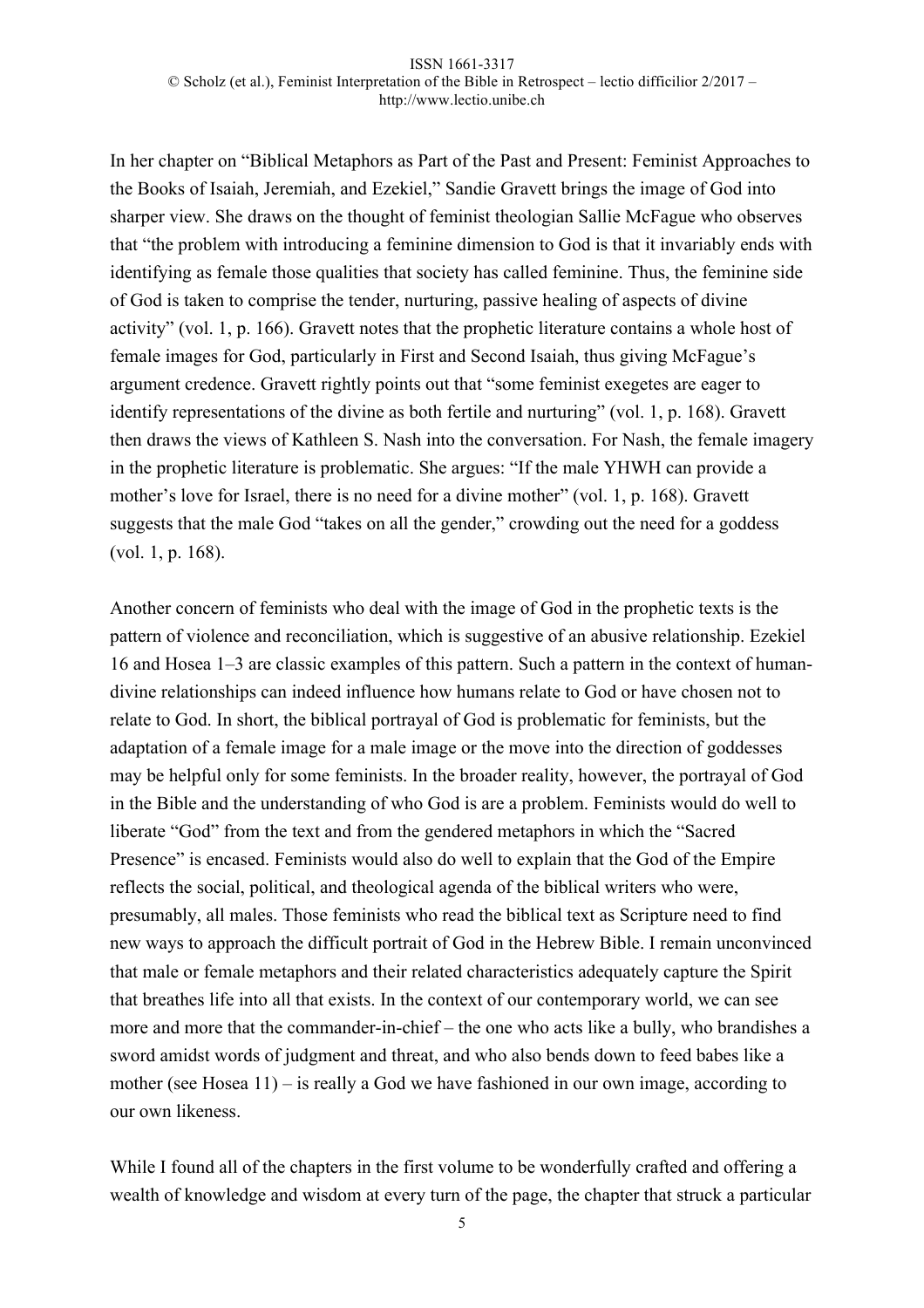chord with me are Sandie Gravett's discussion on "Biblical Metaphor as Part of the Past and Present" and Susan E. Haddox's essay on "Engaging Images in the Prophets: Feminist Interpretations of the Book of the Twelve." By citing and discussing the contributions of many feminists working in the area of metaphor and the prophets, both authors expose the violence embedded in the metaphorical language, particularly when cities are described as women or as wives, not to mention the family metaphors, and specifically the parental metaphor. One of the voices contributing to Haddox's analysis is Julia O'Brien who questions the theological implications of the parental metaphor:

In demonstrating that the image of God the Father reinforces not only scripts about gender but also scripts about parenting, ideological critique challenges "simple fixes" to the metaphor. Simply substituting "she" or "mother" for "he" and "father" or even speaking of the divine as gender-balanced Father/Mother, might indeed challenge certain gender stereotypes, but it does not address the inherent dangers of the parental metaphor (vol. 1, p. 185). Haddox also offers some possible new directions that feminists might take. They include developing additional ideological and theological perspectives that illuminate various prophetic texts and reveal the prophetic voice within those texts laden with gendered metaphors.

### **Volume II: Social Locations**

Of the three volumes, this second volume is the one I found most interesting because the context of one's social and cultural location always shapes how one hears a biblical text. Hearing biblical texts from diverse feminist perspectives and approaches in relation to diverse social locations makes for exciting readings and brings to fruition Scholz's statement that "the Bible needs to be liberated from its captivity to one-sided white, middle-class, male interpretation" (vol. 2, p. 4).

Additionally, in her chapter entitled "Beyond Colonialism and Postcolonialism: Feminist Readings of the Bible in East Asia," Wai Ching Angela Wong proposes a feminist biblical hermeneutics that calls for "solidarity and resistance to the dominating biblical discourse of the West, not only on the basis of anti-colonialism but also in terms of a commitment to exploring our collective historical, political, cultural, and religious complexities" (vol. 2, p. 49). What a wonderful experience my students have when they read new ideas contained in feminist commentaries, book chapters in feminist works, and journal articles that interpret biblical texts from feminist perspectives. Too long have they been reading commentaries by white, male, European, and American scholars that debate dates, philology, settings, and authorship. These commentaries rarely touch on the importance of gender, class, race, ecological, cultural, and sexual concerns that my students from different global social locations and cultures always raise when they read the biblical text. If the biblical text is to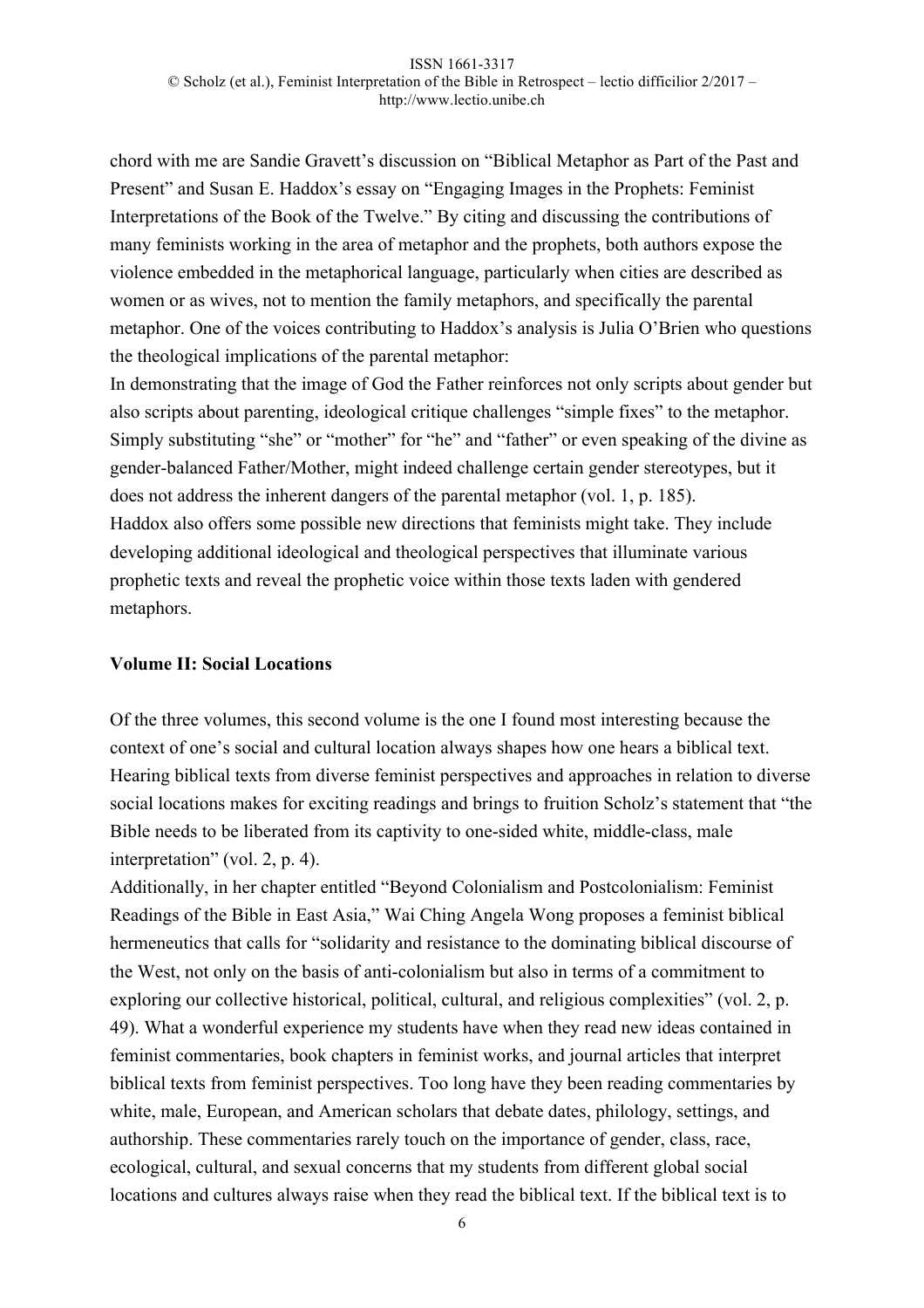have any impact on our world today, then its interpretation needs to be brought into dialogue with all human and non-human life. Musa W. Dube's marvelous essay entitled "*Talitha Cum* Hermeneutics: Some African Women's Ways of Reading the Bible" offers thoughts from Teresa Okure who observes: Life as the starting point and abiding context of hermeneutics is not only important; it is the reality that imposes itself. Emerging and liberative trends in biblical studies (Third World, women's feminist, womanist, reader-response hermeneutics and inculturation) require that readers address their life situations as part of interpreting scripture. The biblical works themselves are records of people who struggled to understand the meaning of their life in relation to God. (vol. 2, p. 26)

For Okure, a "life-centered hermeneutics is grounded not only in God as the creator of life but also in God as the author of the good life" (vol. 2, p. 26). For those feminist scholars who view the biblical text as scripture, Okure's insight has profound merit. In her essay entitled "Engaging Women's Experiences in the Struggle for Justice, Dignity, and Humanity: Hebrew Bible Readings by South Asian Women," Monica Jyotsna Melanchthon suggests that the most viable method for feminist readers in South Asia currently is "reading in juxtaposition" or "reading cross-textuality." Such a method focuses on the transformation of life. I agree with Melanchthon's suggestion. I add that such a method is viable not only for South Asia but also for all other countries around the world since the transformation of life involves all creation. These essays are just a few highlights of a volume rich in thought, challenge, and new directions for biblical interpretation, including an essay on a feminist hermeneutics of respect for Judaism and a discussion on female Bible characters from a feminist Muslim stance.

# **Volume III: Methods**

The brilliance of this volume is Scholz's vision of bringing together the many methods of feminist interpretation. The contributions that each feminist scholar makes to this volume is unparalleled and provides a compendium of knowledge that showcases each method, each perspective. One could say that this particular volume is the crowning jewel of the collection. What makes this volume informative and accessible is the fact that each method is defined and then it is employed to analyze a particular biblical text.

The conversation between Scholz and Milne on methods and methodology portrays a rich dialogue between two feminist scholars, one who assesses the texts as sacred witness and one who does not; one who is glad to see the Bible's influence decline in Western countries and one who regards the Bible's decline as regrettable. In response to both positions, I am more inclined toward Scholz's position. I do regard the Bible's decline as regrettable, and I do see the biblical texts as sacred witness. The various biblical stories give us a window into the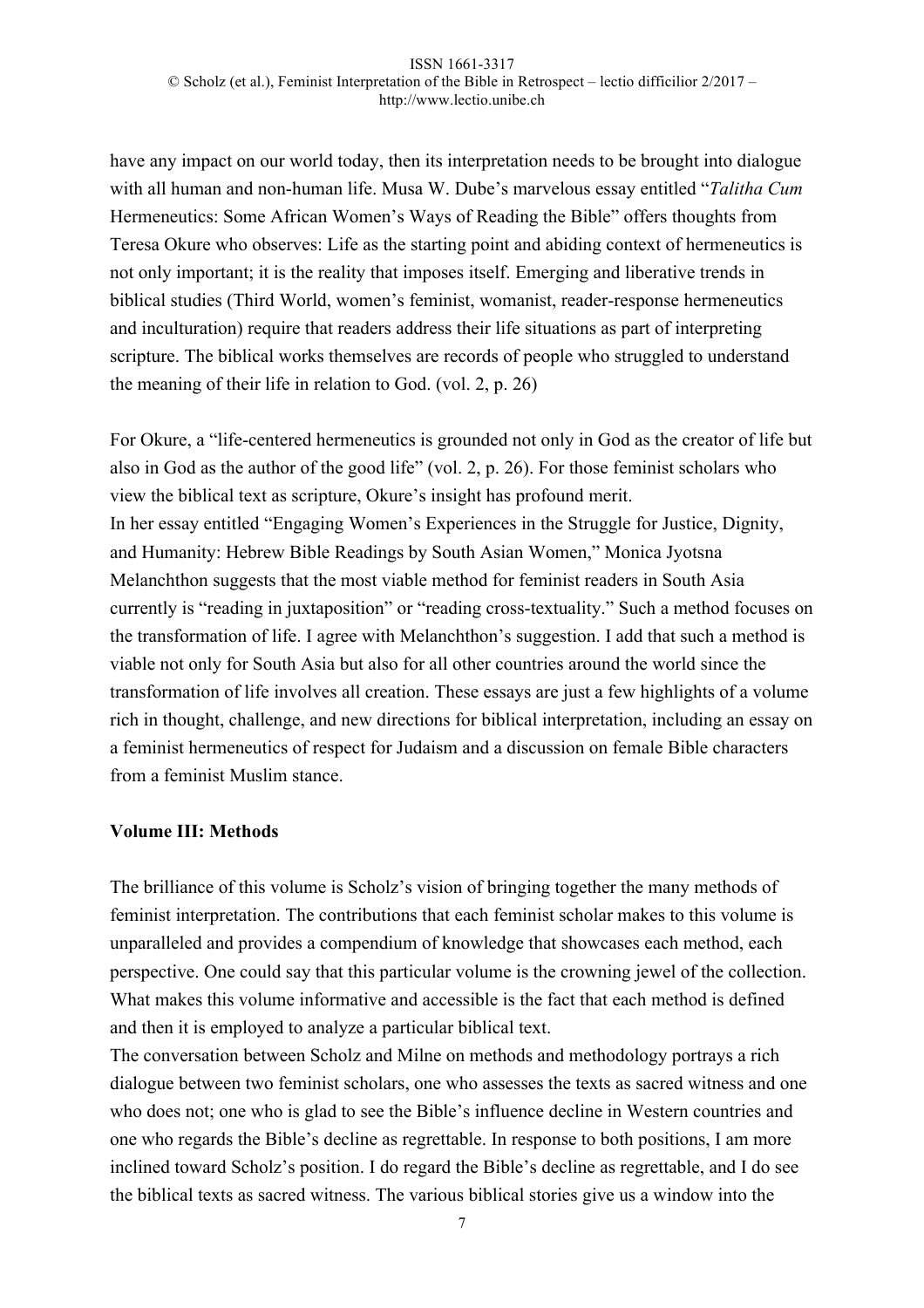human condition with all its beauty and depravity, a human condition that remains forever embraced and graced by an enduring Love that pulsates at the heart of all creation, all life. I agree with Scholz that "feminists destabilize, subvert and deconstruct traditional interpretations in such a way that religious and secular readers will be less able to remain silent about rape" (vol. 3, p. 33) and other horrific injustices. Like Edward Albee's *Zoo Story*, the Bible is a looking glass that shows us who we are as human beings. It also teaches us the deep need for ongoing transformation within all walks of life. By exposing the injustices and oppressive attitudes and metaphors within the biblical text, interpreters of the text help to ground the Bible in lived reality. Too often the text is viewed as a "spiritual text," a "holy text," and a "sacred text" whose words are to be taken literally and heeded. For too long, the stories have not been held up for ongoing critical theological reflection. I consider the text to be a sacred witness to the reality of life and people's search for and attempt at describing the Divine, even though this description looks more like a description of ourselves than anything else. A healthy critical interpretation of the biblical text can shake people out of their drunken religious stupor and inspire us to change either the course of history or to allow it to continue as it has for centuries with people chopping off one another's heads like Judith did to Holofernes and David did to Goliath.

Carol L. Meyers' chapter on "Beyond the Bible: Archaeology, Ethnohistory, and the Study of Israelite Women" should be read by scholars and non-scholars alike. Meyers reminds us that the biblical text cannot be taken literally with respect to the roles of women in the ancient world. A feminist ethnohistorical approach is indispensable because it not only "problematizes the biblically-based supposition of female subservience" (vol. 3, p. 89) but also because it exposes unconscious attitudes of oppression written into the text from the time when biblical writers and editors shaped the stories and poems. Such an approach puts biblical literalism and fundamentalism "on notice" because, as Meyers asserts, "looking beyond the Bible will enable us to see the Bible more clearly" (vol. 3, p. 90).

Finally, among the many other wonderful chapters is Caroline Blyth's essay on "Engaging with Cultural Discourses: Cultural Feminist Criticism in Hebrew Bible Studies." Engaging the biblical text with cultural discourse allows interpreters and listeners of the text to hear the text beyond the "cloistered" walls of academia. Cultural Studies firmly anchors the biblical text in the realities of everyday life. After all, the biblical text is a window into everyday life, and much of what went on in the ancient world is still going on today despite all of our advances in technology, communication, and interpersonal skills.

In sum, this volume is a teaching and learning tool not only for readers new to feminist interpretation but also for students and seasoned scholars in the field. Each contribution offers new insights into familiar stories, revealing to us a little more about ourselves as a human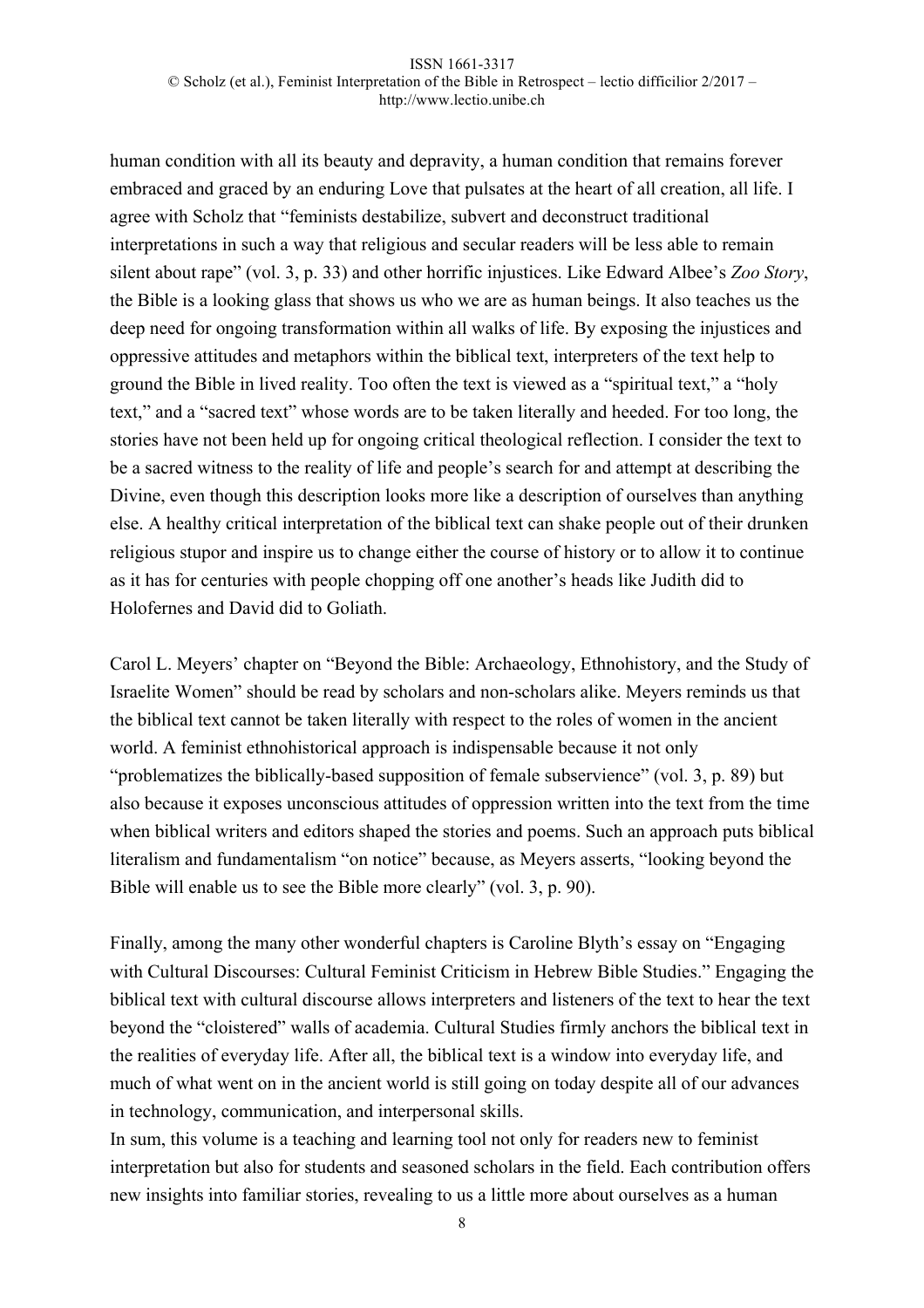community and what needs to be done within us and among us if we are to become "a holy people."

# **In Conclusion**

The purpose of these three volumes comes clear through Professor Scholz's own words: "The series as a whole contributes to the present task of describing, explaining, and evaluating what has been done in feminist biblical exegesis. All three volumes intend to assist feminist exegetes in building upon the feminist achievements as they stand today" (vol. 1, p. ix). She acknowledges that much more work waits to be done in feminist Hebrew Bible studies. In one sense, Professor Scholz, by means of her three volumes, laid a solid foundation upon which future feminist interpreters can continue their studies, and thus she now passes the torch to a new generation of feminist scholars who must take up the mantle if women are to have a transformative presence and voice in a world that is increasingly growing more patriarchal and hierarchical as the days go by with nation upon nation jockeying for position on the political scale and in the global arena. Scholz reminds us that "feminist readers have thus aimed at changing society's structures of domination, envisioning a society built on justice, peace, and the integrity of creation. Theirs is the comprehensive goal going far beyond the field of biblical studies" (vol. 2, p. 3). Women and men who have a feminist perspective and approach to the biblical text and life in general have no other choice right now than to keep rolling up our sleeves in the spirit of our sister Rosie the Riveter. Our world waits for the new order to be born, and who better can bring it to birth than today's feminists who understand what it means "to act justly, to love tenderly, and to walk humbly" with the One whose transformative energy, pulsating in the midst of all life, longs to make a new heaven and a new earth, of which Isaiah speaks, more of a lived reality and less of a prophetic dream.

**Carol J. Dempsey**, OP, Ph.D., is Professor of Biblical Studies at the University of Portland, Oregon, USA. She is the author of eight books, the latest of which includes *The Bible and Literature* (Orbis Books, 2015) and *Amos, Hosea, Micah, Nahum, Zephaniah, Habakkuk* (Liturgical Press, 2013). She is also the editor of 11 books and serves on the editorial boards for the Wisdom Commentary series (Liturgical Press), the New Paulist Bible Commentary (Paulist Press), and the *Catholic Biblical Quarterly* (2017–present; 2004–2008), *Old Testament Abstracts* (2010–present), and Theology in Dialogue series (Orbis Books). She is currently working on a commentary on Isaiah for the Wisdom Commentary series (Liturgical Press) and Isaiah 1–39 for the Berit Olam series (Liturgical Press). Her research focuses on Prophets, Feminist Hermeneutics, and Ecological Studies.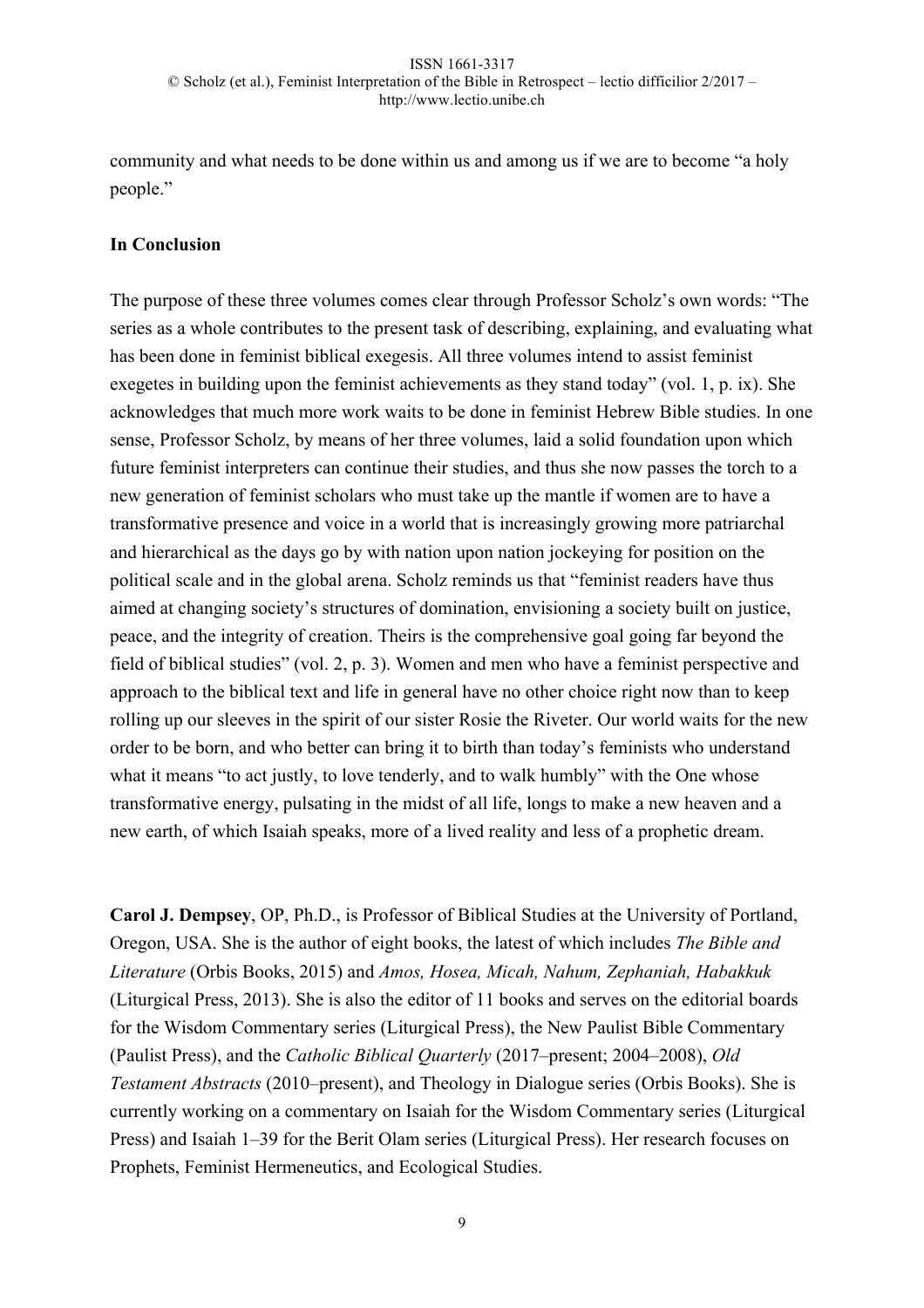### *Wil Gafney*

I'd like to begin by congratulating Dr. Scholz on this flowering, towering accomplishment in feminist biblical scholarship. The scope of the trifecta is impressive and accessible. In addition, the covers are lovely. It is obviously impossible to review all three volumes in any detail in this forum so my text selection, as in much of biblical interpretation, will be necessarily eclectic. I also want to acknowledge that I understand the production of the project has its own story and did not begin in its entirety with Dr. Scholz. This already sizeable three-volume project understandably does not address the essential linkages between feminist scholarship, intersectional hermeneutics, or related disciplines as Scholz indicates in the introduction. Rather, the authors sketch out the contours of the discipline and illustrate ongoing conversations about methods and trajectories in feminist biblical studies. For example, there is still conversation around whether simply (or not-sosimply) focusing on women's characters is feminist or feminist enough, or whether a feminist project must work towards transformation or reformation, as in Elisabeth Schüssler Fiorenza's "emancipatory-radical democratic paradigm" (vol. 1, p. 60). The collection is a useful compendium, a good representation of the last forty years of feminist biblical scholarship. My primary concern about the project is the underrepresentation of marginalized voices, particularly womanist voices with what appears to be a single black voice per volume and similar representation of Asian and Latina voices.

A recent experience with an older, senior white feminist colleague taught me that it does not go without saying that womanism is feminism. From Alice Walker's 1980 articulation, "Womanist encompasses feminist."2 From her classic 1983 definition, a womanist is "[a] black feminist or feminist of color."3 Among my definitions are, "A womanist is a black woman whose feminism is so rich, deep, thick, broad, and wide, it moves beyond the mere self-interest of paler feminisms to embrace the wellbeing of the whole community. Womanism is brash, bold, and brazen—like the forehead of a whore. Womanism is womanish and talks back—with a hand upon her hip."<sup>4</sup> And: "Womanism is feminism with swag."<sup>5</sup> Womanism hails from the same eras as feminism, nurtured in part by hostility in white feminist spaces. Scholz observes: "Feminist exegesis expands in the 1980s when voices of 'otherness' become increasingly vocal. For the first time, African American women scholars join the interpreters from south Africa and other African countries" (vol. 2, p. 127). Missing is the foundational womanist text written by Renita Weem and entitled *Just a Sister Away: A*  Womanist Vision of Women's Relationships in the Bible.<sup>6</sup> It should also be noted that womanist biblical scholarship does not begin with publication or discovery. While womanist scholarship is acknowledged and included within a number of individual essays and in a single womanist essay, in Volume 3 by Karen Fletcher-Baker—a theologian,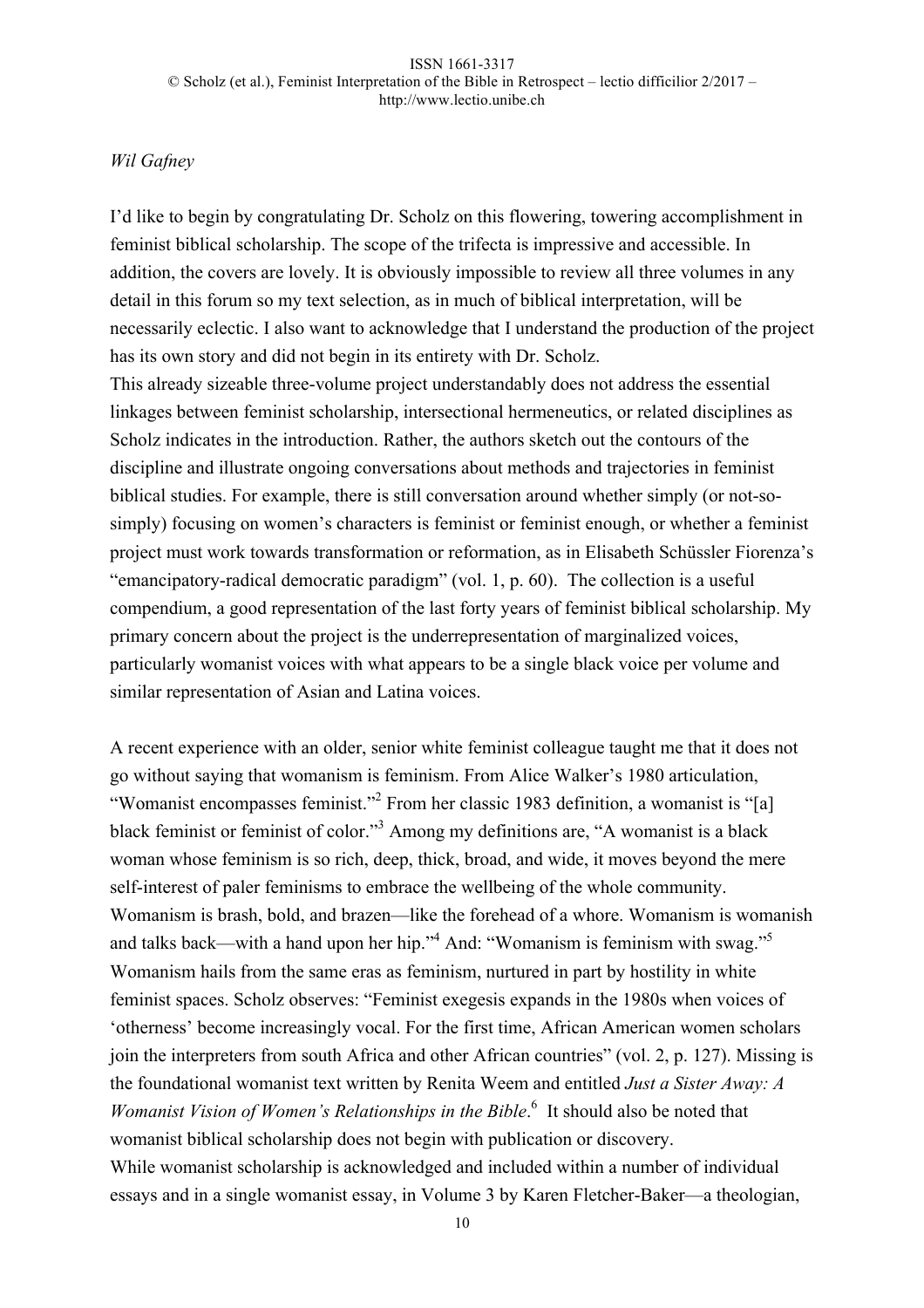not a biblical scholar—the significance of womanist biblical scholarship to the feminist biblical scholarly guild is not sufficiently indicated. Womanist biblical scholarship is feminist biblical scholarship. I note there are cognate African feminist voices in at least two of the three volumes, Madipoane Masenya (ngwan'a Mphahlele) in Volume 1 and Musa Dube in Volume 2—due to its focus on social locations, the second volume is far and away the most diverse. Yet there is not a single African American womanist biblical scholar among the forty-four essays of all three volumes.<sup>7</sup>

I am now turning to the individual volumes in uneven detail.

### **Volume 1: Biblical Books**

The first volume undertakes the difficult and necessary task of sketching out the contours of the field of feminist biblical studies. The volume begins with a fascinating series of excerpts from interviews with feminist biblical scholars who were shaped in part by the Women's Movement of the 1960s and 1970s curated by Helen Leneman in an essay entitled "Genealogies of Feminist Biblical Studies: An Interview Report From the 1970's Generation." She interviewed Phyllis Bird, Katherine Doob Sakenfeld, Esther Fuchs, Carol Meyers, Mieke Bal, Dana Fewell, Athalya Brenner, Carol Fontiane, Toni Craven, and Claudia Camp. The influential works of Phyllis Trible and Fokkelien van Djik-Hemmes are referenced repeatedly. Noticeably absent are womanist and feminist scholars of color, for example, Renita Weems and Gale Yee.

The first volume ably surveys feminist Hebrew biblical scholarship of the current era. It traces the pattern of feminist engagement with the Hebrew text, revealing its gluts and lacunae for a potential map to future projects and steering investigators to underserved texts. The essay on Genesis, one of the most commented upon texts by feminists, is a useful starting point for the analysis of feminist scholarship no matter its placement in the canon. The survey of approaches to Genesis reveals more work on female characters—mothers, goddesses, etc. than on systems of power and domination (vol. 1, p. 58–61), a bellwether for Scholz of the future of feminist scholarship on the Hebrew Bible. Scholz's essay, "Eve's Daughters Liberated? The Book of Genesis in Feminist Exegesis," makes clear that the future of feminist work is in "the intersectionality of the multiple dimensions of social relationships and subject formations in Genesis and the histories of interpretation." (vol. 1, p. 59) Amelia Devin Freedman's emphasis on the "multivocality" of feminist biblical scholarship in "Image, Status, and Regulation: The Feminist Interpretive History of Exodus to

Deuteronomy" in the next chapter pairs well with Scholz. Freedman offers a useful look at the diversity of feminist approaches to the text, if you will, making room at the table, a characteristic of womanism  $8$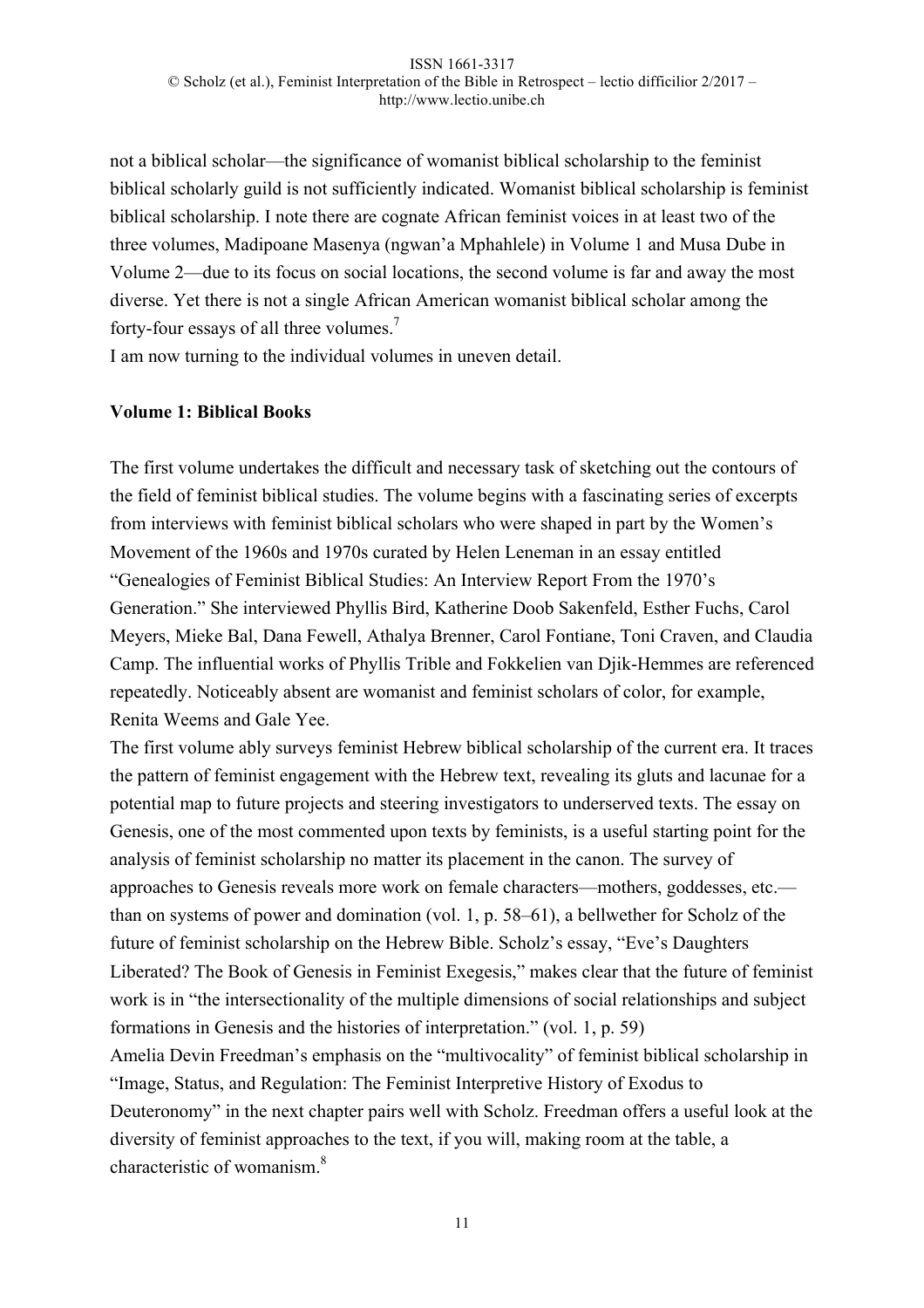Given the immensity of the feminist scholarly catalogue on Judges, and what I believe to be the over-familiarity of this corpus and its interrogators, I moved to Lai Ling Elizabeth Ngan's treatment of the Samuel material, "Class Privilege in Patriarchal Society: Women in First and Second Samuel." I concur with Ngan's assessment that much of the feminist literature on the corpus focuses on the five named women, Hannah, Michal, Tamar, Abigail and Bathsheba. It is thus unbalanced, for instance, leaving Abigail underexplored (vol. 1, p. 120). However, Ngan neglects my work on Abigail in *Daughters of Miriam* (vol. 1, p. 140–149). Like Scholz, Ngan offers criticism of scholarship that focuses solely on dominant female characters or does not question the "patriarchal assumptions" and the framing of the text, and she too advocates for more nuanced "dialogic" readings (vol. 1, p. 134).

Because my just published volume, *Womanist Midrash,* was too late for consideration in this three-volume series, I was particularly interested in the essay on "'Queens' and other Female Characters: Feminist Interpretations of First and Second Kings" written by Julie Faith Parker. Parker begins an impressive list of the named and unnamed women, derived from the dictionary edited by Carol Meyers, Toni Craven, and Ross S. Kraemer.<sup>9</sup> It would have been useful to have a reckoning of how well explored or neglected these characters are in feminist biblical scholarship.

Parker's approach subverted the inherent hierarchy and patriarchy in the moniker and content of Kings. The essay focuses on female characters marginalized in the Israelite tradition, goddesses, unnamed women and girls before it moves to major named figures like Jezebel and Bathsheba (vol. 1, p. 136). When Parker discusses Asherah, she helpfully illustrates the import of ancient Near Eastern scholarship on feminist biblical scholarship. Perhaps a subsequent volume to this series could address interdisciplinarity and intersectionality. Then, work on Jezebel in particular would benefit from being in conversation with womanist scholars and black feminist scholars inside and outside of biblical studies. Such works ought to include Melissa Harris-Perry's *Sister Citizen: Shame, Stereotypes, and Black Women in America* that explores the Jezebel trope applied to African American women, Tamura Lomax's forthcoming "*Jezebel Unhinged: Loosing the Black Female Body in Black Religion*  and Black Popular Culture,<sup>10</sup> or my own work. Parker also observes that texts featuring various roles for female characters open up possibilities for readers to read from their own social location (vol. 1, p. 148).

### **Volume 2: Social Locations**

The second volume explores "gender as a social location" in a variety of global and hermeneutical settings (vol. 2, p. 8). The "sampled] continental geographies" include African East Asia, South Asia, Europe, Latin America and North America (vol. 2, p. v–vi). The "sampl[ed] hermeneutical locations" include Jewish, lesbian, disability, eco-feminism,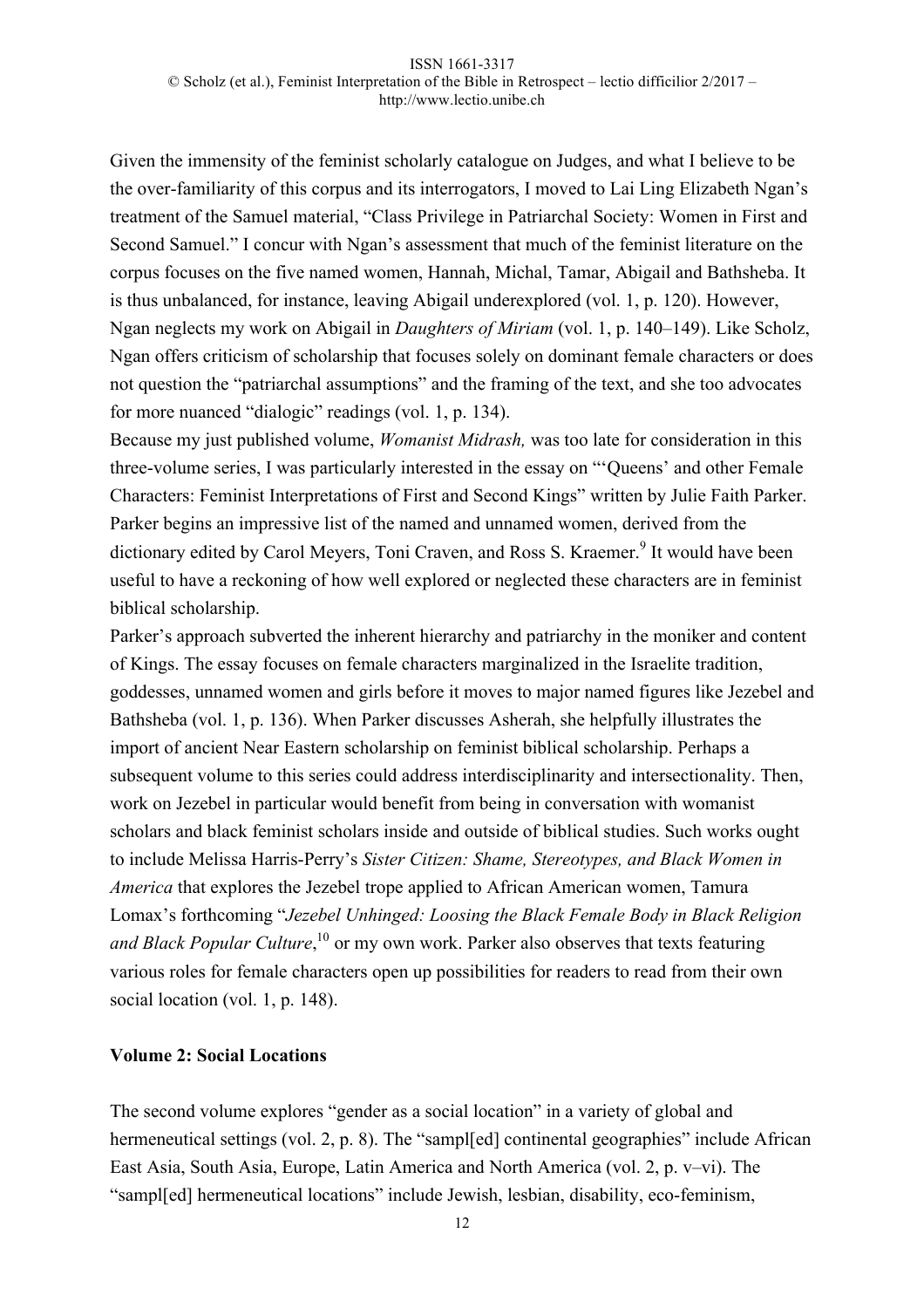secular, Christian post-Shoah, evangelical Christian and Muslim (vol. 2, p. vi–vii). These essays are by design and necessity deeply contextual, foregrounding the issues of each location, continental and hermeneutic as illustrated by Teresa Okure's premise that "life" is "the starting point" of hermeneutics (vol. 2, p. 25; cf. footnote 39). I can see myself adopting this volume for a course in feminist biblical interpretation at any level and I would have students read every essay.

# **Volume 3: Methods**

This volume explores some of the most significant methodological approaches to the Hebrew biblical text by feminist scholars. These approaches are grouped as being "behind," "within," and "in front of the text," with two chapters as the prolegomena on methods as hermeneutics (vol. 3, p. v–vii). This is the longest of the three volumes with eighteen essays to the fourteen of the other two. In her introduction to the volume, Scholz pushes against the nearly unquestioned acceptance of post-Enlightenment malestream exegetical methods demonstrated by their, our, use of them, with, and without modification (vol. 3, p. 3). The subtitle of her introduction makes Scholz's position abundantly clear; it is: "About the Lack of Theoretical Debate on Method in Feminist Exegesis" (vol. 3, p. 2). I can see myself using the introduction and the essays in the prolegomena section with my doctoral students.

Scholz's prodding in the Introduction and first chapter, entitled "On Methods and Methodology in Feminist Biblical Studies: A Conversation" (with Pamela J. Milne) made me reconsider how I use the terms method and methodology, perspective and hermeneutics. (vol. 3, p. 19) In my Womanist Biblical Interpretation class we talk about womanism as a hermeneutic, not as a method, as it is suggested in this volume. But we have not articulated why. Further, I have not differentiated between method and methodology as Scholz encourages us using Esther Fuchs' work (vol. 3, p. 3–4).

In her chapter "Sexual Politics as an Interventionist Interrogation: the Israelite and Foreign Woman in Feminist Exegesis," Esther Fuchs takes up the issues of method and methodology. She observes that many readings on Israelite women construct them in binary opposition to foreign women. Thus, Fuchs aims to "move the feminist discussion of biblical texts from sexual to textual politics, namely, to questions of purpose, investment and orientation of the nation as narration (vol. 3, p. 50). I found these foregrounding conversations very useful and look forward to spending more time with them.

Before I close, I return to womanist biblical scholarship addressed in part by Karen Baker-Fletcher's essay in Volume 3, "Seeking Our Survival, Our Quality of Life, and Wisdom: Womanist Approaches to the Hebrew Bible." Baker-Fletcher offers a multidisciplinary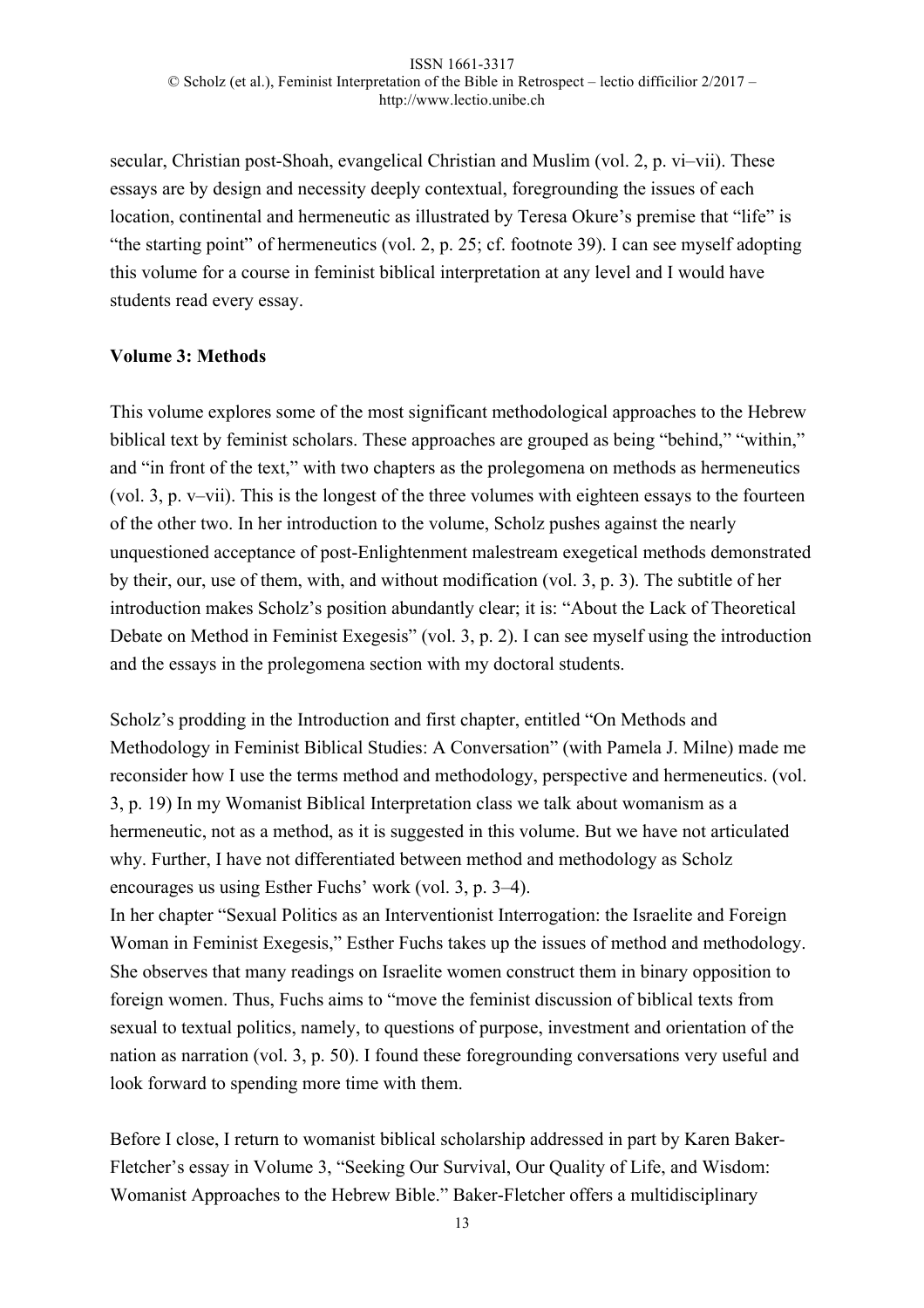overview that traces the lineage of womanist engagement with the Hebrew Bible from the fields of theology, ethics, and biblical studies while she also finds the term used in "sociology, literature, theater and film, media studies, psychology, history and anthropology" (vol. 3, p. 225; cf. footnote 2). Her analysis is not limited to womanist biblical scholars because womanist interpreters of the Hebrew Bible are not limited to Hebrew biblical scholars, as she indicates in one of her subtitles: "We, Too, Are Hebrew Bible Interpreters: Womanist Mothers in Hebrew Bible Scholarship" (vol. 3, p. 230). The footnotes are helpful to readers trying to navigate multiple claims from multiple voices in womanism. I will assign this essay in the final class of my Womanist Biblical Hermeneutics class.

As I consider "What's next," I raise a question from the students in my Womanist Biblical Hermeneutics class: "How is woman defined, particular now that we have expanded, including non-binary understandings of gender?" To that I add my own question: "Can we define woman without being cis-arrogant or trans-antagonistic." These are questions for the next volume.

**Wil Gafney**, Ph.D., is Associate Professor of Hebrew Bible at Brite Divinity School in Fort Worth, Texas. She is the author of *Womanist Midrash: A Reintroduction to Women of the Torah and of the Throne* (2017), a commentary on Nahum, Habakkuk, and Zephaniah in the *Wisdom* series (2017), *Daughters of Miriam: Women Prophets in Ancient Israel* (2008), and co-editor of *The Peoples' Bible* (2008) and *The Peoples' Companion to the Bible* (2010).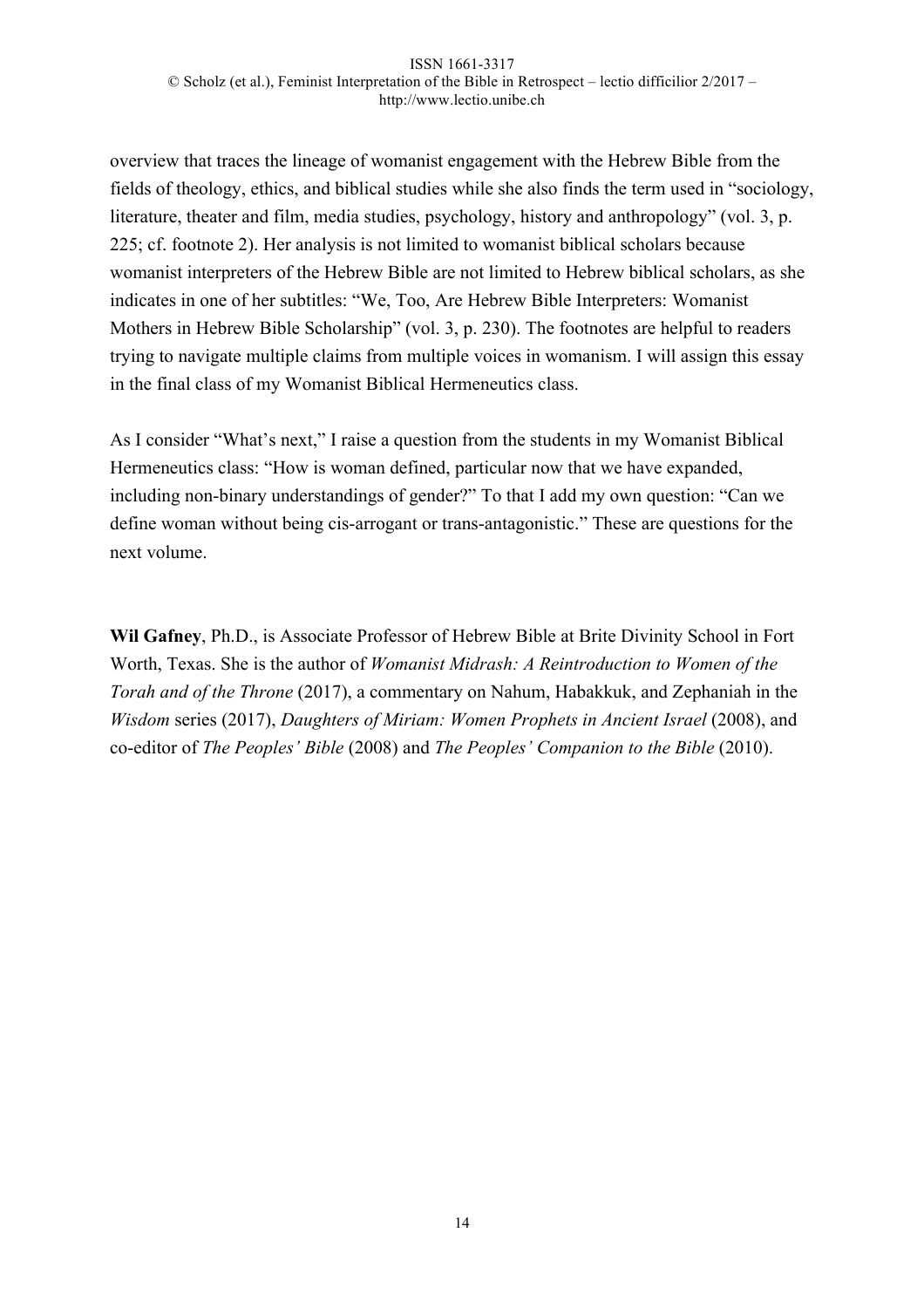# *Christl M. Maier*

I thank Susanne for the tremendous work she has done in editing these three volumes of fortysix essays, among them three and a half essays from her own hand plus three lucid introductions. I would also like to thank David Clines and his team from Sheffield Phoenix Press for their unrelenting interest in feminist interpretation. When I first read the main title, I stumbled over the wording "in retrospect," wondering if it is already time to look back. Are we not at the beginning of the feminist endeavor? Yet then I realized that, indeed, if we start counting in the 1970s, feminist biblical interpretation is almost fifty years old, and so it is time to evaluate what has been achieved so far and what still needs to be done. Several audiences come to mind for the three volumes. They are important for teaching and introducing students to the hermeneutics, methods, and intricacies of feminist interpretation of the Hebrew Bible. Hopefully, our colleagues who are not yet familiar with the feminist way of reading the Bible may get interested in these volumes. I also imagine that feminist biblical scholars who want to check what has been achieved in the various sub-fields or specific biblical books, and I count myself among this third group. As the need to focus on specific topics and particular discourses is ever more pressing for university professors like myself, I am grateful for these volumes that offer surveys and in-depth studies to specific questions. For all of these audiences, the subdivision of the volumes in biblical books, social locations, and methods is extremely helpful and an appropriate way of ordering the field. How should one review forty-six essays in fifteen minutes? Well, it is an impossible task and one must pick and choose according to one's interests. Accordingly, I will only briefly deal with volume I and talk more about the other two volumes.

# **Focusing on Female Biblical Characters**

Volume 1 follows an already established pattern that summarizes the state of research for one or more biblical books.<sup>11</sup> This arrangement has perhaps grown out of the *Feminist Companion to the Bible Series*, edited by Athalya Brenner; they are organized by biblical books.<sup>12</sup> The pattern is also applied in the *Compendium of Feminist Biblical Interpretation*, edited by Luise Schottroff and Marie-Theres Wacker, published in German in 1998 and translated into English in 2012.<sup>13</sup> The essays of Volume 1 demonstrate that those biblical books on narratives about women are more prone to feminist readings than books of poetry or books without female characters<sup>14</sup>

A second observation: the focus on female characters and women's lives is still in the foreground although feminist theory has moved towards an intersectional approach that examines the reciprocity of several categories of oppression. In the introduction Scholz mentions a third point, namely "the general lack of theory in feminist exegesis" and a dearth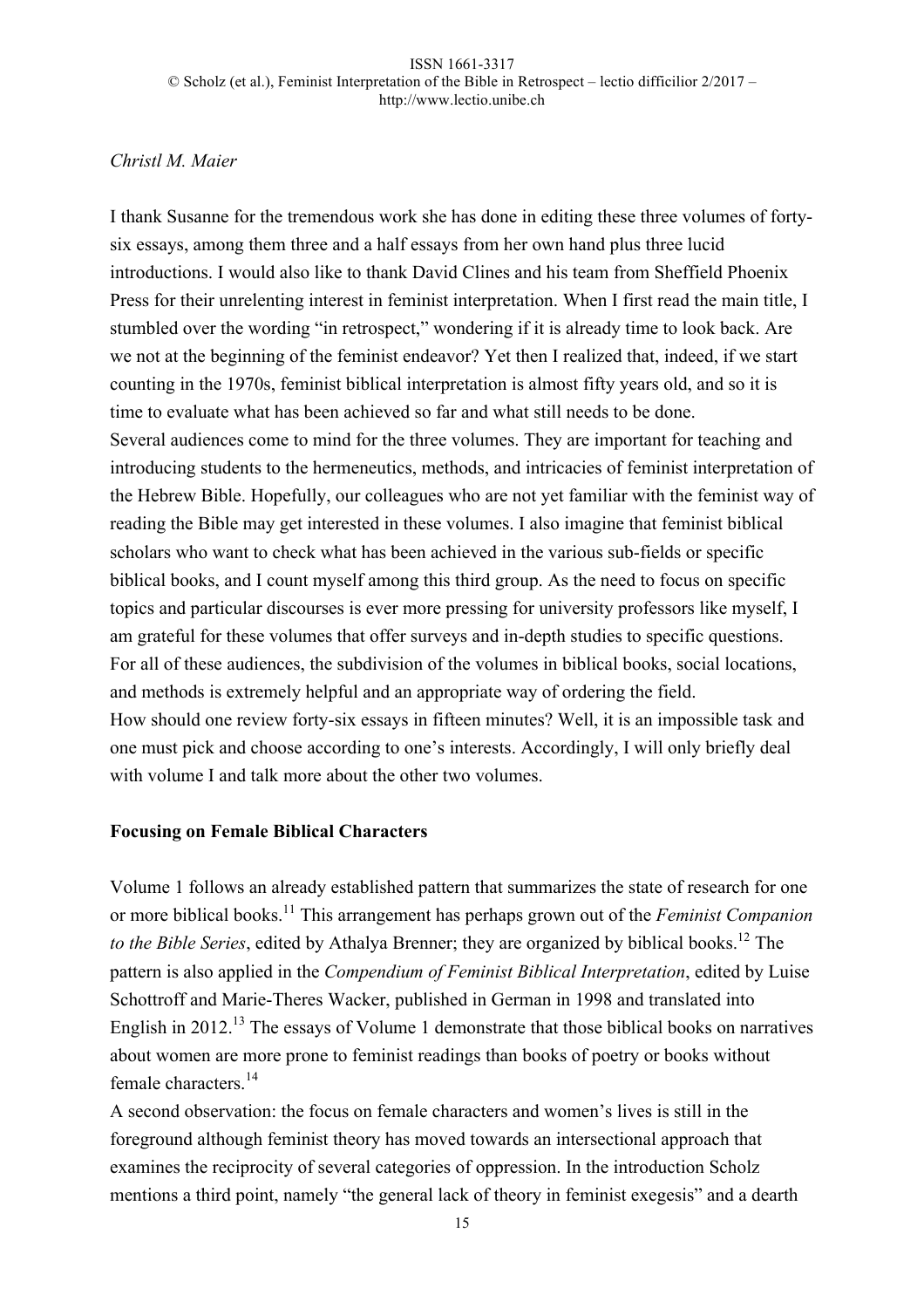of "self-reflective and meta-level interrogations into … implied epistemological and political research procedures" (vol. 1, p. 8). I fully agree, but at the same time, I think there are at least three plausible reasons for this situation. First, within 2,000 years of biblical reception history, fifty years are a relatively short time. Second, due to the hegemonic historical-critical approach, feminist readings of the Bible have been marginalized from the beginning, with many attempts to silence feminist scholars and hinder their academic careers. Even in the mid-1990s, my benevolent mentor advised me not to acknowledge my feminist perspective in the preface of my dissertation because such self-disclosure would lead to the verdict "ideological," i.e. understood as an illegitimate approach, before colleagues would even pick up the book.<sup>15</sup> I was aware, of course, that scholars like Elisabeth Schüssler Fiorenza called for deep theoretical reflections. Yet apart from the academy, at least in Germany, feminist readings have emerged in the churches in Bible studies and adult education. Alternative interpretations have been crucial but more debates about theory would have further alienated our audiences.<sup>16</sup> Third, by reading the second volume on social locations, readers learn that the contexts of feminist biblical interpreters are varied in every part of the globe and theory is usually not the most pressing issue.<sup>17</sup>

### **Acknowledging the Social Location of Scholars**

What in Western Europe and North America is called as first-, second-, and third-wave feminism and perceived as an ever growing awareness of differences, intersections, and theoretical work is a fictitious and highly constructed narrative of progress. If one takes seriously the assessment of feminist interpretations on the other continents, as they are discussed in Volume 2, one has to acknowledge that all of these phases exist simultaneously, and their sequence is not even fixed. The breathtaking descriptions of women's struggles in East Asia and South Asia, for instance, confirm once more that "gender" is only one category among many, and often it is not even the most pressing one in women's struggle toward a life that is not daily threatened by starvation, violence, and death.<sup>18</sup>

Not only in this respect, however, are the contributions to Volume 2 inspiring and illuminative. The essays of Esther Fuchs and Pamela Milne reveal some tensions between feminist exegetes who identify as non-denominational or non-religious and others who work in church-related institutions and for a Christian constituency. While Fuchs compares a feminist hermeneutics of suspicion and a feminist post-secular deconstruction of biblical texts.<sup>19</sup> Milne addresses the debate on secular readings.<sup>20</sup> Although they do not say so explicitly, their reflections imply that a deconstructive secular criticism is more radical, and that feminist scholars with a denominational or religious background limit their critique on the Bible unduly and are less active in the political arena. For instance, in the first volume, Julie Kelso accuses some colleagues of a recuperative reading of Ezra-Nehemiah and Chronicles that, in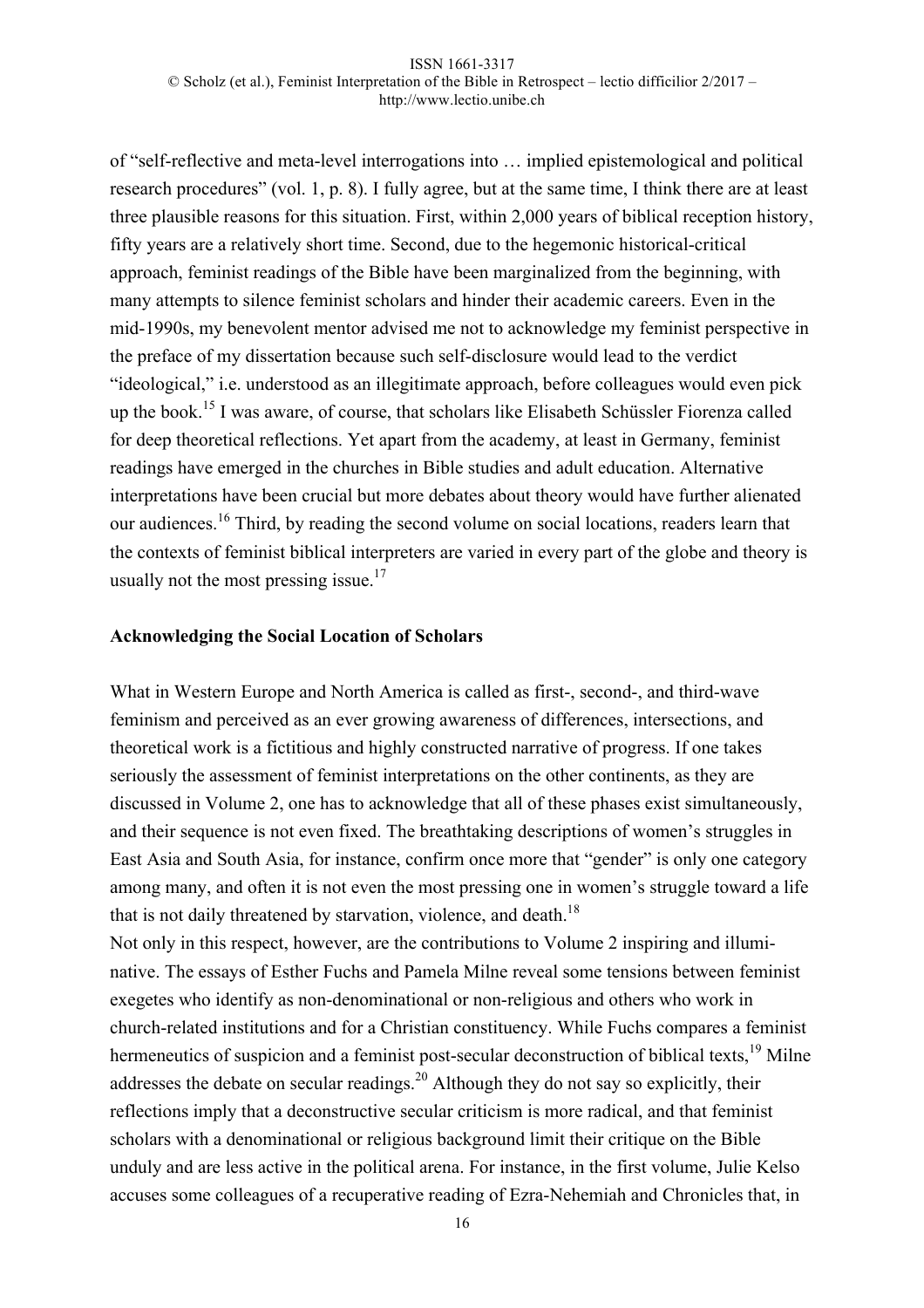her view, is "misleading" and "anti-feminist."<sup>21</sup> While I concur that the Bible is androcentric and the product of a kyriarchally-structured world, I think it is detrimental to quarrel about who is more feminist or the right feminist, especially since feminism has so many facets and various social locations – as the three volumes under review aptly demonstrate. We may challenge each other's arguments or controversially discuss hermeneutical issues, as Katharina von Kellenbach does in her reflections on a feminist post-Holocaust hermeneutics of the Hebrew Bible.<sup>22</sup> There will always be different readings of any given Bible passage. Our conversation will yield more effective results if we first appreciate each other's position.

### **Focusing on Theory and Methodology**

After almost fifty years, I think that theoretical grounding is absolutely necessary, especially in those academic contexts, in which feminist exegesis has gained some standing. My impression is that not only feminist studies in other disciplines of the humanities, but also queer studies and postcolonial studies have led to more theoretical considerations. Leading critical reflections beyond the binary of male/female and asking for a refined epistemology, Deryn Guest is mentioned several times in these three volumes as a pioneer of these more theoretical horizons.<sup>23</sup> Thus, I would like to focus on the third volume on methods. In her stimulating introduction, Scholz reflects upon the lack of theoretical debate on method in feminist exegesis. She argues that many feminist scholars adopt the method in which they trained during their doctoral studies, pursue during their career, and mostly refrain from discussing the reasons for their preferences. $24$ 

Scholz also laments that most feminist interpreters use text-based methods, and not, for instance, participatory research or comparative case studies or cross-cultural analysis of bible readings (vol. 3, p. 9). Scholz describes the situation appropriately, but I think that most of us are text-based because the Bible is first of all a text, and an ancient one, too, a fact that rules out any direct questioning of its authors and complicates any sociological analysis of the community from which it emerged. I do not find the multitude of text-focused approaches regrettable but appropriate to the object of study. What I find regrettable, and here I concur with Sarah Shectman's essay, is the fact that feminist scholars often disregard the historical dimensions of the biblical text.<sup>25</sup> In searching for reasons for this neglect. Shectman rightly points out that there is "a dearth of historically reliable information about women in the Bible" (vol. 3, p. 55). Moreover, "feminist historians are often caught between feminism's rejection of the notion of objectivity and a historian's desire to chronicle historical reality" (vol. 3, p. 58). Finally, feminists "are less interested in the composition history of the Bible, a primary concern of historical-critical scholarship" (vol. 3, p. 69) because they consider source- and redaction criticism to be androcentric tools. Nevertheless, Shectman maintains, and I fully agree, that feminist scholars have to use these methods if they seek to reconstruct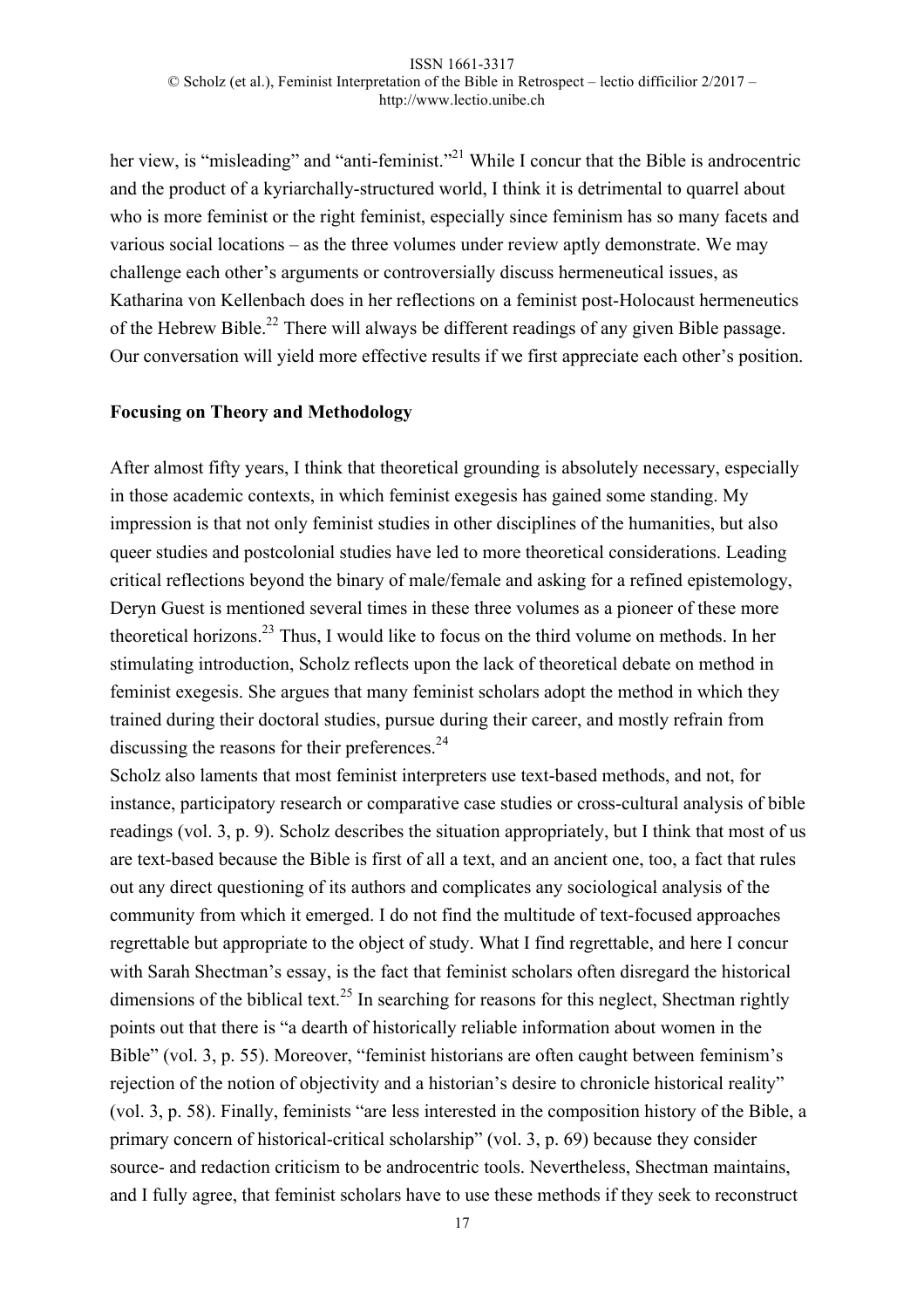the lives of women in antiquity, their histories, and their contributions to ancient Israelite society. It is interesting to note that most of the scholars Shectman names as protagonists of feminist historical research are either feminists from the first generation, such as Elisabeth Schüssler Fiorenza, Phyllis Bird, Carol Meyers, and Susan Ackerman, or European scholars trained in historical-critical methods like Irmtraud Fischer, Hennie Marsman, Hanna Stenström, and Kristin de Troyer.

That the task of feminist historiography and socio-historical location is difficult and complex becomes clear in Carol Meyer's impressive overview on archaeology and ethnohistory,<sup>26</sup> and by Johanna Stiebert's fine introduction to the use of anthropological approaches.<sup>27</sup> Both essays plausibly outline that these fields are huge, their methodologies complicated, and their methods so specialized that it is almost impossible for any biblical scholar to comprehensively apply them and still focus on the biblical text. As Rebecca Hancock shows, comparative analysis is important as it investigates ancient Israel and its scriptures within ancient Near Eastern cultures and religions.<sup>28</sup> At the end of her essay, she cites Marianne Kartzow who pleads for an intersectional approach that explores how categories of gender, sexuality, race, ethnicity, class, disability, and age are interlinked and reinforce each other.<sup>29</sup> If feminist scholars are not willing or able to contribute to this multi-dimensional research, their questions will not be included. In my view, the only way out of this impasse is to collaborate across disciplines and to bring a feminist perspective to archaeology, ethnohistory, anthropology, and comparative historical criticism.

# **There is no Specific Feminist Method of Interpretation**

The question whether there is a specific feminist method of Bible exegesis has been contemplated during all of these years. In a vividly written dialogue, Pamela J. Milne and Susanne Scholz contend that there is much confusion and lack of definition of the terms "method" and "methodology" within feminist biblical interpretation.<sup>30</sup> Especially Milne pleads for a clear distinction of these terms. She defines methodology as a meta-level debate of "systems of methods, principles, and rules for regulating a given discipline" (vol. 3, p. 22). In difference, method is a "systematic procedure or mode of inquiry" (vol. 3, p. 22), such as form criticism or narrative analysis. What makes a reading feminist is, therefore, not the choice of a particular method but of methodology as well as the hermeneutics and goals that shape the inquiry. In Milne's view, feminist scholars should not only disclose their theoretical assumptions that inform their research but also "the motivation that led to an interpretation" (vol. 3, p. 25) and their "underlying commitments" (vol. 3, p. 26). Milne explains: "If our work is feminist, we need to say why and how it is feminist. We need to show how it will contribute to improving the lives of women and how it contributes to the feminist movement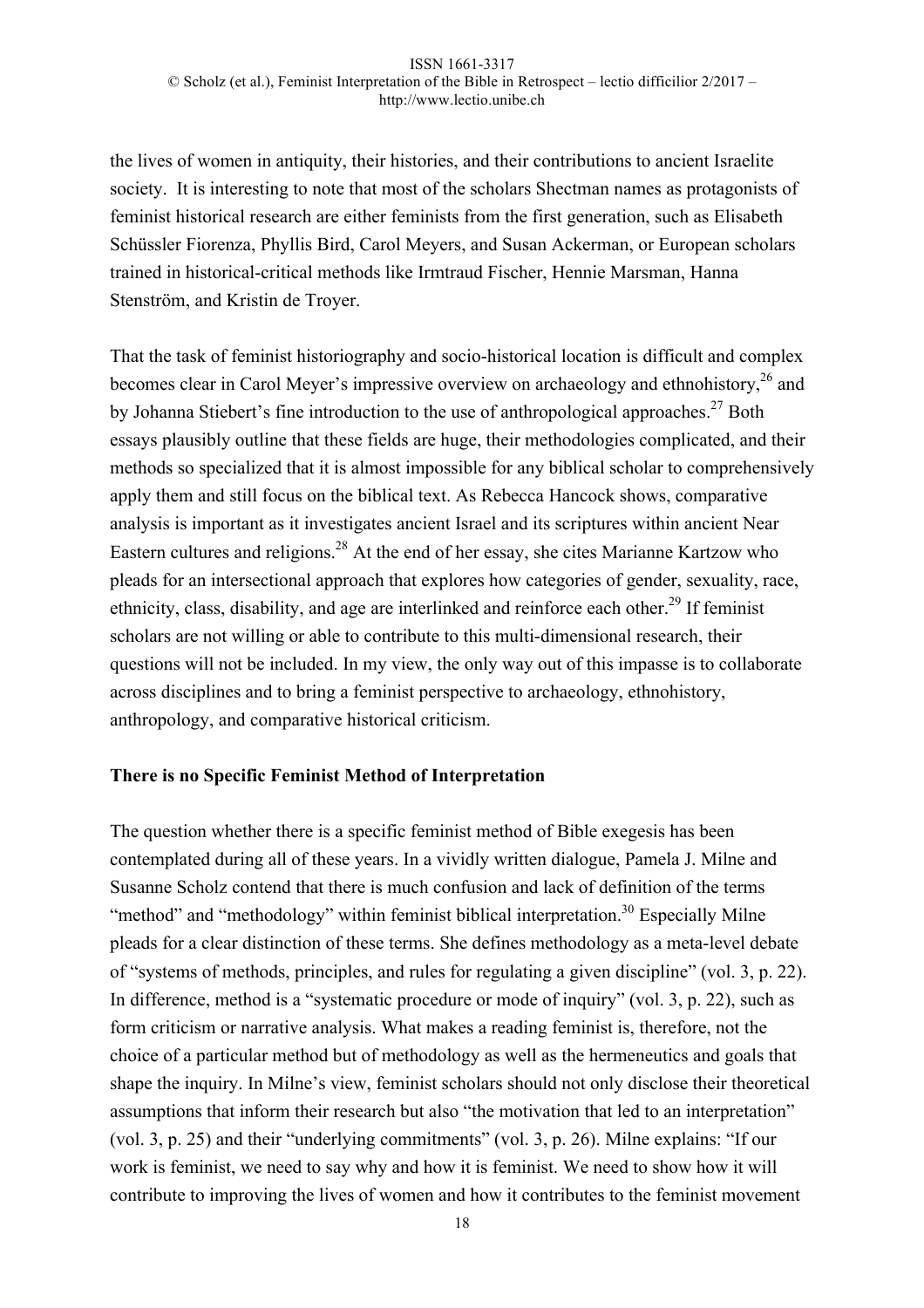in general. … This is the kind of methodological discussion that would make feminist exegesis more readily appreciated by those outside the field of biblical studies." (vol. 3, p. 33). I am glad that this conversation is included in Volume 3, and I would fully concur with Milne and Scholz that there is not "the one" feminist method because a feminist perspective is a matter of methodology, not method.

The helpful distinction between methodology and method becomes obvious in several essays in this volume on methods, such as in Karin Baker-Fletcher's overview on womanist approaches to the Hebrew Bible $31$  or Jeremy Punt's essay on postcolonial feminist Hebrew Bible criticism.<sup>32</sup> It would have been important for the contributors of the volume to be aware of the difference between methodology and method, especially since some contributors discuss epistemology and methodological questions but still conflate them with "method", such as Nicole Ruane,  $33$  and Tina Pippin.  $34$  Yet Ruane also follows Milne when she asserts that feminist scholars "need to be clear about the implicit and explicit politics of their work" (vol. 3, p. 259).

Most essays in this volume on methods provide clear explanations about the various methodologies that always mentions the leading scholars in the field and their work. I find particularly informative Roland Boer's article on Marxist feminist criticism<sup>35</sup> and Caroline Blyth's essay on cultural feminist interpretations of the Hebrew Bible.<sup>36</sup> I also find it essential to discuss the limits and gaps of a particular approach. Since all the essays are written by experts of the respective approach, this volume is a highly valuable anthology of current methodologies to be considered not only in retrospect but also as they present themselves today and may be further developed in the future. By collecting and editing these essays on methods, Scholz has greatly contributed to the theoretical debate in feminist biblical exegesis.

# **Next Steps**

What are the next steps in feminist interpretation of the Hebrew Bible? As the essays demonstrate, there are different issues to be tackled with regard to the different regions and social and hermeneutical locations. I think that we as feminist exegetes from all over the globe, should strengthen our existing networks and build new alliances in order to move the feminist interpretation of the Bible and feminist activism forward. I only dare to speak for my own context in the German academy and the German Protestant church context. For my location, it would be fruitful to focus on methodology and intersectional analysis, which will include more conversations and collaboration with feminist colleagues from other secular disciplines such as sociology, philosophy, and political studies. I would also like to engage more with queer theory and postcolonial approaches. On occasions such as this annual meeting of the Society of Biblical Literature, I appreciate the conversations among the international groups of colleagues, and I hope that future sessions of the program unit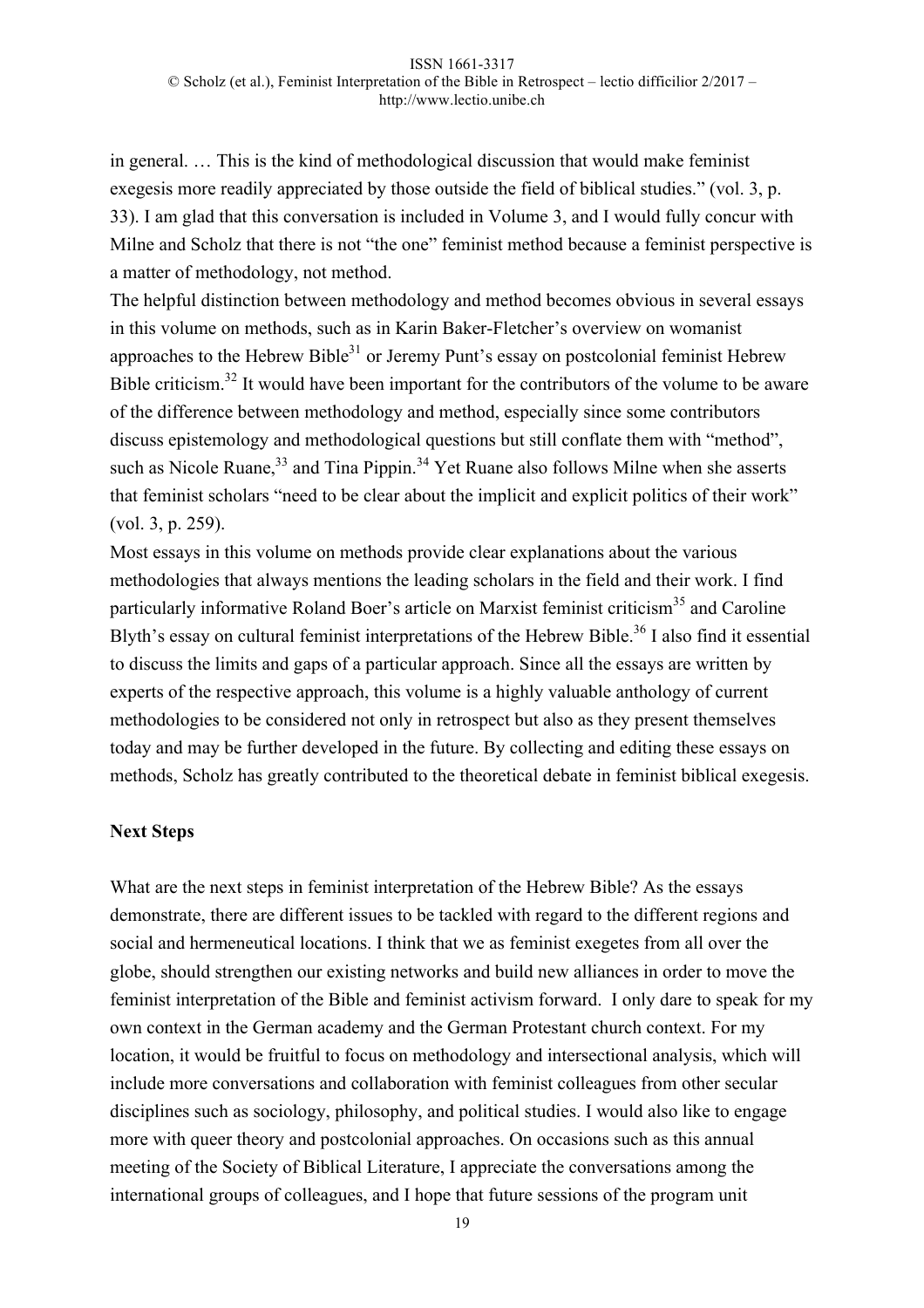"Feminist Hermeneutics of the Bible" will take up some of the issues as they have arisen from this panel.

**Christl M. Maier** is Professor of Old Testament at Philipps-University Marburg, Germany. Previously, she taught at Yale Divinity School, New Haven, CT (2003–2006) and at Humboldt University Berlin (1990–2003). Since 2010, she is editor-in-chief of Supplements to Vetus Testamentum. Her research focuses on Jeremiah, wisdom literature, and feminist hermeneutics. Among her recent publications are *Daughter Zion, Mother Zion: Gender, Space, and the Sacred in Ancient Israel* (Minneapolis: Fortress Press, 2008) and *The Writings and Later Wisdom Books,* co-edited with Nuria Calduch-Benages, The Bible and Women (1.3; Atlanta: SBL, 2014).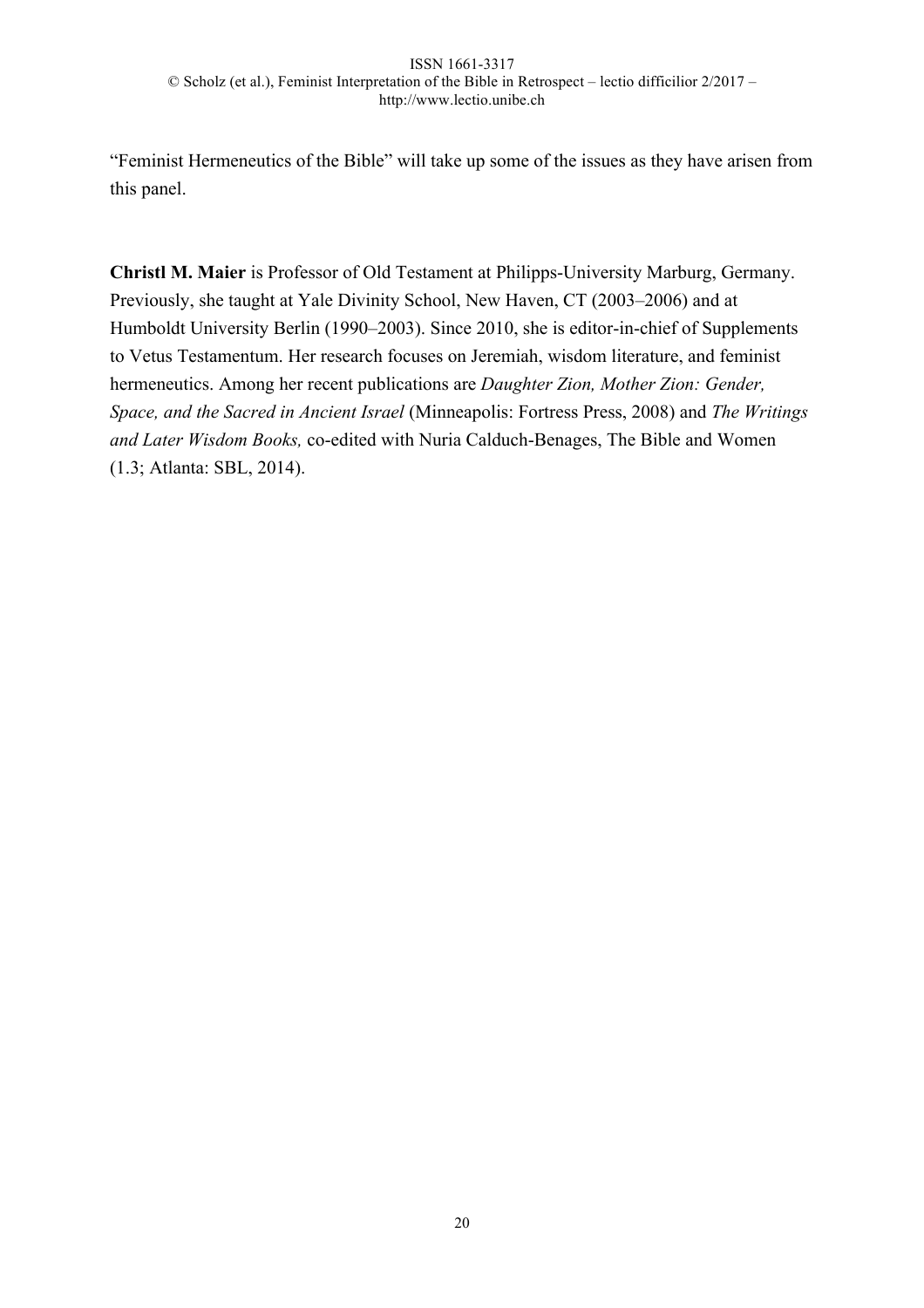# *Tyler D. Mayfield*

I want to express my thanks first to Dr. Scholz for her editorial work on these three volumes. They represent a tremendous amount of editorial guidance and concern. I count at least 46 essays in total. These volumes exemplify a valuable snapshot of the past and present conversations in feminist interpretation. Each essay, almost without exception, takes seriously the notion of "retrospect" that is found in the series title, *Feminist Interpretation of the Hebrew Bible in Retrospect*. The contributors work had to tell a focused but full story of feminist interpretation, to establish "genealogies of knowledge," as Scholz calls it in her introduction to the first volume. This is the first strength of the volumes. I hear underneath these dozens of essays a shared message and value around the importance of listening to and learning from the last forty years of feminist interpretation. I hear an invitation to the next generation of feminist biblical scholars to learn from previous discussions. And while, even with three substantial volumes, the work does not constitute an exhaustive treatment of feminist interpretation, there is, I would argue, a wide-ranging quality to the volumes taken together. To review this collection, I want to focus on Volumes 1 and 3 and look at them as a whole product, taking all the essays together to highlight two interpretive issues.

# **The First Volume: Biblical Books**

I begin with the first volume in the trilogy. It has the subtitle "Biblical Books." These fourteen essays survey the remarkable work of feminist biblical scholars. Each essay moves biblical book by biblical book of the Hebrew Bible so that all of the essays provide a history of feminist interpretation of each biblical book. As I read through the volume, I imagined using these essays in my theological classroom, given their ability to summarize substantial amounts of the history of feminist scholarship on any given book. Instead of assigning several articles related to the multiple different characters, I would select one essay from this volume to give students a survey on the various interpretive options. In addition, the excellent footnotes lead readers further into the feminist discussions on the various biblical issues, topics, and texts.

Of course, fourteen essays on the whole Hebrew Bible do not cover every biblical book in its own essay. We find that Genesis has an entire essay devoted to its feminist scholarship, whereas the books of Exodus, Leviticus, Numbers, and Deuteronomy are brought together in a single, impressive essay. The Song of Songs is also treated in one essay, but Isaiah, Jeremiah, and Ezekiel are treated together. An excellent treatment of wisdom literature brings together the feminist works on Proverbs, Job, and Qoheleth. These editorial decisions make good sense, as individual essays for each individual biblical book would have probably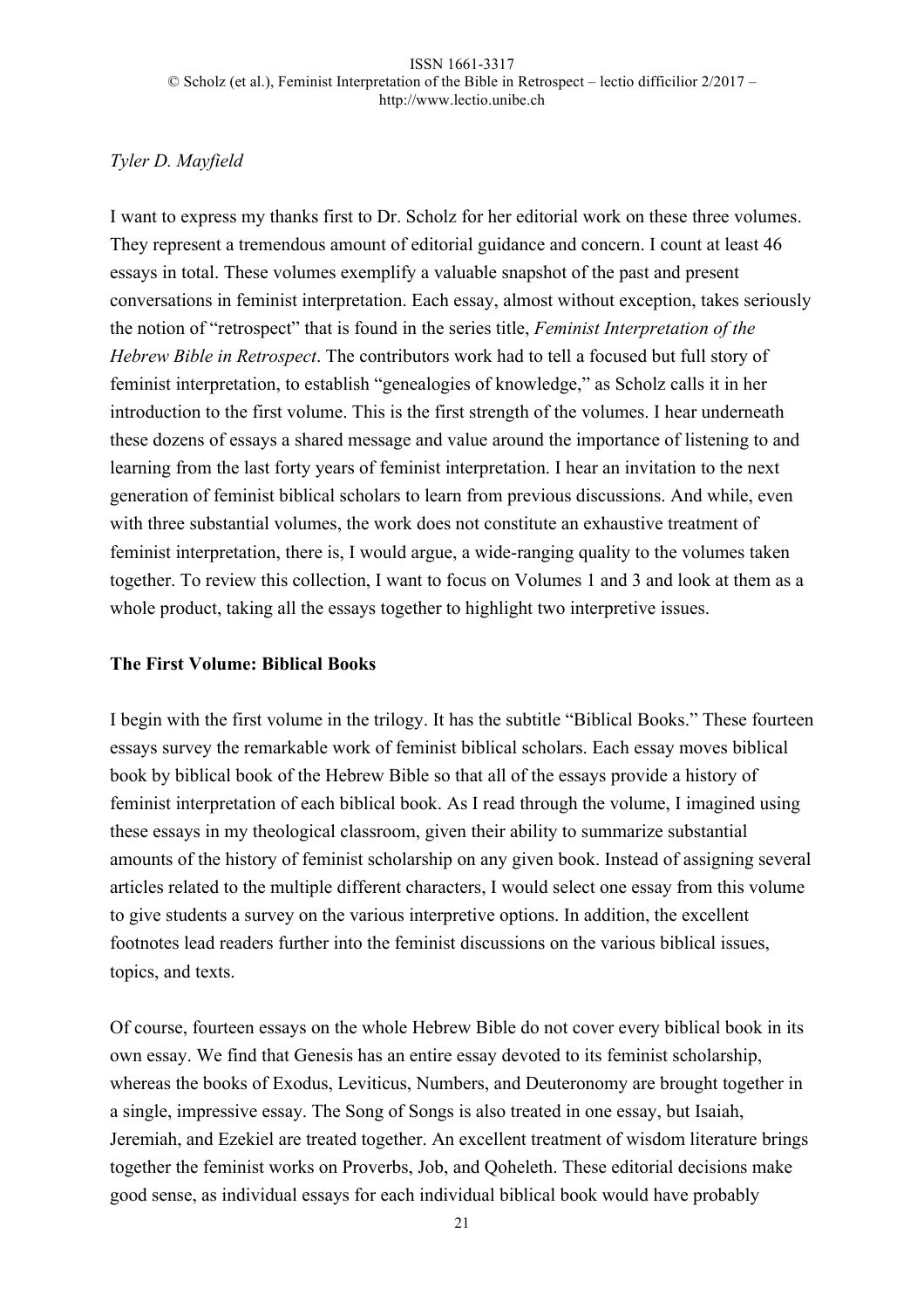severely limited some discussions, say, on Genesis. So, I am not here to second guess what seems to me to be a reasonable layout for the volume. What I do wish to point out is the fact that, according to this review of feminist interpretation in retrospect, certain landscapes in the Bible have been investigated more than others. We all know this issue well. It indicates that we have more work to do, and that is great because many of us have more essays and books we want to write! But allow me to explore this issue further.

Many, if not most, of the surveys of feminist scholarship in these volumes focus on individual passages such as laws about sexuality, individual women such as Sarah and Hagar, or individual topics such as prophetic marriage metaphors within given biblical books. How might feminist interpretation attend to both these concerns, namely specific passages within biblical books prominently featuring women and larger literary contexts such as whole books or even multiple books? How might we see individual female characters as in ongoing need of serious attention since androcentric and heteronormative readings of biblical women are still around, while noting that these female characters exist within larger stories or frameworks that expand to the level of a biblical book or even the Hebrew Bible as a whole? In other words, does a feminist reading of Exodus pay attention to Puah and Shiphrah or Miriam and Zipporah only? You get the sense from this volume that, yes, feminist scholars pay a great deal of attention to any one of these characters. But what about a feminist exegete applying a feminist lens to a broader set of issues by moving through every chapter of Exodus? (Is this, by the way, a place where the Wisdom Commentary series could help us?) Or how about taking all the women together in Exodus? I also wonder if this volume somehow deemphasizes the amount of feminist interpretation that transcends the boundaries set up by biblical books, the feminist work that occurs across several biblical books. As I look in retrospect at what feminist biblical interpreters have accomplished so far, this first volume demonstrates rather intensely that feminist interpretation has generally emphasized a segmented approach to biblical texts. I think that this type of reading was completely necessary to address feminist concerns and to call for gender justice concerning the lack of treatment regarding women in biblical texts. If after forty years of feminist interpretation we still feel like we need another article on individual female characters, then I hope feminist interpreters will write it. But I also hope that feminist biblical scholars will apply their feminist lens to broader and broader portions of the text, not turning away from female characters but situating them in larger and larger literary contexts.

# **The Third Volume: Methods**

The third volume on "methods" is particularly to be celebrated for displaying the truly diverse methods used by feminist biblical scholars. From historical, archaeological, and

22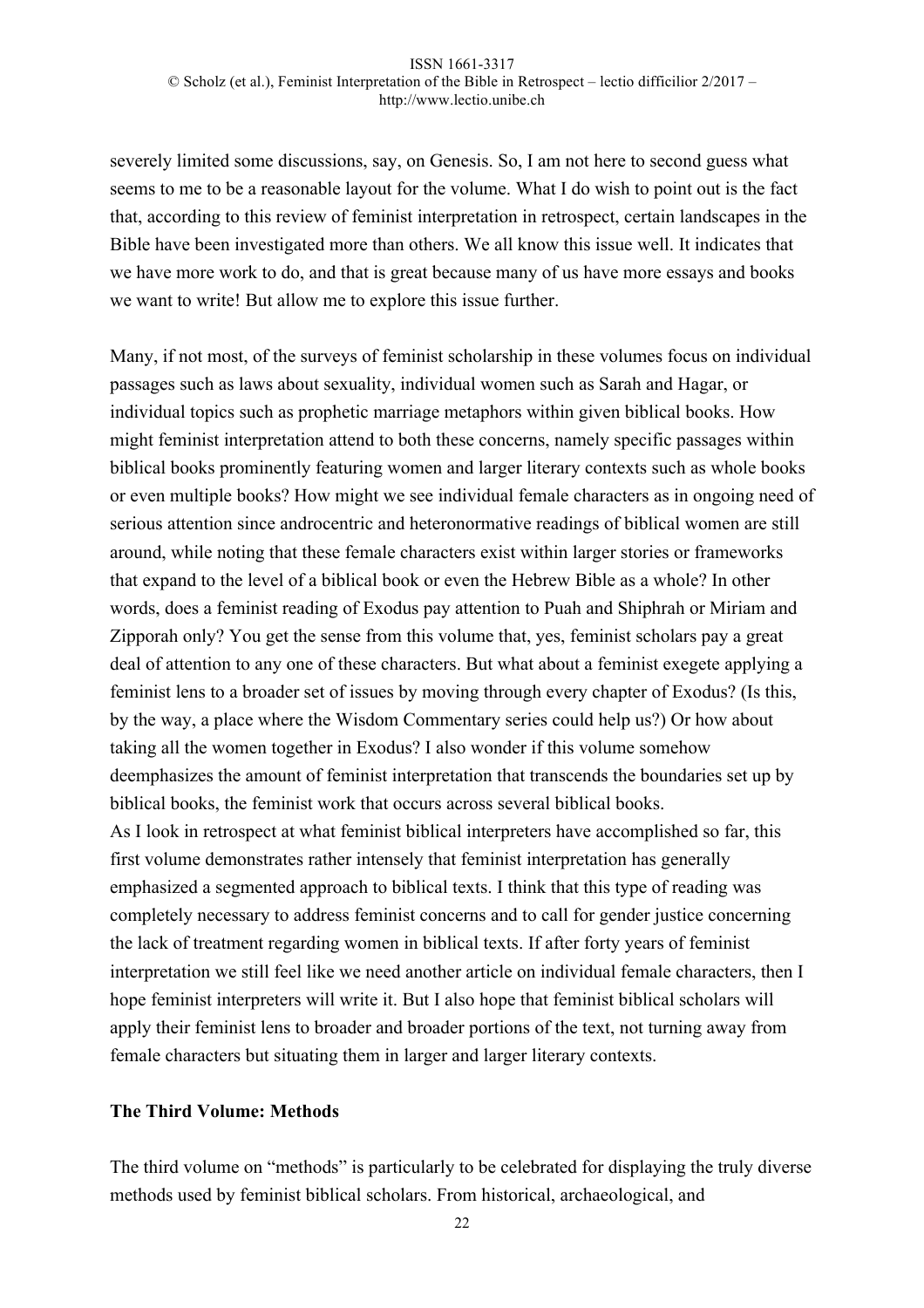anthropological to the literary to womanist scholarship, ideological criticism, queer interpretation, postcolonial work, masculinity studies, feminist interpreters are clearly engaging a myriad of methods. In fact, the first and second volumes contain fourteen essays each and the third one includes eighteen essays. I am interpreting the larger number of essays in the third volume as an indication of the desire by the editor to display abundantly the variety of methods at work in feminist exegesis. The volume is organized around the familiar interpretive schema of "readings behind the text," "readings within the text," and "readings in front of the text." It is interesting to note that five essays relate to the first and historical category, three essays are in the second and literary category, and eight essays are in the third and cultural category.

In her introduction, Scholz lays out one of the central questions for this third volume. She observes that feminist Hebrew Bible scholars have not been particularly engaged in conversations about method. They have tended to use the methods of their training, whether the methods were historical, literary, or cultural, without reflecting too much on exactly how the preferred method fits with the feminist interpretive goals.

The layout of the third volume, with all its many methods and this general lack of explicit attention to method in feminist biblical scholarship, leads me back to the old question of whether feminist criticism is in fact a method. To help us think through this question, I recommend the first essay in this third volume. It is a conversation between Pamela Milne and Susanne Scholz about methods and methodology. They state that feminist scholars sometimes use terms such as method and methodology interchangeably, and they agree that feminist criticism should not be called a method. It would be interesting to hold a panel discussion and maybe this has happened and I missed it—that reflected on just this single essay and the questions of method versus methodology, feminist criticism as method or methodology, and what makes a feminist reading feminist. Since the three volumes are concerned with a retrospective look, they helpfully demonstrate that in the past scholars have not agreed on these issues, that feminist interpreters do not always use precise terminology in their analysis, and that they often write in order to interpret a particular text using their preferred method without reflecting on these larger interpretive issues.

I am not interested in going forward by getting all feminist interpreters on the same page. That sounds boring and unfeminist. But I am interested in conversations related to these questions. Sometimes I wonder about the relationship between feminist criticism and our actual method, which has its own history and epistemology. Do we see feminist criticism as a supplementary interpretive move that we place as an additive to our actual method? Or does feminist criticism change the way we use our method? In other words, does feminist criticism change the object of our study to women and women's lives or does it change the method itself historical, literary, or cultural? In other words, do we see methods as tools that are neutral and

23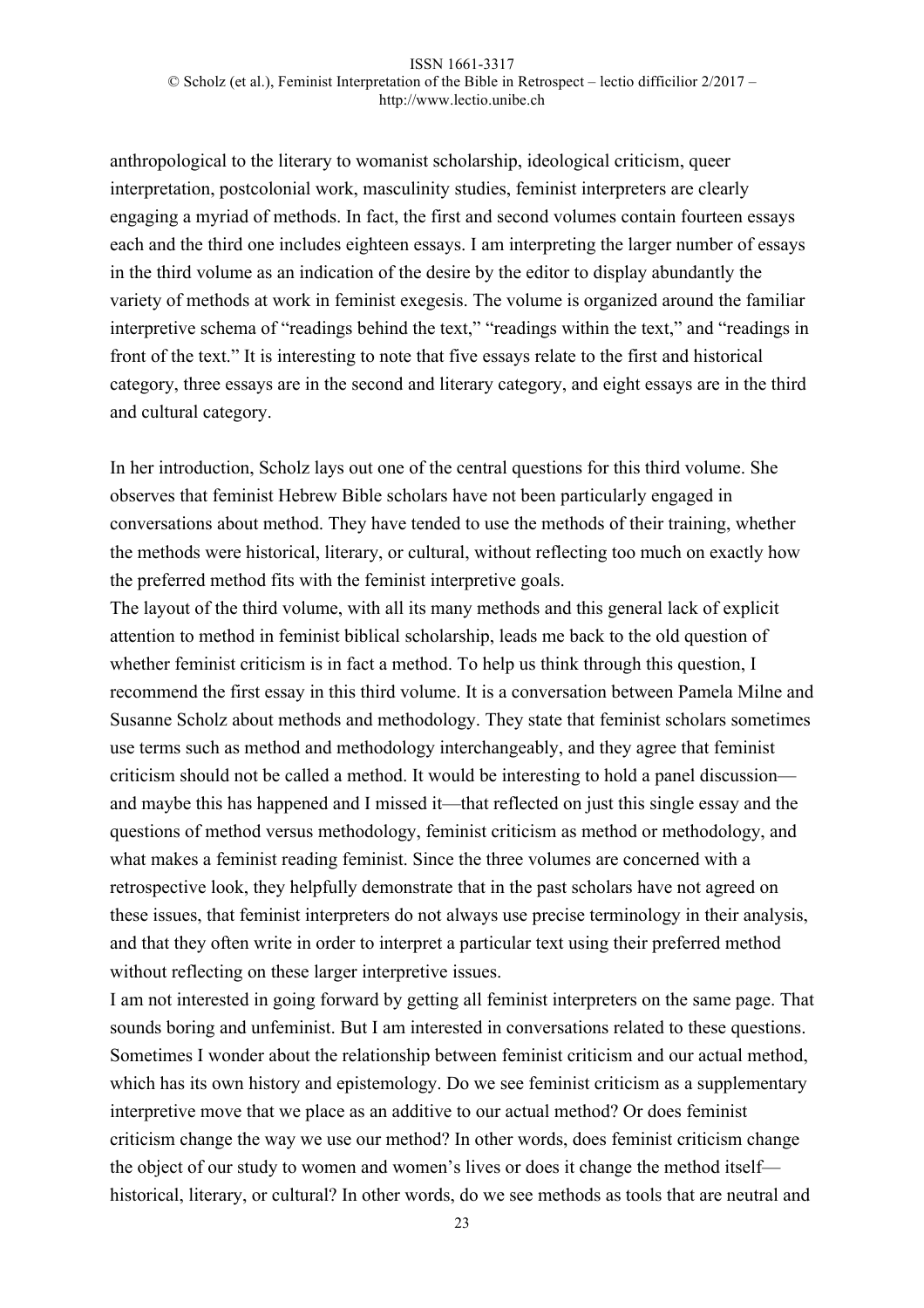thus of use to feminist interpreters or can methods be in need of feminist critique? In conclusion, let me ask my main question this way: if feminist criticism is a methodology that employs many methods, as Milne and Scholz assert, how do we decide which methods are available or suitable for feminist critics to use? And what might happen if we use feminist theory to critique particular methods, to uncover how a method's assumptions are rooted in patriarchy?

Many thanks again to Dr. Scholz for her years of work on this project. We are grateful for her contribution.

**Tyler D. Mayfield** is A.B. Rhodes Associate Professor of Old Testament and Faculty Director of the Grawemeyer Award in Religion at Louisville Presbyterian Theological Seminary. He previously taught at Union Theological Seminary in New York City, Claremont School of Theology in southern California, and the University of California, Riverside. He is the author of *Literary Structure and Setting in Ezekiel* published by Mohr Siebeck in 2010.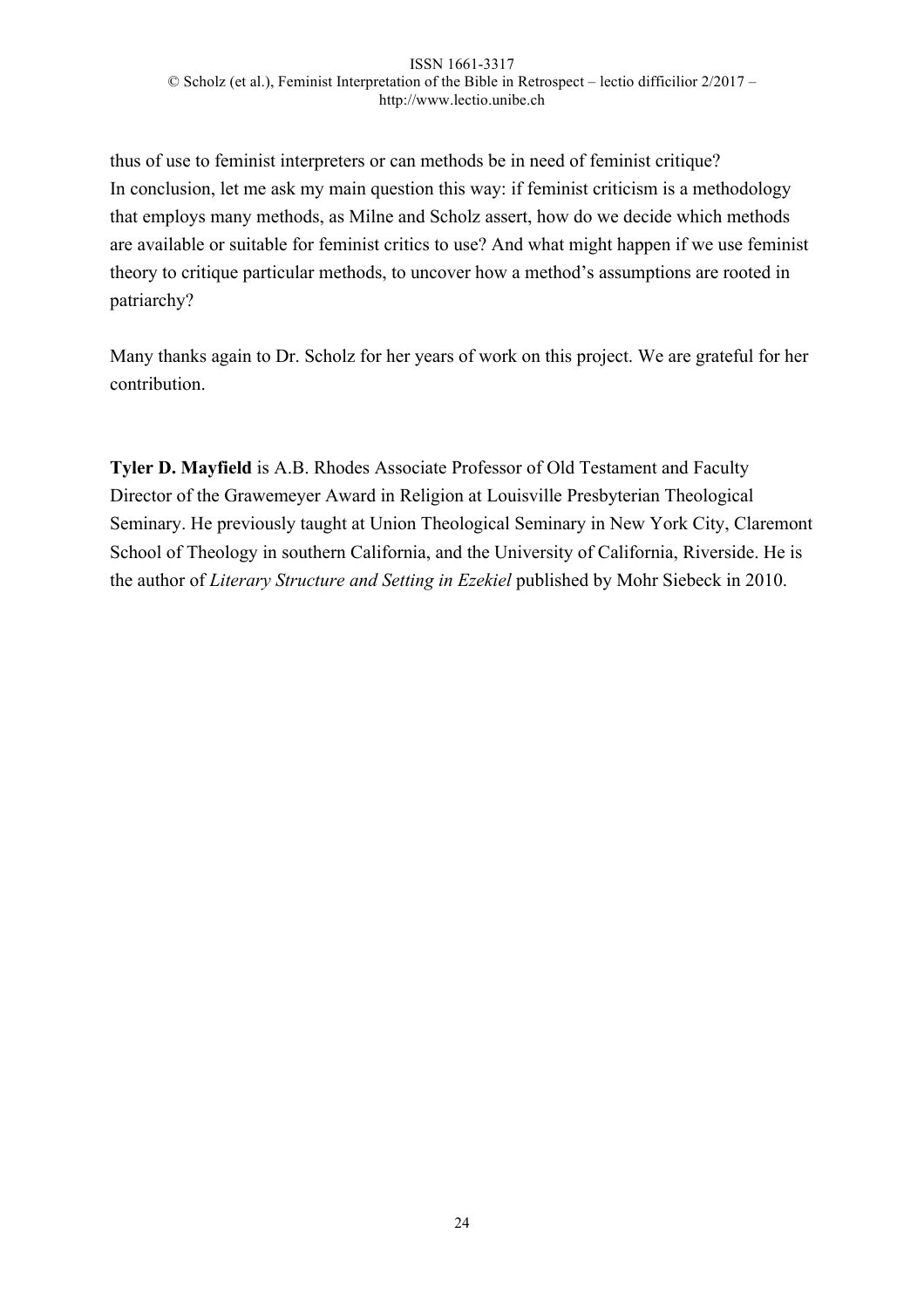# *Monica Jyotsna Melanchthon*

To state the obvious, many scholars will surely draw inspiration from the three volumes edited by Professor Susanne Scholz. I congratulate Professor Scholz for the effort she has put into the production of these three very rich and valuable volumes. If I were to use an Indian expression, I would say that the volumes are overflowing with "rasa." The word *rasa* literally means "juice" or "essence." According to classical aesthetic theory, in a well-written book or work of art, all the nine *rasas* such as love/beauty (sexual pleasure), laughter, sorrow, anger, heroism/courage, terror/fear, disgust, surprise/wonder and peace or tranquility are evoked in measure appropriate to the subject at hand. I will admit that the volumes and their contents did not provide sexual pleasure, but certainly aroused appreciation, surprise, hope, challenge and also some disappointment.

Writing a response to these volumes is a daunting task, primarily because of the depth and the breadth of the contents. The pleasure of the text, namely the Hebrew Bible, and a commitment to issues surrounding gender was clearly the principle impetus for the writers in these volumes. They have all been successful in informing us of the state of feminist interpretations on the Hebrew Bible, of interpretations done in particular social locations (although not always stated), and the array of methods and approaches used. The volumes braid together the milestones and achievements, methods, approaches, and hermeneutics used by female and some male scholars, and they have in effect highlighted the difficulties and the complexities of feminist biblical interpretation. The three volumes are an important "institutional" resource and they contribute most significantly to sustained conversations and debates on gendering biblical studies and the pains and pleasures of both the doing and the institutionalization of feminist biblical studies. The volumes and their contents have pushed me, a feminist biblical scholar, and my scholarship and feminist activism to debate the volumes' compulsions and challenges. Since it is impossible in this short space and time to offer a detailed response to each of the rich chapters that compose the three volumes, I have chosen to respond to a few key issues that have been highlighted by the editor in the introductions to each of the volumes. I respond to these issues from my own social location as an Indian woman with commitments to marginalized communities in Asia and more particularly India.

# **Feminism?**

First, what is it that makes a work feminist? The editorial does not propose a working definition of feminism that binds these volumes. It is only in Volume 3 that Scholz offers definitions that others have articulated and she makes clear how contested the concept is (vol. 3, p. 5–6). Therefore, I ask what makes these volumes feminist? A definition is perhaps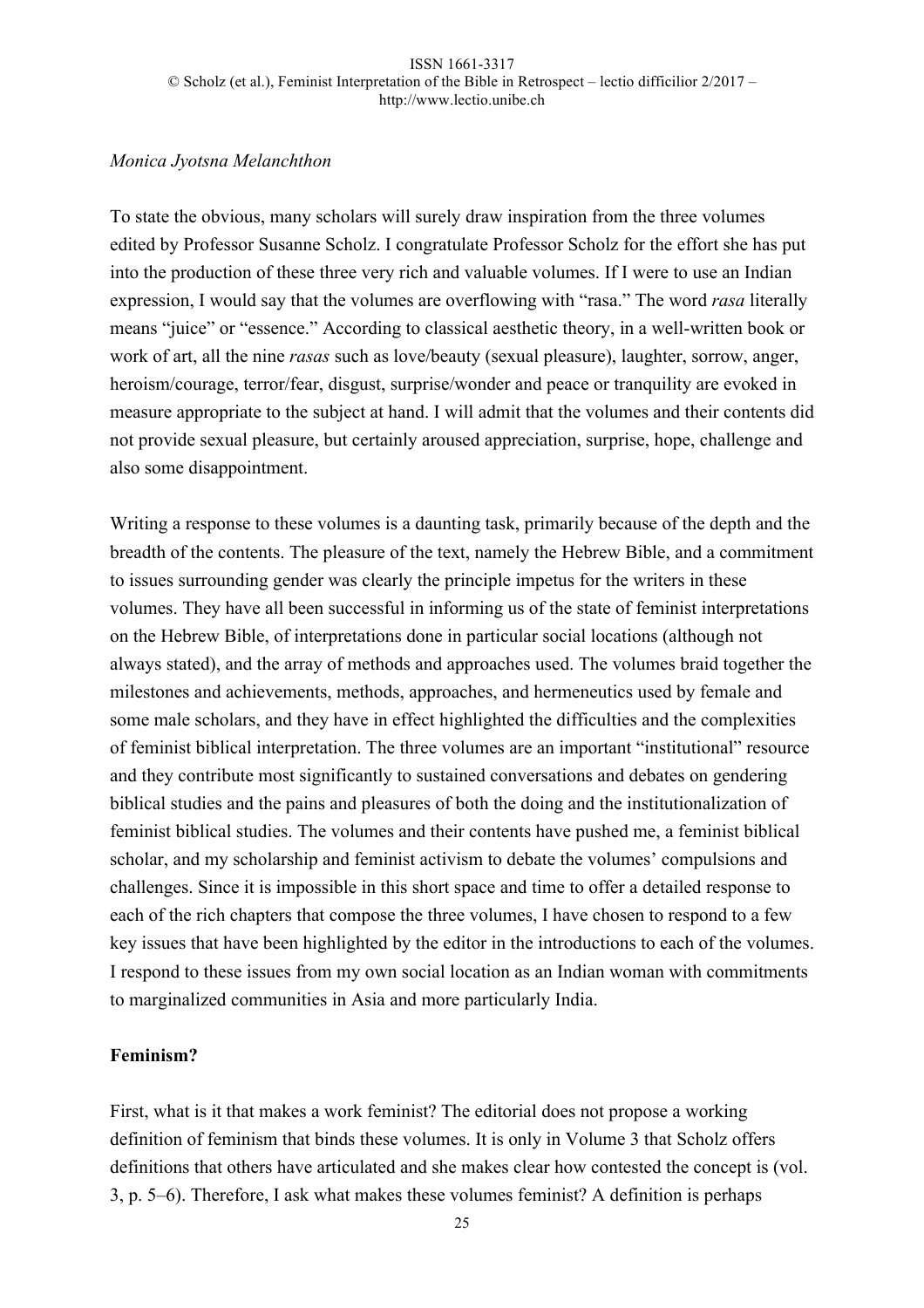needed to ensure that readers become aware of what is included and not included. Are these volumes presented as "feminist" because the majority of the authors are women? Is it because they have written about gender/women in the Hebrew Bible? Are they feminist because they are ideologically feminist? I had to test these essays against my own understanding of what constitutes feminism. A feminist approach recognizes that the tiered and hierarchical organizing of society is crucial for the maintenance of the social order, that to live lives marked male and female and transgender/bisexual is to live different realities. More importantly, to be a feminist is to be "occupying" the peripheral/marginal, relatively powerless position with reference to every dominant space that consumes the space at the center.<sup>37</sup> Feminism is a "political" stance of life—a consciousness that sees from the position of marginality, one that a person has deliberately chosen to occupy. It is a gesture of subversion towards domination. It destabilizes and disorders the established field, resists homogenization, opens up multiple possibilities rather than shutting them off. To be a feminist is also to recognize that apart from gender-based injustice, there are multiple structural inequalities that lie beneath the social order (the intersectionality of gender, race, class, caste, nation, colonized/colonizer, earth). A feminist believes that change and transformation is possible, and works for its possibility at whatever level.

The contributors to the three volumes echo many aspects of the above understanding of feminism. For example, Stratton (vol. 1, p. 105–106) helpfully reminds us of Exum's proposal that "feminist readers have to start the interpretation process not with the biblical text but with the concerns of feminism as a worldview and a political enterprise" (vol. 1, p. 105). Stratton continues: "Feminist interpreters ask questions like: How are women portrayed? Who has power, and whose interests are being served? Hence, feminist readers expose the strategies by which men have justified their control over women and they try to understand women's complicity in their own subordination. Interpretation involves not merely a descriptive process but also requires a stance outside the Bible's androcentric ideology." The contributors have employed feminist convictions as defined by feminism, and they have deconstructed and resisted the hegemonic interpretations of the biblical text. They have also revealed that feminism is not the isolated achievement of an individual woman. I am not sure if they see themselves in the way I describe them. But the contributors as women/feminists have written as though they are part of the history that has produced them as individuals and as a group. They have inserted themselves into centuries of thick, textured narratives of struggles and celebrations in both the biblical text and possibly their own histories; they have remembered heroes and our foremothers, both named and unnamed. They have noted and written to gradually transform the field of biblical studies decisively and to shift old markers forever.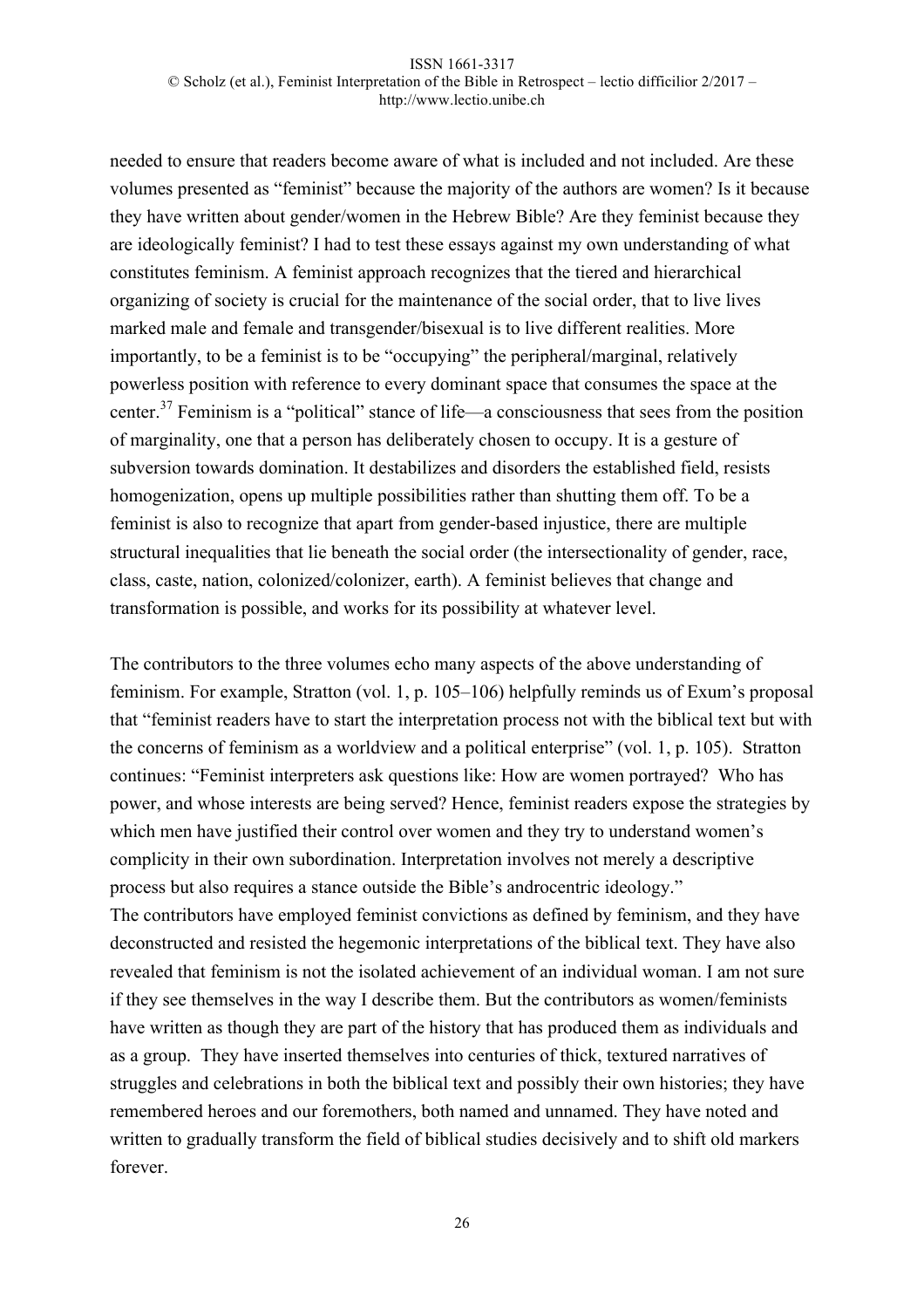In the introduction to Volume 1 Scholz writes: "This volume contributes to the effort of making visible their work, exploring the range and depth of feminist exegetical scholarship thus far, and recapturing the early optimistic spirit in feminist work that regarded biblical interpretations as part of the larger justice movements in the world" (vol. 1, p. 10). The volume succeeded in fulfilling this aim. The essays map the formation of feminist biblical interpretation by gathering, retrieving, reviewing, and evaluating a past that makes sense from a feminist perspective. The volume engages with the past into the present and provides a base upon which to position the future.

### **Crossing borders**

Second, I want to consider who is included and not included in this "feminist" project. I would have appreciated inclusion of more feminist scholars and more engagement with feminist works from the two-thirds parts of the globe in Volume 1 and Volume 3. For instance, the essay by Helen Leneman, "Genealogies of feminist Biblical Studies: An interview Report from the 1970's Generation" (vol. 1, p. 11–32), does not mention any scholars from spaces outside the Western world. In contrast, writers examining the impact of feminism in theology and biblical studies in Asia, Africa, and Latin America will always acknowledge the positive and inspiring impact of North Atlantic first-wave feminists for the growth of their own consciousness as feminists and in their engagement with the bible. Volume 1 includes the diverse voices of Madipoane Masenya (Africa), Yael Shemesh (Israel), Julie Kelso (Australia), David M. Valeta (male), Fiona Black (Canada), and Lai Ling Elizabeth Ngan (Asian-American), besides others from the USA. Yet the absence of a Womanist or African American exegete in this list is glaring. I also note the sparse and insufficient engagement of their voices as well as of voices from outside of the North American and the European contexts. I was hoping, for example, to find some references to Asian interpretations of texts in First and Second Samuel in Ngan's analysis and retrospect, but there was none. This reminds me of Randall Bailey, the African American Hebrew Bible scholar, who criticizes those who rest their conclusions only on white Western sources. I am aware of the problematic roles that are thrust upon a non-Western individual when she and her work enters the orbit of certain kinds of academic concerns and discursive practices pursued supposedly and predominantly only in the West. But feminist biblical interpretation is not a project of the West alone. Two-thirds world feminists/womanists should be recognized as crucial partners of mainstream Western feminist voices engaged in biblical criticism, as critical interlocutors of strategies at work in versions of feminist academic multiculturalism. Two-thirds world feminist/womanist scholars make critical interventions not only in mainstream Western biblical interpretation but also in our two-third's world discourses about the bible within our contexts and communities. We have experienced that our interventions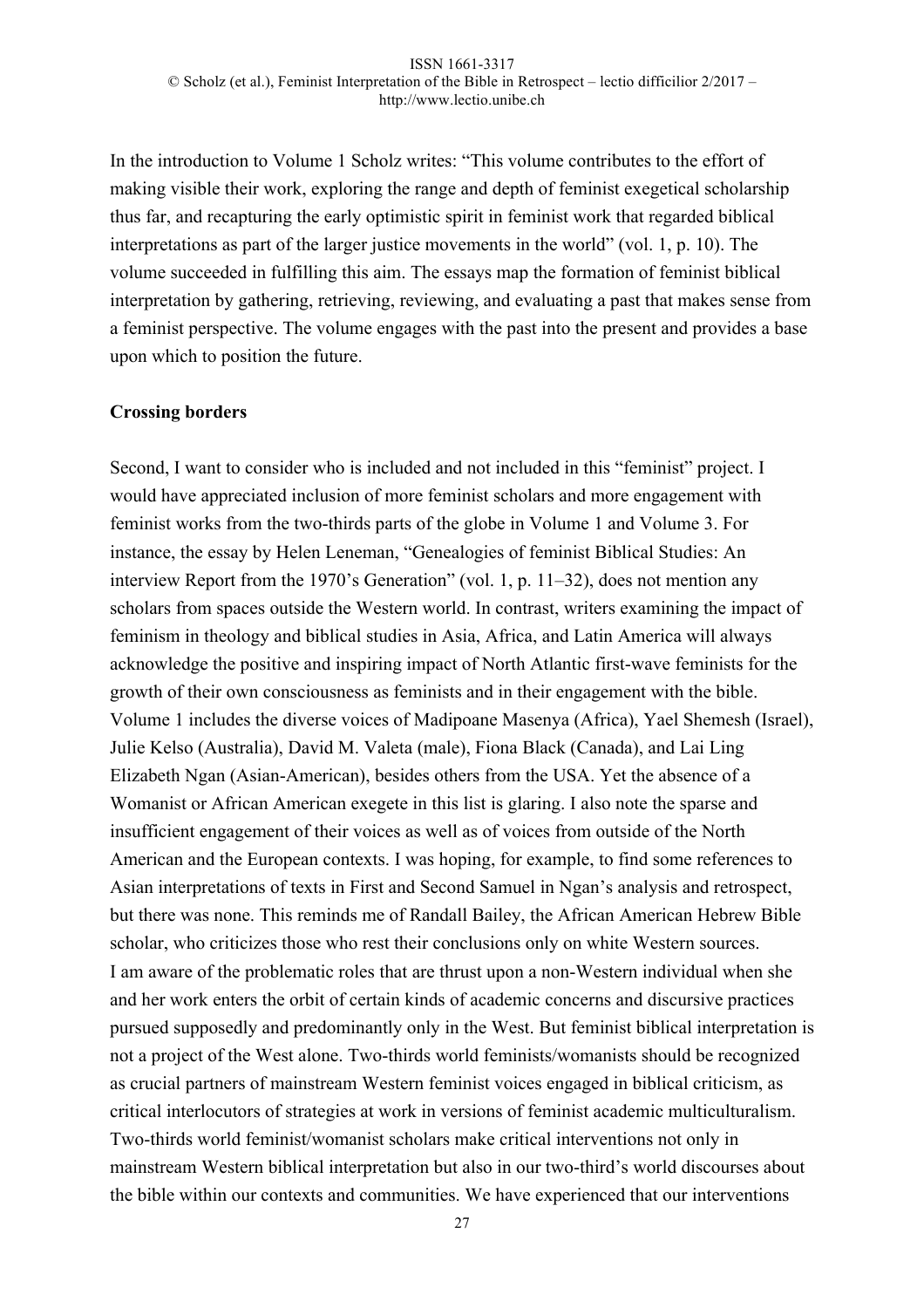have not always been accepted as "scholarship," that our "methods" have been downplayed and the relevance of our interpretations questioned. However, we live in times when the dominance of biblical scholarship in the West is challenged, and this challenge has contributed to the breakdown of the North Atlantic dominance of biblical studies. It is therefore important to improve the range of texts we attend to and the issues we take seriously. We must include a range of marginalized voices into the feminist biblical debates since they offer important social and political perspectives, observations, and insights. Feminist biblical studies would certainly benefit from heeding the voices and challenges posed by two-thirds world women and postcolonial scholars, such as Kwok Pui-lan and Musa Dube, as suggested by Stratton (vol. 1, p. 80–109). They stress the importance of considering "all of the women and marginalized peoples of the world in our scholarship" and to "become decolonizing readers," to "demonstrate a conscious adoption of resistance to imperialism" in order to "build true conversations of equal subjects in our postcolonial and multicultural world," and to use our scholarship and "disciplines for liberation causes" (vol. 1, p. 107).

Scholz observes that there is "still little dialog among various feminist interpretations." This much needed conversation can be facilitated with an intentional commitment to including diverse and global voices alongside traditional or Western feminist biblical interpretation in the retrospect. After all, the project of feminism has no borders. It is a project of inclusion, a project of hearing voices from spaces that are often ignored and marginalized. I would like to believe that we belong to patches of different colors, tones, and patterns, all detached, and yet sewn together. Feminism is akin to a patchwork quilt, giving equal attention to issues faced by bourgeois feminism, rural feminism, the LGBQT movement, the dalit movement, domestic workers, and victims and survivors of sexual abuse and the like. I think such an understanding of feminism is perhaps lacking in these volumes since the collection focuses largely on works produced by Anglo women and men. Some years ago, I evaluated a thesis on texts from the Hebrew Bible. Many women in the two-thirds part of the globe had written on them, as the issues raised by these biblical texts bear many similarities to experiences of women in traditional cultures. All women experience abuse and violence but subjugated and marginalized and minority women experience abuse and violence in far greater intensity and breadth in the two-thirds world. Some of what these interpreters from non-white contexts say has universal significance, and their insights call for justice for all women and perhaps help even men preserve their humanity. However, the thesis writer paid no attention to the voices of these women interpreters. Her defense was that "I wanted to attend to only feminist contributions!" I rest my case.

This observation also raises for me the issue of the place of oral cultures and the privileging of written sources. There are many native, vernacular, and informal reflections on the biblical texts by women. Feminist interpretations of biblical texts in the two-thirds part of the globe

28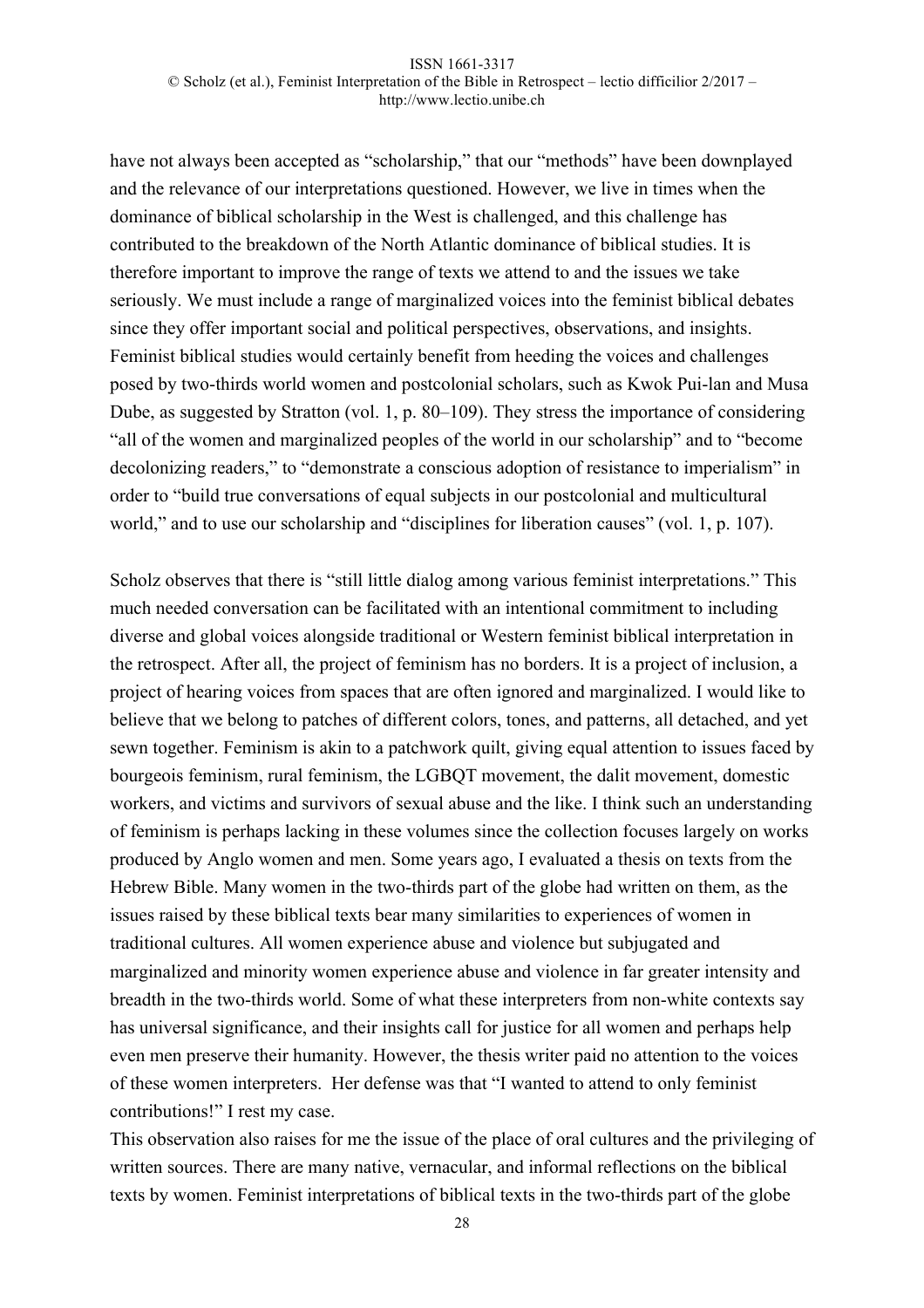are largely informal that do not always use the formal tools of biblical methodology and exegesis. Developed largely outside biblical scholarship and the academy, these grass-roots readings are feminist. The challenge for us within the academy is to extend our inquiries beyond academic institutions and practices and to include potentially provocative sites such as film, fiction, art, and poetry. Such readings are full of hermeneutical and exegetical insight that may contribute to the transformation of the androcentric worldview, especially by implicitly advocating for a "hermeneutics of suspicion." Finding these written and oral voices requires commitment and patience because they are not always easily available in publications familiar to the academy. Yet they do exist and they play a significant role in transforming women's lives both inside and outside the church and the academy.

### **Theory**

Third, I call attention to the place of theory in feminist biblical interpretations. In Volume 1, Scholz writes that feminist biblical studies have not reached a "theoretical-feminist paradise" (vol. 1, p. 9). I am not as worried about this issue, since I am not a strong theoretician myself. However, I recognize that there is some theory at work that undergirds each of the essays even if it is not made explicit. Can we speak of an implicit theoretical underpinning in these works? Would it have helped for the editor to analyze and name the theoretical foundations for each essay? Essential and important as theory is to help structure and construct the work, critical theory for theory's sake is unhelpful. I find it more appealing to see a theory tested, implemented, and employed toward a purpose; and this is not as apparent in all the essays.

# **Locations**

Fourth, in my own work I am very concerned about the significance of social location. Scholz writes in Volume 2: "In the mid-1990s…feminist interpreters looked back at a very long tradition of identifying their readings within their gender locations although they did not usually use explicitly the terminology of 'social location', in contrast to minoritized scholars who located themselves in their various socio-political, racial, ethnic, and class-differentiated contexts. However, the theoretical acknowledgment has encouraged feminist interpreters to clearly name their 'social locations' defined by various intersectional categories although some feminist scholars still hesitate to acknowledge the locatedness of their work, perhaps for fear their work might be rejected as 'eisegesis'" (vol. 2, p. 5). This last sentence bothers me a bit because it refers to the reason why mainstream academics ignore much of our contextual work. But it also means that works which are not forthright about the context/location from which they are written are considered to have "universal" value, whereas those that are explicit about their social location have only "particular" value. Confining feminist biblical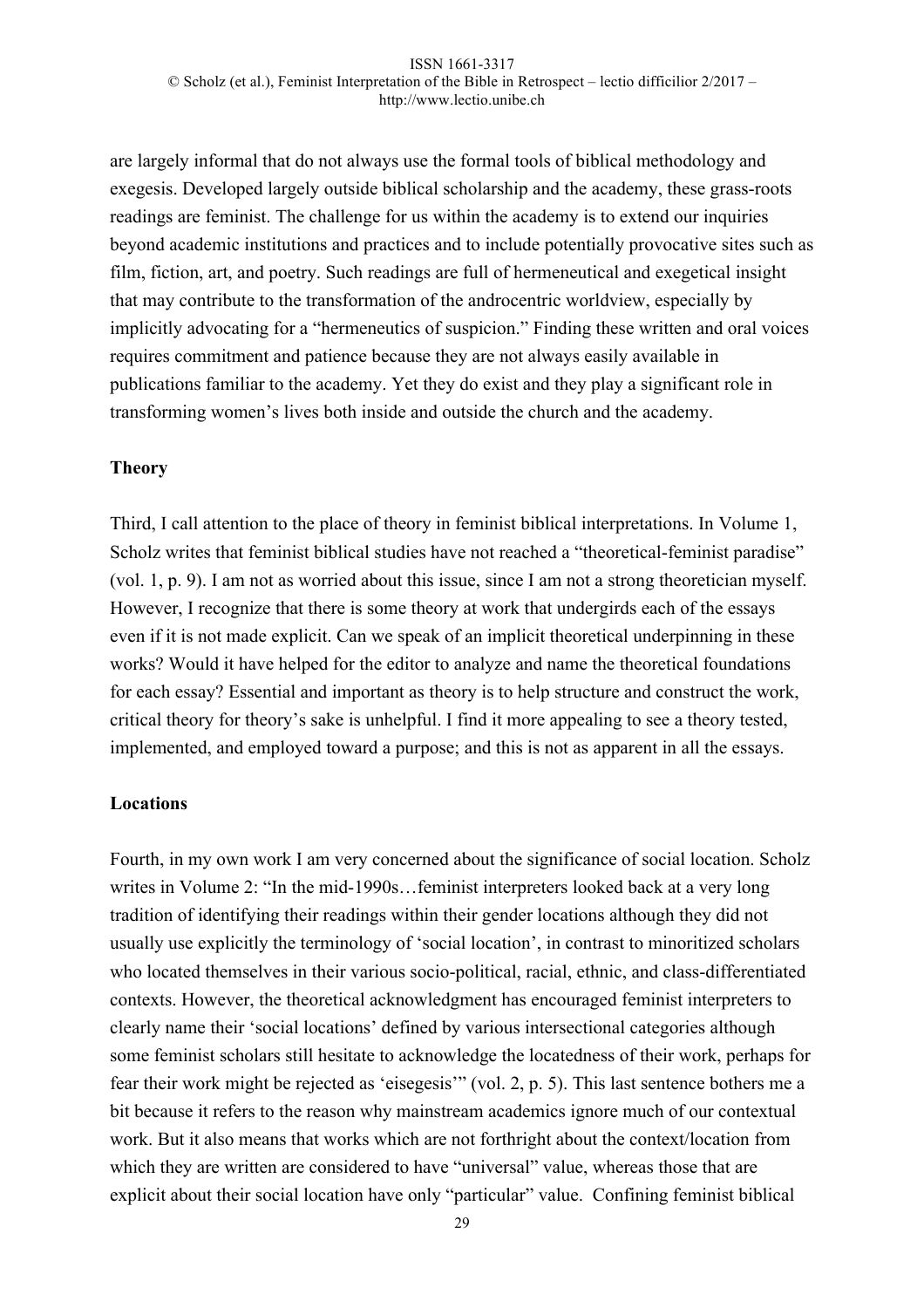scholarship to the question of the status of women alone strengthens the field, thus rendering it as a safer question against the more threatening questions and issues of contextually conscious readers who interrogate the field of feminist biblical studies. I strongly believe that minority readings also push the edges of biblical interpretation and their concerns need to be heeded.

What saddens me is the dismal lack of engagement with socially located readings and interpretations. For several years, I have co-edited the SBL series, "International Voices in Biblical Studies," and it has required much effort to convince prospective authors that contextual interpretations are as valid as the others. I was forced to state repeatedly that the series is no less important than others of the SBL. Even those who do contextual work often hesitate to publish their work with a series that is transparently "pro-context." It has been an interesting experience so far to see who offers to review our volumes. An insider to the publishing world once remarked that there is no market for contextual works, especially from the two-thirds world, and if published, reviewers will be "gentle" to not offend the sensibilities of the authors. How can we foster a healthy debate between the so-called mainstream feminist biblical scholars and those of us who speak from specific contexts? While contextual feminist scholars engage academic and mainstream feminist interpretations of the biblical text, the same is not true in the reverse, as is evidenced to some extent in these volumes as well.

Analyzing traditional and orthodox ideas about gender roles, inequity, racial/caste discrimination, corruption, and power abuse in communities and the church through engagement with the biblical text comes with some professional risk. Our works are often considered personal, value-laden, and political, as if they did not belong in the arena of "faith" or "scholarship." Yet, somehow, not paying attention to the realities and conditions of the marginalized in the world is not regarded as personal, value-laden, and political. Thus, the support of the status quo within both the church and the academy continues, and many issues are rejected, silenced, or ignored. But as feminist and systemic thinkers we are aware that it is impossible not to communicate or call attention to this reality. If we did not do so, we would actually condone violence and narrow exegetical options, political and economic oppressions, and social frustrations that communities of women experience daily.

By having a volume on social location in a three-part project, the editor has impressed upon the wider academy that feminist contextual biblical interpretations are not "epistemological judgments" or driven by "value judgments" but that they are "academic," "scholarly," and worthy of attention. The volume asserts the importance and- significance of social-location exegesis for the wider academy. Thus Volume 2 calls attention to the value of "engaged" and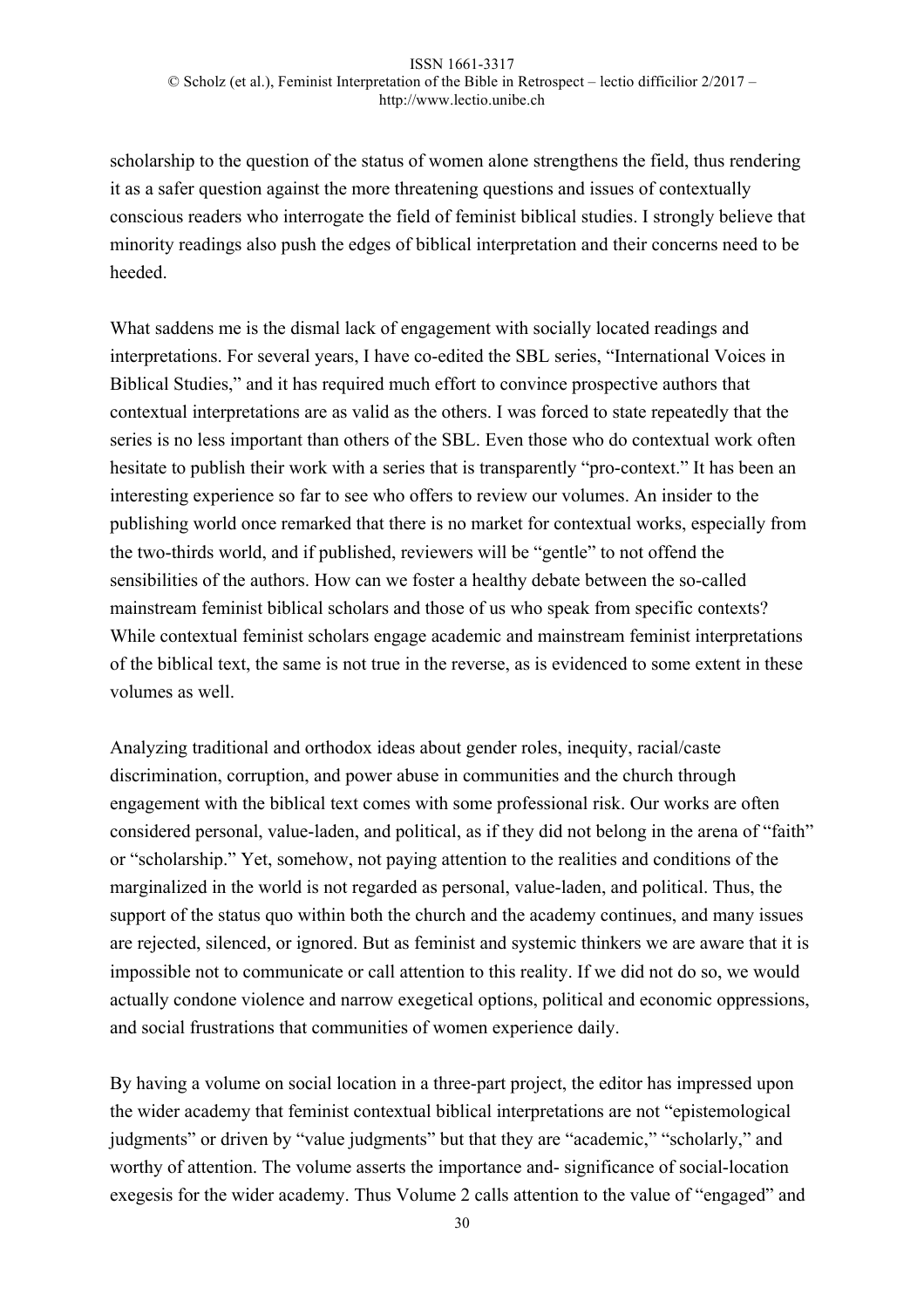"organic" scholarship. It brings to the fore the magnitude of one's social location, and it highlights that one's interpretive strategies and theoretical frameworks need to be disclosed in biblical studies. The placement of the social-location volume between the first volume on "Biblical Books" and the third volume on "Methods" is, I think, "prophetic." Its position in the middle bridges the three volumes, thereby exposing the strengths and the lacunas when seen through the lens of context. The second volume thus encourages feminist biblical interpreters from marginal geographies of varying oppressed identities to assert the definitions of our field and to challenge the discipline's emphasis on "objectivist positivism" and "scientific value-detachment."

Volume 2 brings political energy to the task of feminist biblical interpretation because it insists on engaging with the socio-political and cultural contexts in the broadest possible sense. The inclusion of the Middle East (Palestine), the Caribbean, and the Pacific would have made the section on "Continental Geographies" more complete. Yet the volume has much value, and it is representative of a scenario in which academic trends and fashions are changing with bewildering speed. Its significance lies in the questions raised, the evolving methodologies, and the care with which the findings have been elucidated with a remarkable combination of restraint, conviction, and confidence. The picture that emerges is one of complexity if not of troubling contradictions.

Our marginal histories, politics, and cultural considerations are respectfully woven together in this volume. The distinctiveness of an interpretation remains distinctive only when we allow the unique features of one's experience to converse with the biblical text. Having said that, it is important to be aware and cautious of the fact that the views included in this volume are those of an elite social group at a particular historical moment. They should not become the defining components of the "worldviews" of the included contexts. It is essential that we reflect how the actual religious practices, spiritual understandings, and scriptural interpretations of various groups of women, oppressed castes, and socially and culturally marginalized groups challenge and subvert rather than endorse the views found in the essays. An uncritical appreciation may obstruct understanding the place of these "cultural positions" within the moral and political fabric of their social contexts, and obscure their ideological functions as justifications for practices or institutions that have been unjust and exclusionary and worked to dis-empower and marginalize a great many of the inhabitants of the cultural contexts under consideration.

### **Methods**

Fifth, I also want to comment on the methods as they are adopted by feminist biblical scholars. Scholz states that feminist scholars use "standard exegetical methods that they have inherited from the field and have adopted them for feminist biblical commentaries, feminist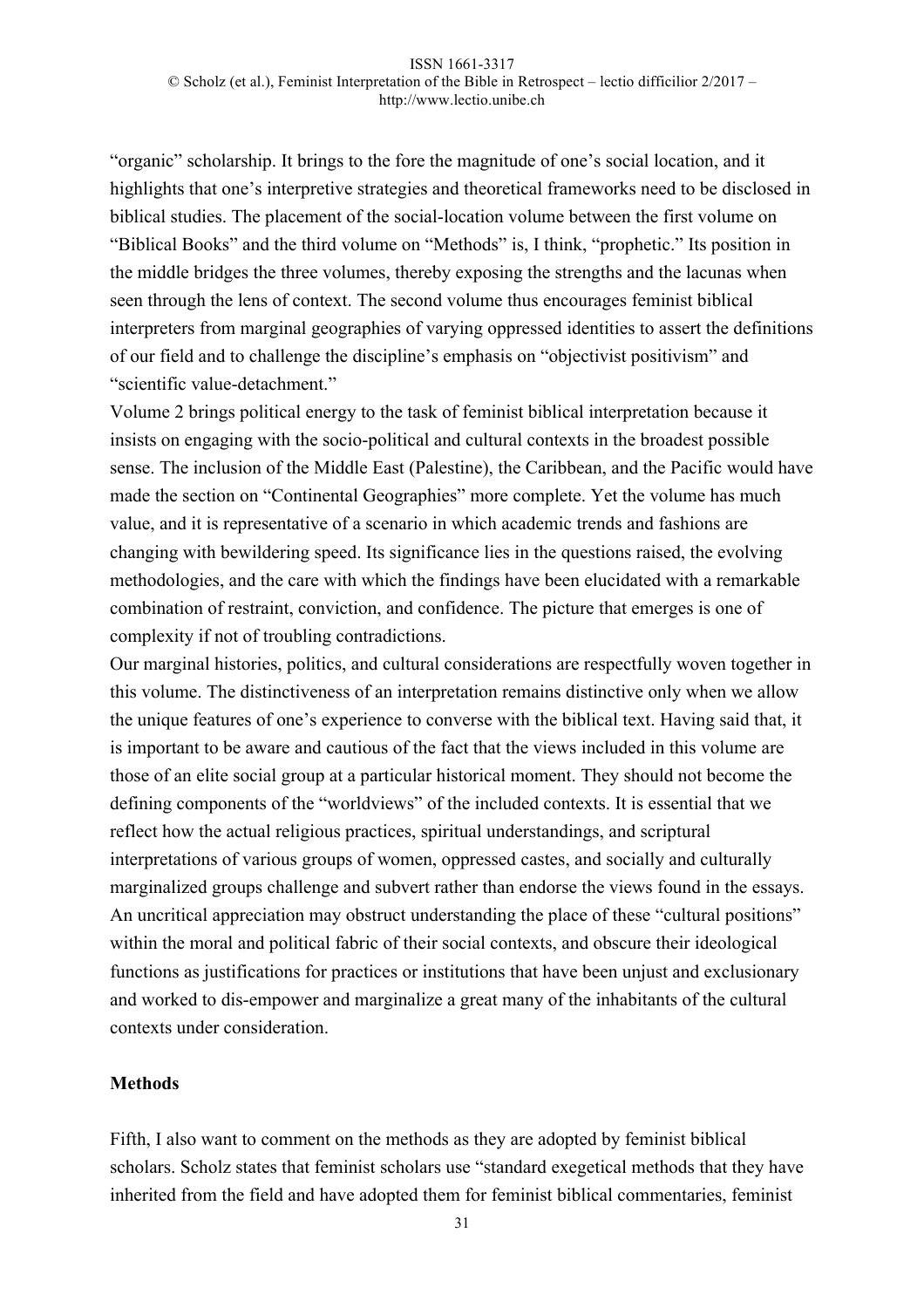historical constructions of ancient Israelite society and feminist cultural analysis of gender, androcentricism and issues of sexuality" (vol. 3, p. 3). The array of these methods, as used by feminist biblical scholars, have been very effectively showcased in this third volume. The volume recognizes that academic research facilitates diverse forms of economic, social, and cultural imperialism/domination by shaping and legitimating policies that entrench existing unjust power relations. In other words, biblical interpretation and the choice of method are not an innocent or distant academic exercise but an activity that has something at stake and that occurs in a set of political and social conditions. Methods and our use of them are politically and ideologically driven.

Hence, my concern that comes from reading this volume relates to the significance of these methods for the marginalized and unlettered communities of women. I am aware of how difficult it is to discuss methodology and marginalized communities in the same breath. How might we use these methods in service for marginalized communities such as dalit women? The suitability of a method for marginalized communities can be determined only with an analysis of forms and structures of domination, and an awareness and understanding of the complex ways in which biblical interpretations are deeply embedded in the multiple layers of imperial, colonial, patriarchal, and casteist practices. Perhaps, related but equally significant questions are: Does a marginalized woman appreciate what we do within the academy? Do our ideals of biblical interpretation concur with theirs? In simple terms, what are the perspectives of marginalized on methodology? The deconstruction of the text/story and the uncovering of underlying texts are insufficient, for none of that helps people improve the current conditions or prevents the marginalized from continued oppression. The past, our local and global stories, the present, our communities, cultures, languages, social practices, current and extant interpretations of the Bible are all spaces of marginalization, but they have also become spaces of resistance and hope. It is from these spaces that we need to address biblical interpretation within the wider framework of self-determination, decolonization, and social justice. The method should assist us to analyze and evaluate the roots of social construction and distortion as they appear in the social and cultural worlds, especially to people who create, intensify, or reinforce discrimination, injustice, and subjugation that shape the manner we approach and interpret the biblical text.

What is also particularly interesting is Scholz's statement that feminist biblical interpreters do not always provide reasons for their choice or use of a particular method (vol. 3, p. 2). I see this absence arise out of at least two issues. One issue relates to the way the bible is received, namely as "literature" or as "scripture." The other issue relates to the purposes for which one interprets the bible. One might argue that the distinction between literature and scripture is artificial, as for instance David Clines maintains, or that the Bible is understood better if it is first read as literature. I do not discount the validity of these responses. I agree that there are

32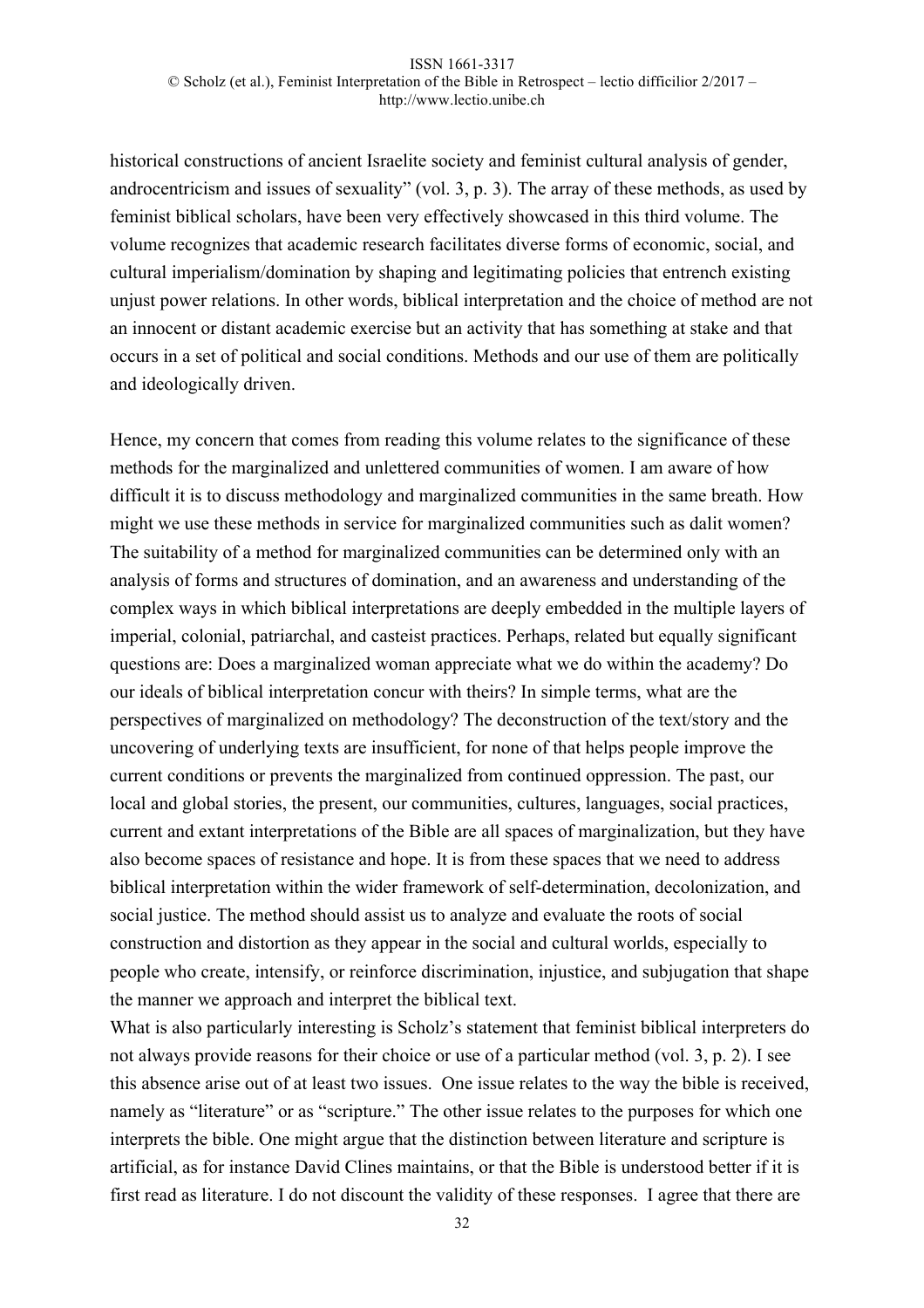advantages to reading the bible as literature as it enhances our understanding of it. Yet there is a difference between those who view the bible as literature only and those who also regard it as scripture, or vice versa. For those who see it as literature only, the validity of a method lies in how it opens up the text. For those who see the bible both as literature and scripture, they want to understand not only the text but also how it might edify our living and being. They read the bible to transform women's lives and to bring systemic and structural changes, and they seem to be much more attuned to critically assess the functionality of a method as well as to explain and justify their use of a method. These readers are also quite forthright in setting out the hermeneutical principles that will be employed: resistance, liberation, life, and transformation, to name just a few.

It is thus important to understand the space in which our issues and methodologies intersect. It is also important to situate the development of counter-practices of biblical study within both our critique of Western knowledge and the movements of resistance. Informed by critical and feminist evaluations of positivism, I vote for methodologies that disrupt the rules of the research game toward practices that are respectful, ethical, sympathetic, and useful versus racist, casteist practices and androcentric attitudes, ethnocentric assumptions, and exploitative research. This, of course, deserves a lot more reflection. For now, we need to make space for wider ranging approaches towards understanding the issues, the approaches, and the methods employed by feminist interpreters of the Bible. This also means that feminist biblical scholars should recognize the use of non-formal methods that are imaginative, such as "vernacular readings," that are characteristic of local culture and communication processes and are distinguished from "metropolitan readings" that assume a "working universality.<sup>38</sup>

### **Conclusion**

In conclusion, I affirm that these volumes draw attention to the ways in which feminist biblical interpretation has developed through dialogues, sometimes discordant, with other disciplines, with the women's movement and other complex political scenarios, and, of course with the institutions that provide patronage. What is evident is the dynamism of the field, with challenges to facile consensus. While these readings, approaches, and locations from which women scholars read the text may be disruptive, we need to recognize their potentially productive and fruitful nature, as we are compelled to interrogate our own locations and vocations continuously. This process can be disturbing, disrupting, but it is certainly not stagnating. The volumes lead us into visualizing alternative scenarios of feminist biblical studies, even as making these visions real may appear to be a daunting challenge. The volumes give hope that patriarchy/kyriarchy is not as indomitable as we think. As women, we are aware that patriarchy/kyriarchy is an assembling of structures in which we all participate both consciously or unconsciously. However, if we consciously refuse to participate in it, the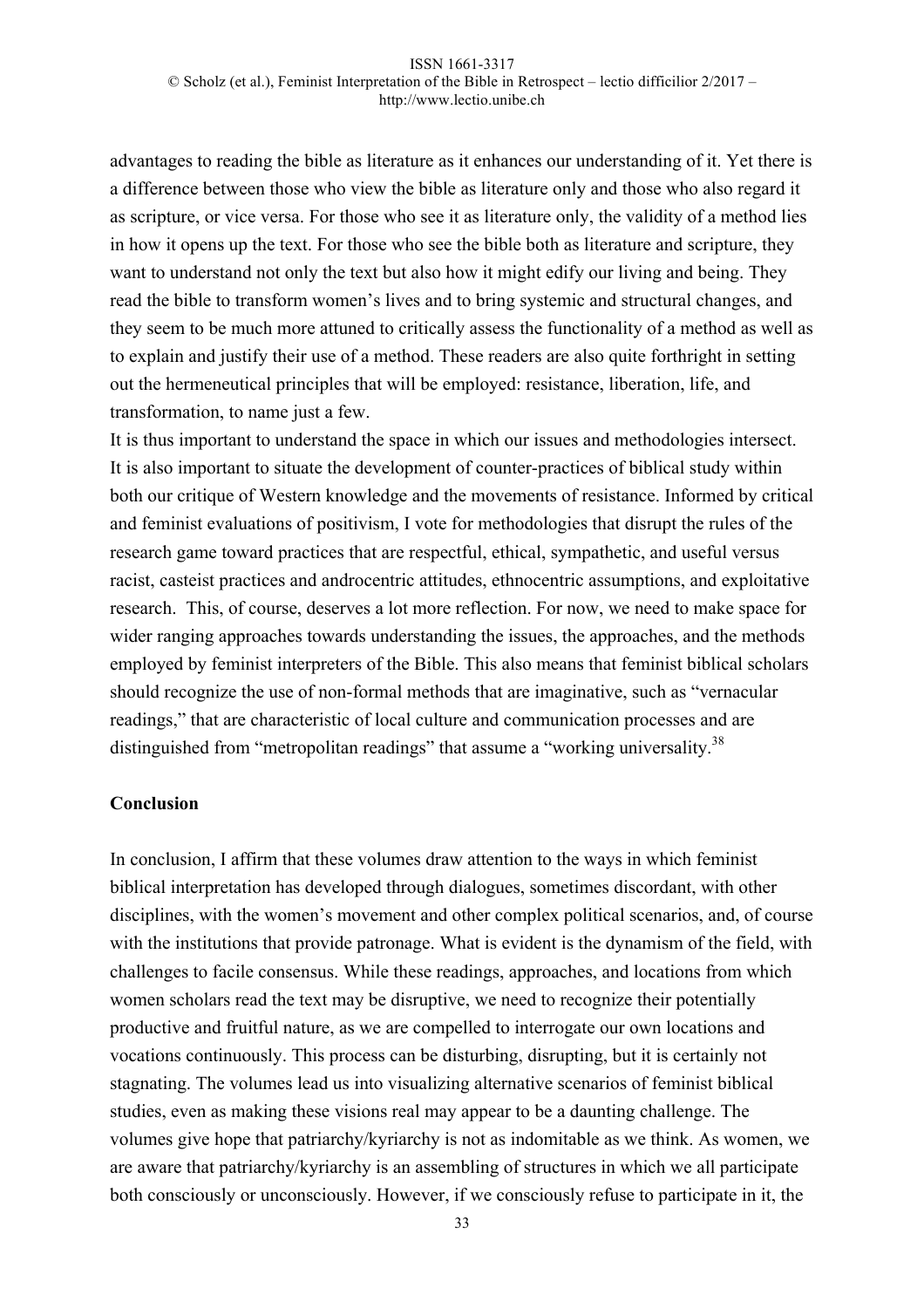structures will be hindered from closing their gates with a pleasing click. Susanne Scholz's three volumes disorganize the settled field of biblical studies, and they open up multiple possibilities within the arena rather than closing them off. Yes, feminist biblical scholarship is far from finished! Through the formation of a field of knowledge with the name "Feminist Biblical Studies" new routes and roots of knowledge about and by women have been and are still to be discovered. Thank you, Professor Scholz, for including me in this venture and for your persistence to see this project through.

**Monica Jyotsna Melanchthon**, Ph.D., is Associate Professor of Old Testament/Hebrew Bible Studies at the Pilgrim Theological College, University of Divinity in Melbourne, Australia. She has strong commitments to people who are politically, socially, economically, and environmentally marginalized. She contributes to developing Dalit and Indian feminist interpretations of biblical texts based on the social biographies of these communities, their perspectives, and lived experiences. She has published in various academic books, focusing primarily on interpretations of Old Testament texts from the perspective of the Indian context and the marginalized. Her current research projects include a feminist commentary on 1 Kings for the Wisdom Commentary Series and an Earth Centred commentary on Joshua 1–11.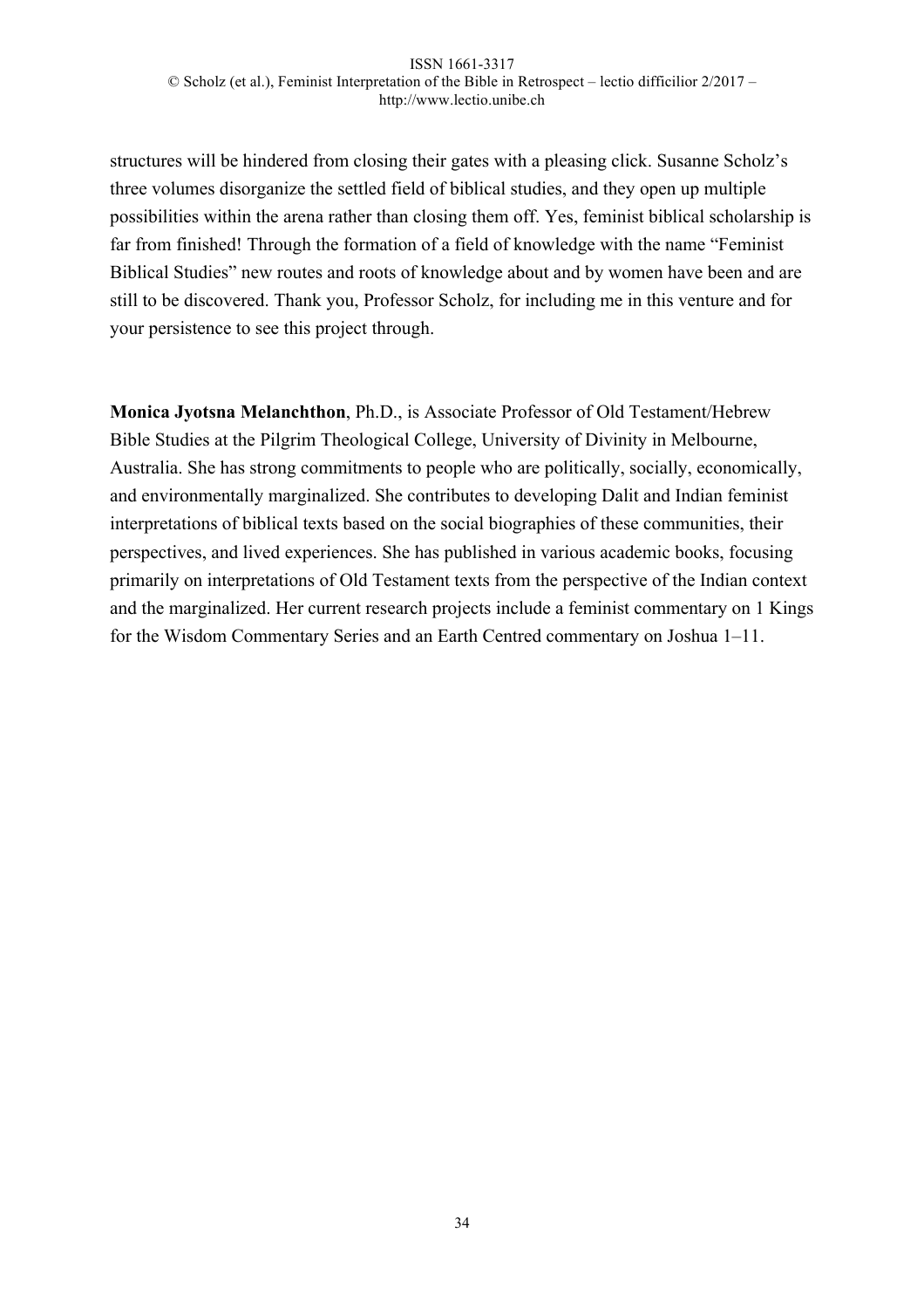# *Susanne Scholz*

### **Response**

I would like to thank the members of the Feminist Hermeneutics of the Bible Section for sponsoring and organizing this panel discussion on my three edited volumes. It is a great honor to me and my contributors. I also would like to express my collegial gratitude to the five panelists who agreed to spend time reviewing and commenting on the books. Thank you for your generous commentary, evaluation, and feedback. As the editor, I thank you in the name of all of us who contributed to the books. I also would like to mention my original cocollaborator, Rachel Magdalene. We started our work together in the summer of 2009 when Rachel realized that this is not a project for her to do all by herself. We were beginning to plan volume 1, telling everybody to submit their essays by the deadline, then the essays started coming in and I started the editorial process, but then Rachel's professional life took a rough corner. In March 2012, we agreed that it would be best if I continued our work alone because Rachel had so much else on her plate. This was a difficult moment for me and I am sure Rachel felt worse. But this is what happens to feminist scholars! Life takes over. We support each other and pick up the pieces wherever they are and bring them to a conclusion. Rachel, I thank you for your original effort to get this mammoth project off the ground, and I hope you are proud of what I made of it since March 2012. You stated in an email in February 2013, after I told you I had submitted volume 1 to the publisher, that it "warms" your heart to know that "the end of vol. 1" is at hand (email from 2-13-2013). I admit it was a ton of work to get the three volumes done. I am also very happy that "the trinity" is also available in paperback since this November. Hallelujah indeed.

### **Changing the course of thinking**

Carol, thank you for your very generous appreciation of the three volumes. I love your statement with which I agree fully: "My, my, we women truly can change the course of thinking. And if we can change the course of thinking, how much more can we change the course of history, and the world in which we live with all creatures, both human and nonhuman." It makes me happy to think that the three volumes encourage feminist, womanist, and *mujerista* scholars, in our various intersectional manifestations, to take ourselves and our own projects seriously, more seriously than any other tempting research opportunity perhaps, and to get busy in dialoging with each other. I am also fully on board with your idea that our scholarly dialogue will ask a lot of us. It will not suffice anymore that you or I or a third scholar interpret a text as each of us see it. Rather, we need to develop "feminist metamethods approaches," so that "similar and divergent views on a text can be heard together and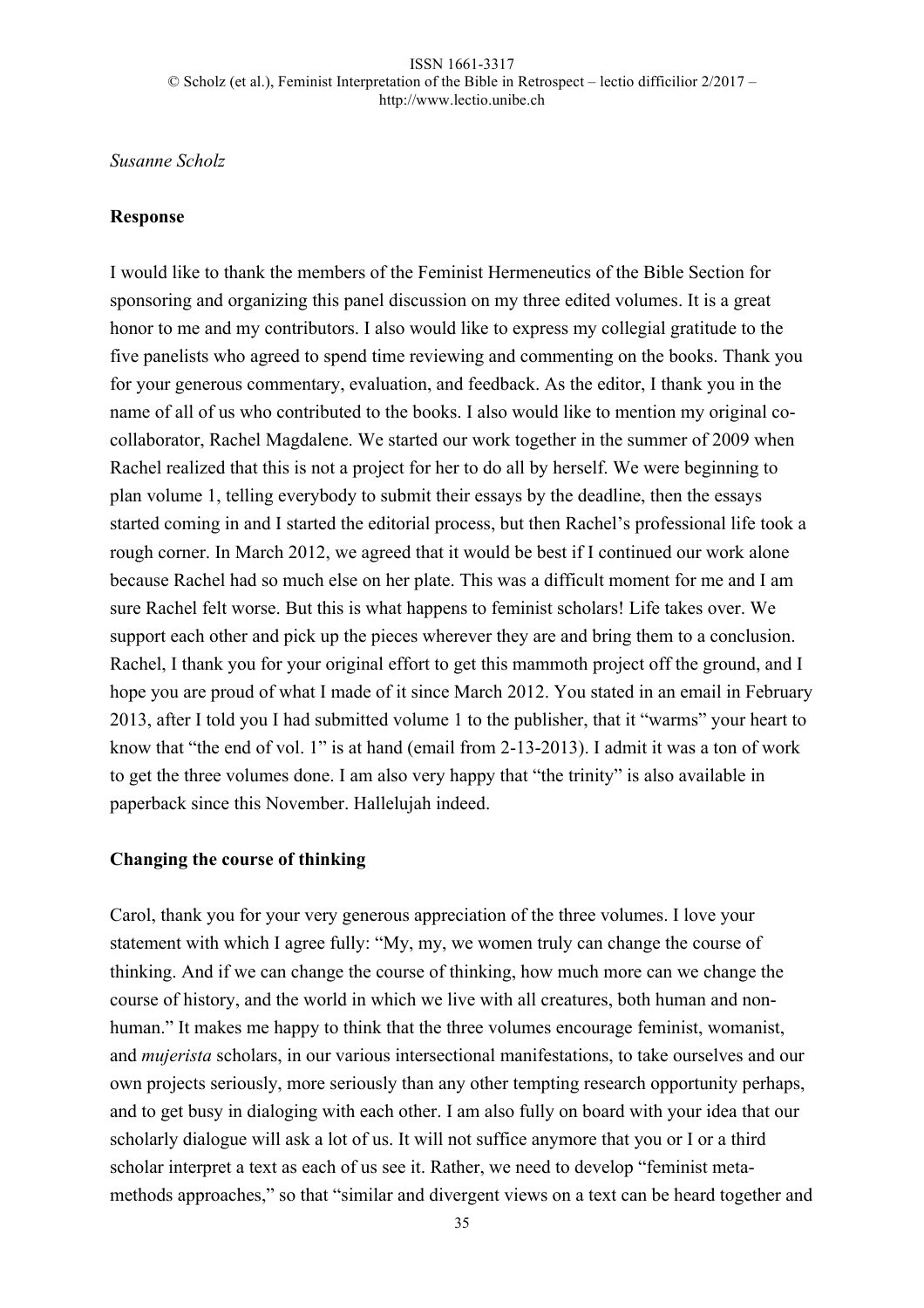pondered anew." Because, as you suggest: "Only when different feminist methods, approaches, and perspectives simultaneously shed light on a text can the text be seen in all its spectral colors."

In fact, the third volume on methods taught me yet another dialogical component: what if we moved beyond our discipline's text-obsessed focus to exegetical explorations far beyond the study of the text behind, within, or in front of the text and learned from other feminist methodologies? How about we learn to use feminist methodologies we do not yet employ in feminist biblical exegesis, such as "participatory research, ethnography, discourse analysis, comparative case study, cross-culture analysis, conversation analysis, oral history, participant observation, and personal narrative<sup>39</sup>? Other feminist academic disciplines can teach us quite a bit on these kinds of inquiries into feminist knowledge as a contribution toward social change. Why have we as feminist Hebrew Bible exegetes limited ourselves to text-based methods so hegemonic in the field of biblical studies? Why have we not developed participatory research methods? Why have we not relied on comparative case studies or crosscultural analysis in our work? Asked differently, why has feminist Hebrew Bible exegesis remained within the range of methods traditionally employed in the field of biblical studies and not attempted to boldly go where few Bible exegetes have gone before? I would like our feminist conversations to discuss these issues and questions. Carol, you are thus absolutely right in your assessment: I too consider Volume 3 "the crowning jewel" of the three-volume series. And I am the first to admit that in the early stage of developing the three-series volumes with Rachel, I was opposed to the third volume's topic. I said: "An entire volume on 'method'? Rachel, what's 'feminist' about *that* kind of volume?" When she left the project, I worried how I would pull off a volume that I did not really want to do. Yet, in the end, it was the best thing that happened to me. So yes, I fully agree with you: "The contributions (of Volume 3) that each feminist scholar makes…is unparalleled and provides a compendium of knowledge that showcases each method, each perspective." Is it not amazing that feminist biblical scholarship, a field so obsessed with methods, has yet to produce more than one volume on its feminist use of methods? This is amazing in itself, and for sure feminist exegetes of all stripes need to put their heads together and critically assess their use of methods, the distinction to methodologies, and the distinction or similarities to the notion of hermeneutics. Although I do not yet pass the torch to anybody, I would hope that we will develop our feminist conversations and collaborations in a way that take seriously and build upon the foundation of these three volumes.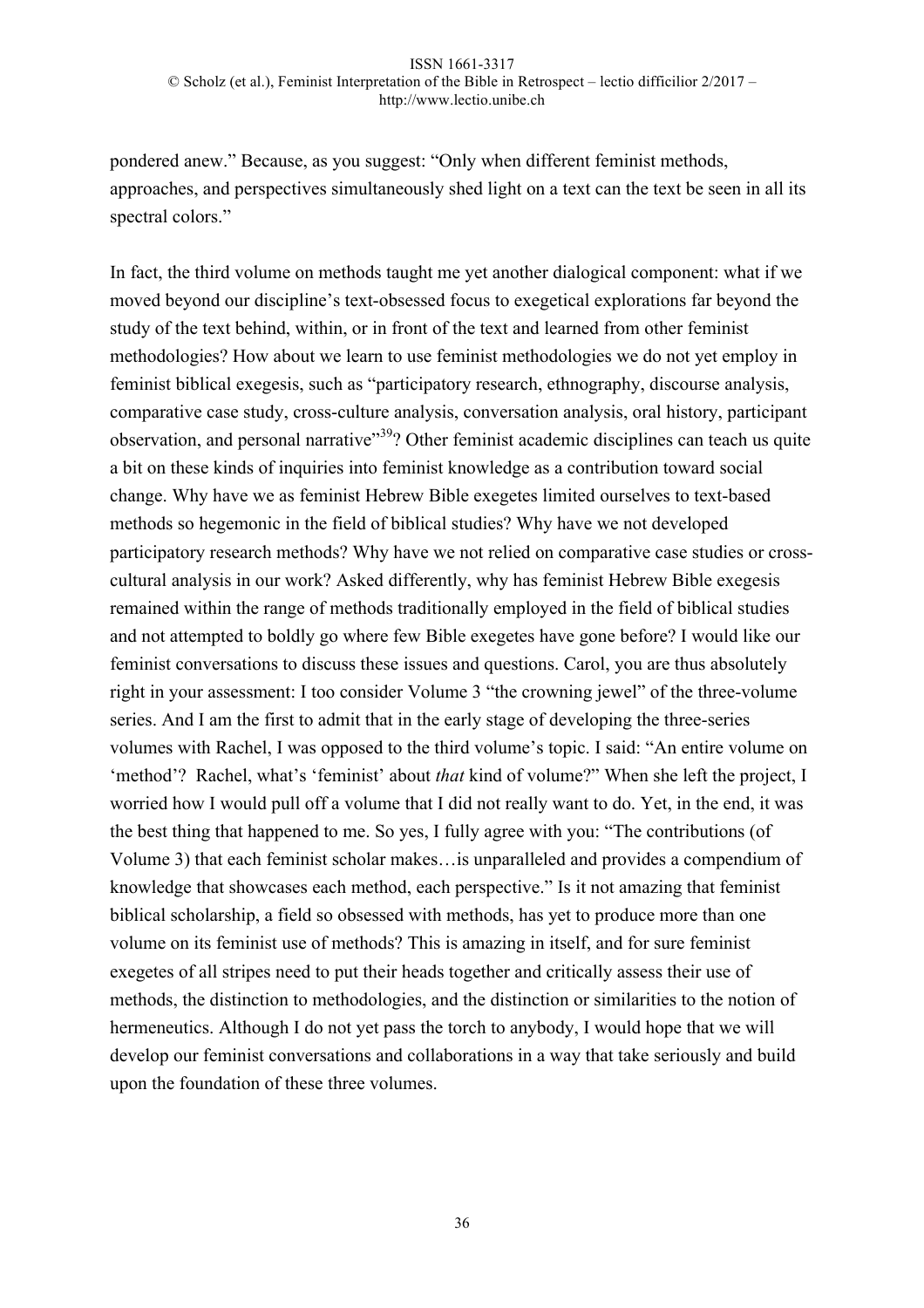# **Womanism is feminism**

And then Wil, thank you for your astute comments. I agree entirely with your reminder that womanism is feminism. We are talking "umbrella terms" here and not divisive terminology. I could also live with using womanism from now on, although my sense is that at the moment womanism is the term mostly preferred by African American feminist and women scholars. Could I call myself a womanist without being charged with appropriating a term not meant to be used by a diasporic German, naturalized US-citizen, white-European, post-Holocaust feminist exegete? When I originally learned about the US-American politics of terminology in Bev Harrison's and Delores Williams's course on Feminist and Womanist Theologies and Ethics at Union Theological Seminary back in the mid-1990s, I remember very well the heated debates between the black and white US-American feminist and womanist students of theology. Several of the white women cried and several of the black women got very angry. The classroom was often in upheaval over terminology, concepts, and who can say what. Perhaps we need to find this kind of honesty with each other again, but then perhaps we just need to find collaborative and dialogical projects because I agree with you: "(womanist) biblical scholarship does not begin with publication or discovery." In my view, it begins with relationships and conversations about issues that matter to individual participants or groups of participants. But participants are needed! And let me tell you, especially for volume 1, it was no easy feat to find willing contributors. In fact, Volume 1 was perhaps the hardest to put together.

Wil's last two questions might encourage such a collaborative and dialogical project. She asks: "How is woman defined, particular now that we have expanded (our) non-binary understandings of gender?" And: "Can we define woman without being cis-arrogant or transantagonistic?" In fact, I do not think we can research the concept of "woman" or "women" in the plural anymore in our Christian-right's culture without clearly articulating why we study "woman" or "women" in the Bible. Otherwise, we essentialize the concept and accommodate our biblical readings into a biologically situated, heteronormative, and religious-right agenda. I would welcome our conversation, our dialogue, and even collaboration on this highly relevant question: How shall we as feminists, as womanists, and *mujerista* scholars read biblical texts with womanist, feminist, *mujerista* concerns in mind?

# **Challenging the status quo**

I would like to address yet another issue that is dear to my feminist biblical heart and that also shows up in Christl's, Tyler's, and Monica's comments.<sup>40</sup> It has to do with the institutional power of academic gatekeepers who have cemented their exegetical superiority and authority by ignoring innovative exegetical developments, including feminist exegesis. The hegemonic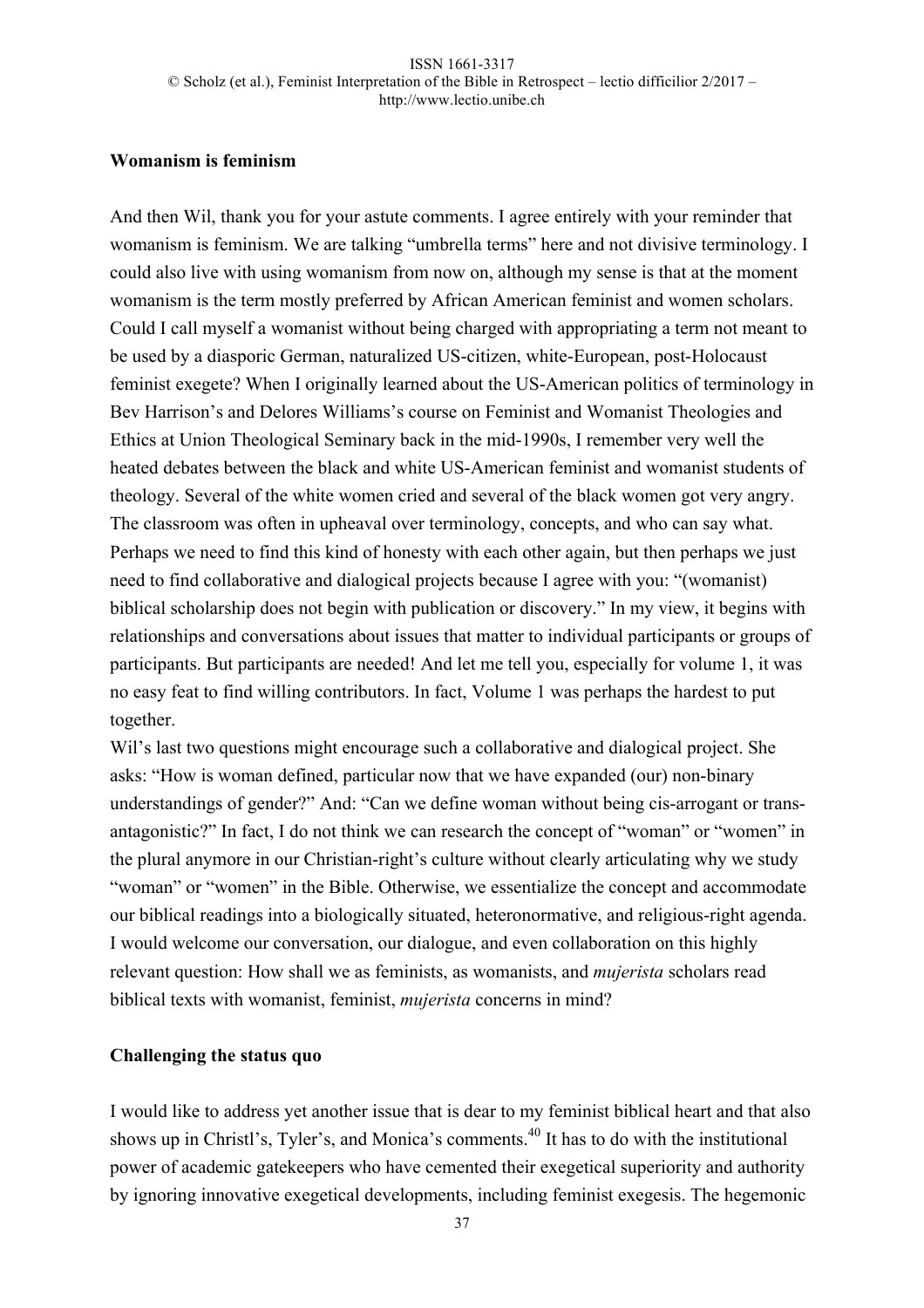architecture of academic and religious institutions is not friendly to feminists in any field but the ease with which feminist Bible scholarship is sidelined is remarkable. I also observe that potential feminist interpreters often choose to advance their careers by following the path of least resistance. They avoid having anything to do with feminist biblical exegesis or explicitly feminist topics. Sometimes, they move into essentialist work on biblical women, and as a result essentialist books are common today. They disregard critical gender theories, and they reinforce the common misperception that feminist exegesis focuses on biblical "women." Thus, it is obvious that not every biblical interpretation on women, gender, or sexuality advances feminist and queer aligned thought and exegesis. Esther Fuchs has probably written the most on this exegetical trouble. In several publications, she explains that the essentializing, naturalizing, and universalizing hermeneutical assumptions, prevalent in scholarly treatments on biblical women, are rooted in neoliberalist thought.<sup>41</sup> Unsurprisingly, such scholarship is welcomed in neoliberal, corporatized, and technocratic institutions of higher education and the publishing industry. As Henry A. Giroux describes the effects of these forces when he states: "Four decades of neoliberal policies have resulted in an economic Darwinism that promotes privatization, commodification, free trade, and deregulation. It privileges personal responsibility over larger social forces, reinforces the gap between the rich and poor by redistributing wealth to the most powerful and wealthy individuals and groups, and it fosters a mode of public pedagogy that privileges the entrepreneurial subject while encouraging a value system that promotes self-interest, if not an unchecked selfishness. Since the 1970s, neoliberalism or free-market fundamentalism has become not only a much-vaunted ideology that now shapes all aspects of life in the United States but also a predatory global phenomenon."<sup>42</sup>

The neoliberal policies of privatization, commodification, deregulation, and "financialization"43 have had a profound impact on higher education today. They decrease democratic education and reduce the value of critical thinking, as Giroux observes: "The neoliberal paradigm … abhors democracy and views public and higher education as a toxic civic sphere that poses a threat to corporate values, power, and ideology.… Similarly, critical thought, knowledge, dialogue, and dissent are increasingly perceived with suspicion by the new corporate university that now defines faculty as entrepreneurs, students as customers, and education as a mode of training."44

In short, the market-driven corporate dynamics of higher education instrumentalize academic work for commercial purposes and financial gains. It includes neoliberal scholarship on biblical women and thus pertains to feminist (biblical) scholarship. There is little incentive to expand teaching and research into particularly innovative and creative directions that do not foster, advance, and communicate hegemonic views on the Bible and gender.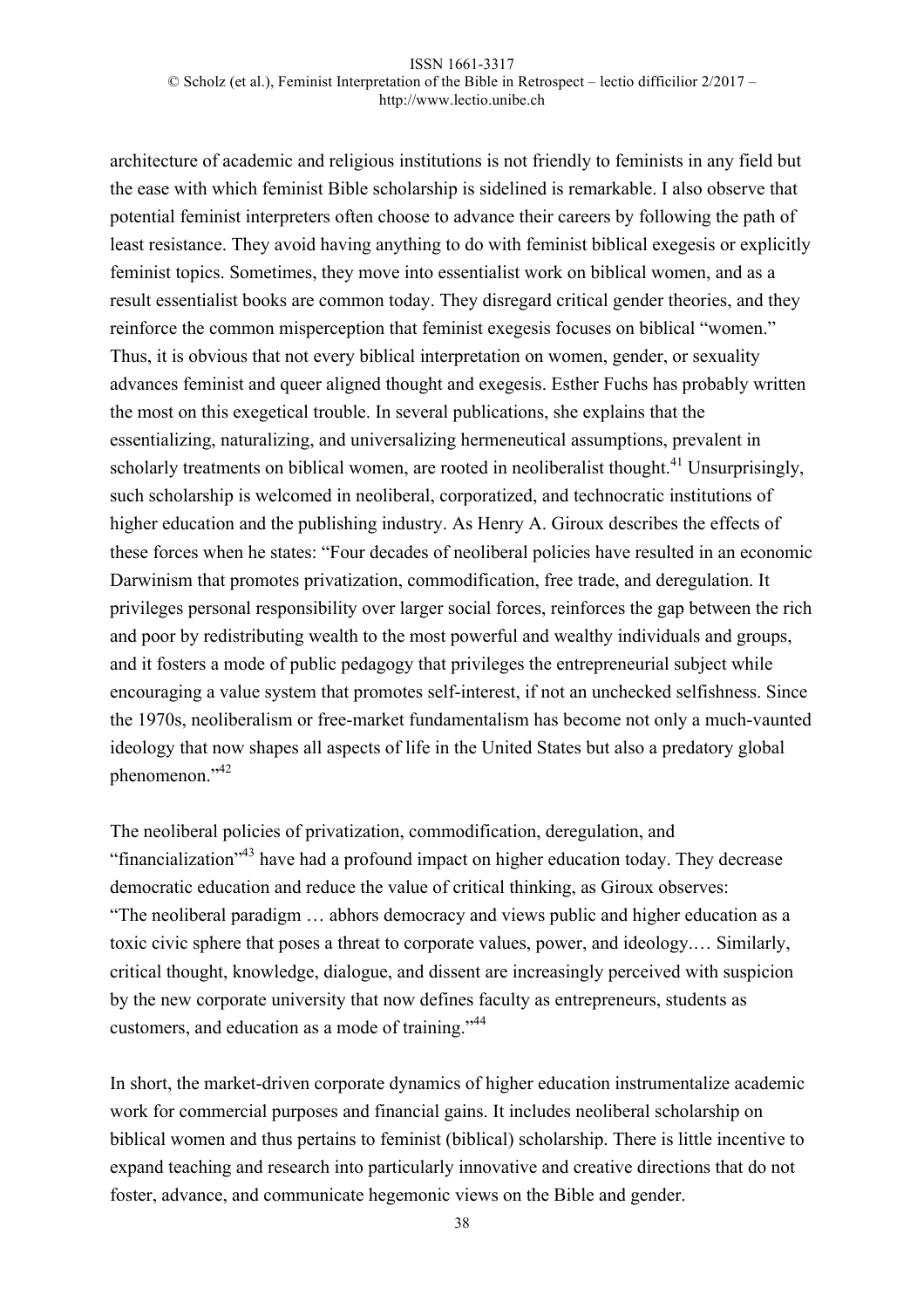Nevertheless, feminist biblical scholars *must* continue developing biblical studies as an international, interreligious, interracial, and intercultural intellectual field of research. We need to provide critical insight into the structures of domination as they pertain to biblical interpretation. We have to consider the intersections of gender, race, class, physical abilities, nationalism, colonialism, or heteronormativity, and we should provide intellectual rationale and analysis to global struggles for justice. We also need to insist on developing biblical studies as an academic location that critically investigates the manifold sociopolitical, economic, cultural, and religious conditions that require feminist change. We have to articulate sociopolitical, economic, cultural, and religious alternatives, and recognize existing divisions, including those based on gender, as asymmetric power relations that have profoundly defined, limited, and distorted the interpretative work in biblical studies. It is thus urgent that we collaborate with each other and to do whatever we can to build institutions and research agendas that open up spaces for the next generation of feminist Bible scholars, teachers, and readers. Tat-Siong Benny Liew calls for "intercommunal conversations across minority groups,"<sup>45</sup> and womanist exegetes, Gay L. Byron and Vanessa Lovelace, affirm "that interpreting sacred texts cannot be done independent of the communities with whom we read and to whom we are accountable.<sup>46</sup> In my view, feminist exegetes need to be part of these conversations. We need to be connected to our communities of accountability. In fact, many feminist and genderqueer Bible scholars have already reached out and engaged in this kind of "multipolar or multicentric" discourse, despite the difficulties of establishing it within our own institutional locations. In sum, those of us creating feminist alternatives to the kyriarchal status quo in biblical studies need to insist that biblical studies is feminist biblical studies, and vice versa, even when some universities, colleagues, and publishers ignore, sideline, or marginalize feminist biblical studies even today.

**Susanne Scholz**, Ph.D., is Professor of Old Testament at Perkins School of Theology at Southern Methodist University in Dallas, Texas, USA. She is the author and editor of fifteen books. Most recently, she published *The Bible as Political Artifact: On the Feminist Study of the Hebrew Bible*. Minneapolis (Fortress Press, 2017) and the second revised and expanded edition of *Introducing the Women's Hebrew Bible: Feminism, Gender Justice, and the Study of the Old Testament* (T&T Clark Bloomsbury, 2017). She is the series editor of *Feminist Studies and Sacred Texts*, published by Lexington Books, and she can be contacted at susanne-scholz.com.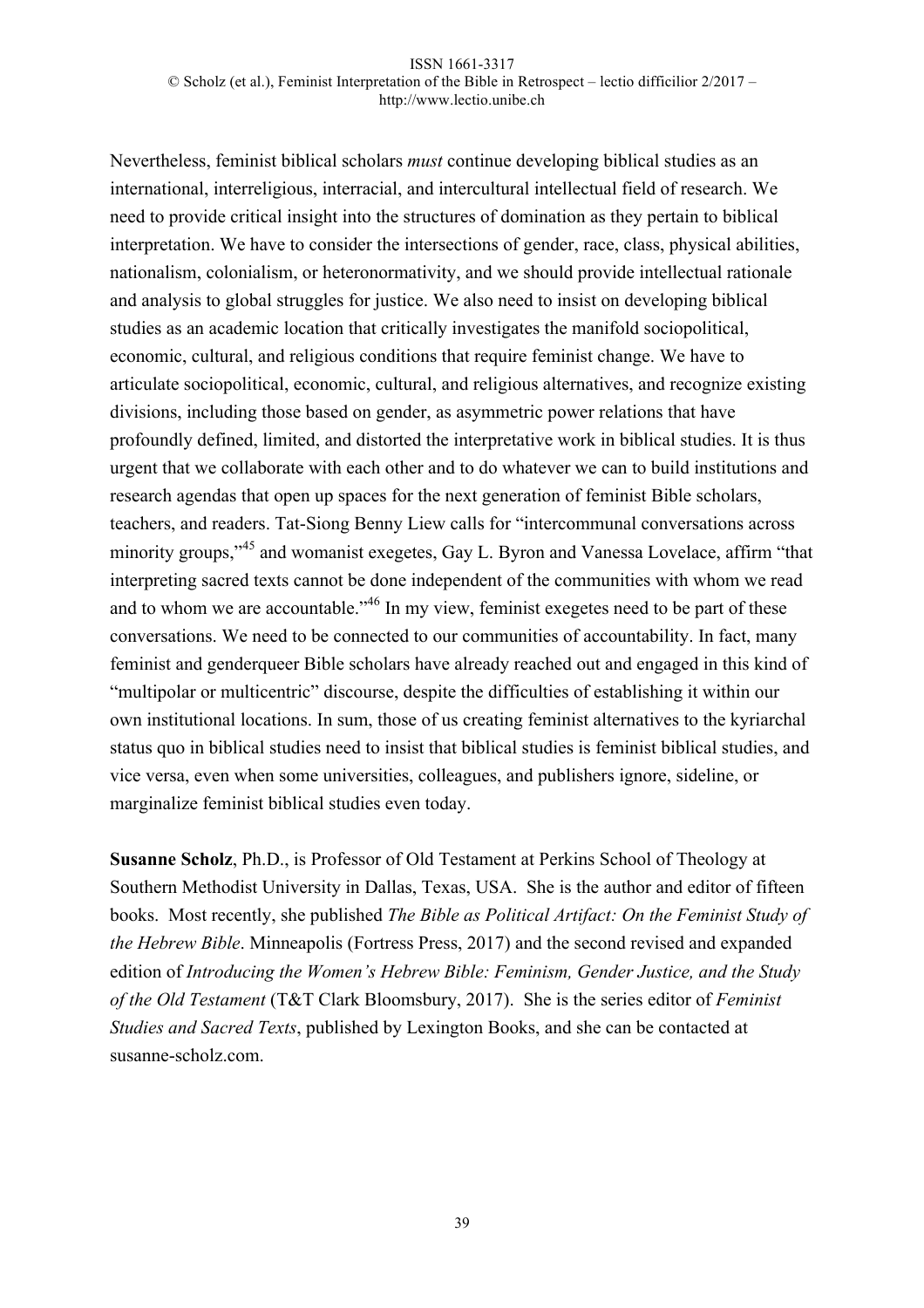<sup>1</sup> Susanne Scholz (ed.), Feminist Interpretation of the Bible in Retrospect (Sheffield: Sheffield) Phoenix Press, 2013–2016).

<sup>2</sup> Alice Walker, "Coming Apart," in: Laura Lederer, *Take Back the Night: Women on Pornography* (New York: Morrow, 1980), 100.

<sup>3</sup> Alice Walker, *In Search of Our Mothers' Gardens: Womanist Prose* (San Diego: Harcourt Brace Jovanovich, 1983), xi.

<sup>4</sup> Sermon excerpt from Wil Gafney, "You Have the Forehead of a Whore" (unpublished, 2017).

 $5 \omega$ wilgafney, Twitter, 2017.

l

<sup>6</sup> Renita Weems, *Just a Sister Away: A Womanist Vision of Women's Relationships in the Bible* (San Diego, CA: LuraMedia, 1988).

 $<sup>7</sup>$  There are fourteen essays in Volume 1, fourteen essays in Volume 2, and eighteen essays in</sup> Volume 3.

<sup>8</sup> Wil Gafney, *Womanist Midrash: A Reintroduction to the Women of the Torah and the Throne* (Louisville, KY: Westminster John Knox Press, 2017), 1–2.

<sup>9</sup> Carol Meyers, Tony Craven, and Ross S. Kraemer, *Women in Scripture: A Dictionary of Named and Unnamed Women in the Hebrew Bible, the Apocryphal/Deuterocanonical Books, and the New Testament* (Grand Rapids, MI: Eerdmans, 2000).

<sup>10</sup> Melissa Harris-Perry's *Sister Citizen: Shame, Stereotypes, and Black Women in America* (New Haven: Yale University Press, 2011); Tamura Lomax, *Jezebel Unhinged: Loosing the Black Female Body in Black Religion and Black Popular Culture* (forthcoming).

<sup>11</sup> Susanne Scholz, ed., *Feminist Interpretation of the Hebrew Bible in Retrospect*, *1: Biblical Books* (Sheffield: Sheffield Phoenix Press, 2013).

<sup>12</sup> Athalya Brenner, ed., *A Feminist Companion to the Bible* (16 vols.; Sheffield: Sheffield Academic Press, 1993-2001).

<sup>13</sup> Luise Schottroff and Marie-Theres Wacker, eds., *Kompendium Feministische Bibelauslegung* (Gütersloh: Kaiser and Gütersloher Verlagshaus, 1998, 2nd ed. 1999); *Feminist Biblical Interpretation: A Compendium of Critical Commentary on the Books of the Bible and Related Literature* (trans. Lisa E. Danhill et al.; GrandRapids/ Cambridge: Eerdmans, 2012).

<sup>14</sup> Scholz makes this observation in her introduction (vol. 1, p. 7).

<sup>15</sup> Scholz observes the hesitation of some feminist scholars to admit the locatedness of their work, see Scholz, "Introduction," (vol. 2, p. 5). I think that most scholars acknowledge their social location, but not all of them dare to disclose it.

<sup>16</sup> The situation is different in other parts of the world, see, e.g., the strong influence of the secular feminist movement in India as described by Monica Jyotsna Melanchthon, "Engaging Women's Experiences in the Struggle for Justice, Dignity, and Humanity: Hebrew Bible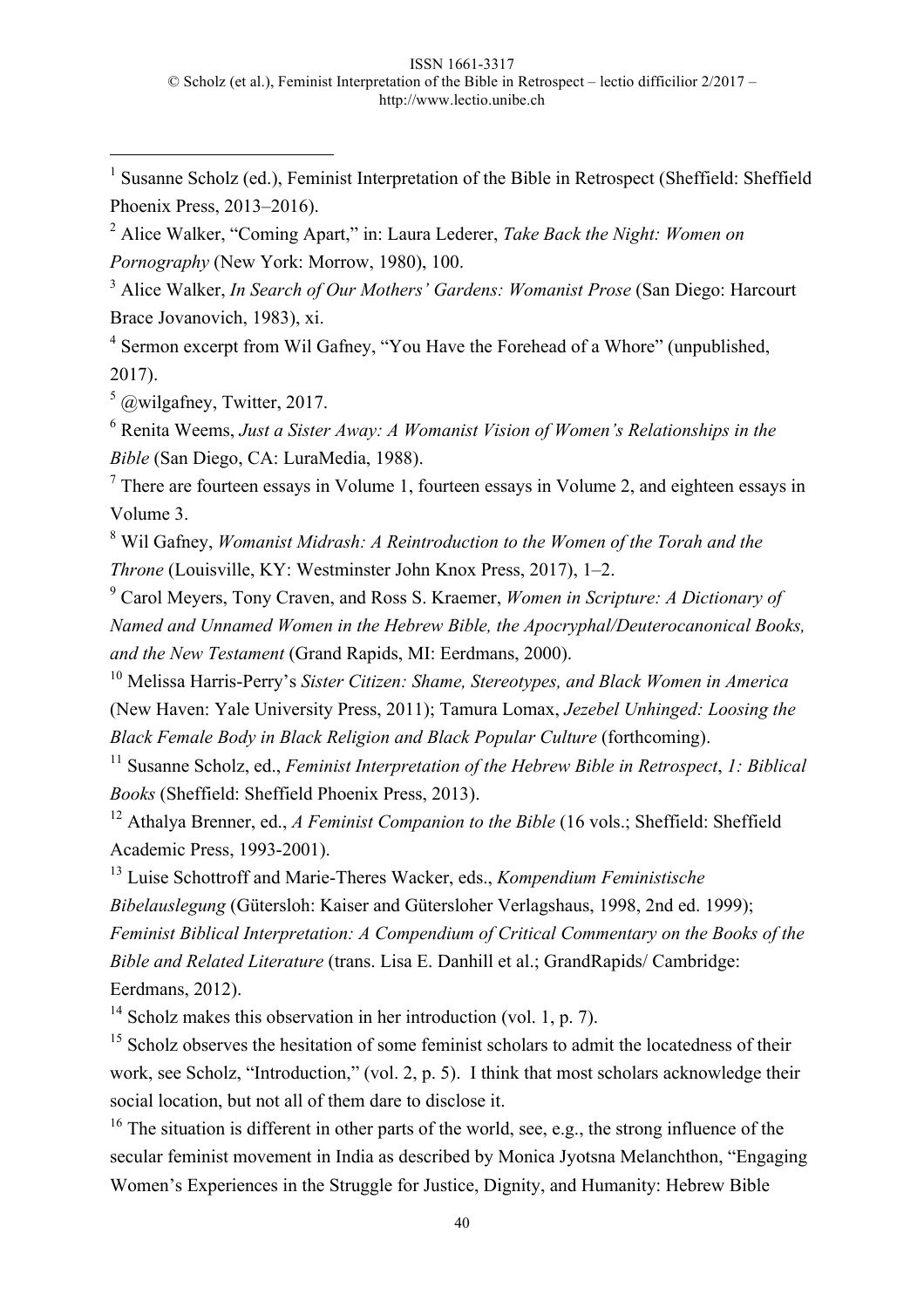Readings by South Asian Women," (vol. 2, p. 51–69, esp. p. 54–56, 67). In contrast, feminist readings in Latin America emerged within the churches and out of liberation theology; see Mercedes L. García Bachmann, "Thirsty Enough for Feminist Biblical Interpretation: Contextual Readings by Women from Latin America," (vol. 2, p. 97–117, esp. p. 102).

<sup>17</sup> Scholz, Susanne, ed., *Feminist Interpretation of the Hebrew Bible in Retrospect*, *II: Social Locations* (Sheffield: Sheffield Phoenix Press, 2014).

 $18$  Cf. Wai Ching Angela Wong, "Beyond Colonialism and Postcolonialism: Feminist Readings of the Bible in East Asia," (vol. 2, p. 28–50); Melanchthon, "Engaging Women's Experiences" (see note 16), p. 51–65.

 $19$  Cf. Esther Fuchs, "A Feminist Hermeneutics of Resistance: A Jewish Response to Interpretive Hegemony," (vol. 2, p. 151–87, esp. p. 153–54). Fuchs argues on page 154 that "no single approach can claim to be more or less feminist based on its genealogy, but rather on the extent to which one or the other has been adapted and adopted by feminist critics."  $20$  Cf. Pamela J. Milne, "Feminist-Critical Scholarship from Secular Perspectives: The Hebrew Bible in the Context of Women's Lives in this World," (vol. 2, p. 234–49).

 $21$  See Julie Kelso's harsh critique on interpretations by Eskenazi, Karrer-Grube, and Wacker in her essay, "Reading Silence: The Books of Chronicles and Ezra-Nehemiah, and the Relative Absence of a Feminist Interpretive History," (vol. 1, p. 268–89, esp. p. 280 "plain misleading"), p. 281 ("outlandish and largely unsupportable statements"), p. 283 ("a frustratingly anti-feminist stance").

<sup>22</sup> Cf. Katharina von Kellenbach, "Cultivating a Hermeneutics of Respect for Judaism: Christian Feminist Interpretations of the Hebrew Bible after the Holocaust," (vol. 2, p. 250– 68).

<sup>23</sup> Cf. Jane Everhart, "Women Who Love Women Reading Hebrew Bible Texts: About a Lesbian Biblical Hermeneutics," (vol. 2, p. 188–204, esp. p. 195–98); further references to Guest are in Volume 2 (vol. 2, p. 88–89, 139; vol. 2, p. 254–55, 314, 318, 321–22).

<sup>24</sup> Scholz, Susanne, ed., *Feminist Interpretation of the Hebrew Bible in Retrospect, 3: Methods* (Sheffield: Sheffield Phoenix Press, 2016), 5.

<sup>25</sup> Sarah Shectman, "Back to the Past: An Overview of Feminist Historical Criticism," (vol. 3, p. 55–73, esp. p. 55).

<sup>26</sup> Carol L. Meyers, "Beyond the Bible: Archaeology, Ethnohistory, and the Study of Israelite Women," (vol. 3, p. 74–90).

 $27$  Johanna Stiebert, "Within and Without Purity, Danger, Honour, and Shame:

Anthropological Approaches in Feminist Hebrew Bible Studies," (vol. 3, p. 111–35).

<sup>28</sup> Rebecca Hancock, "Advantages and Challenges: Comparative Historical Criticism and Feminist Biblical Studies," (vol. 3, p. 91–110).

<sup>29</sup> Cf. Hancock, "Advantages," 110.

-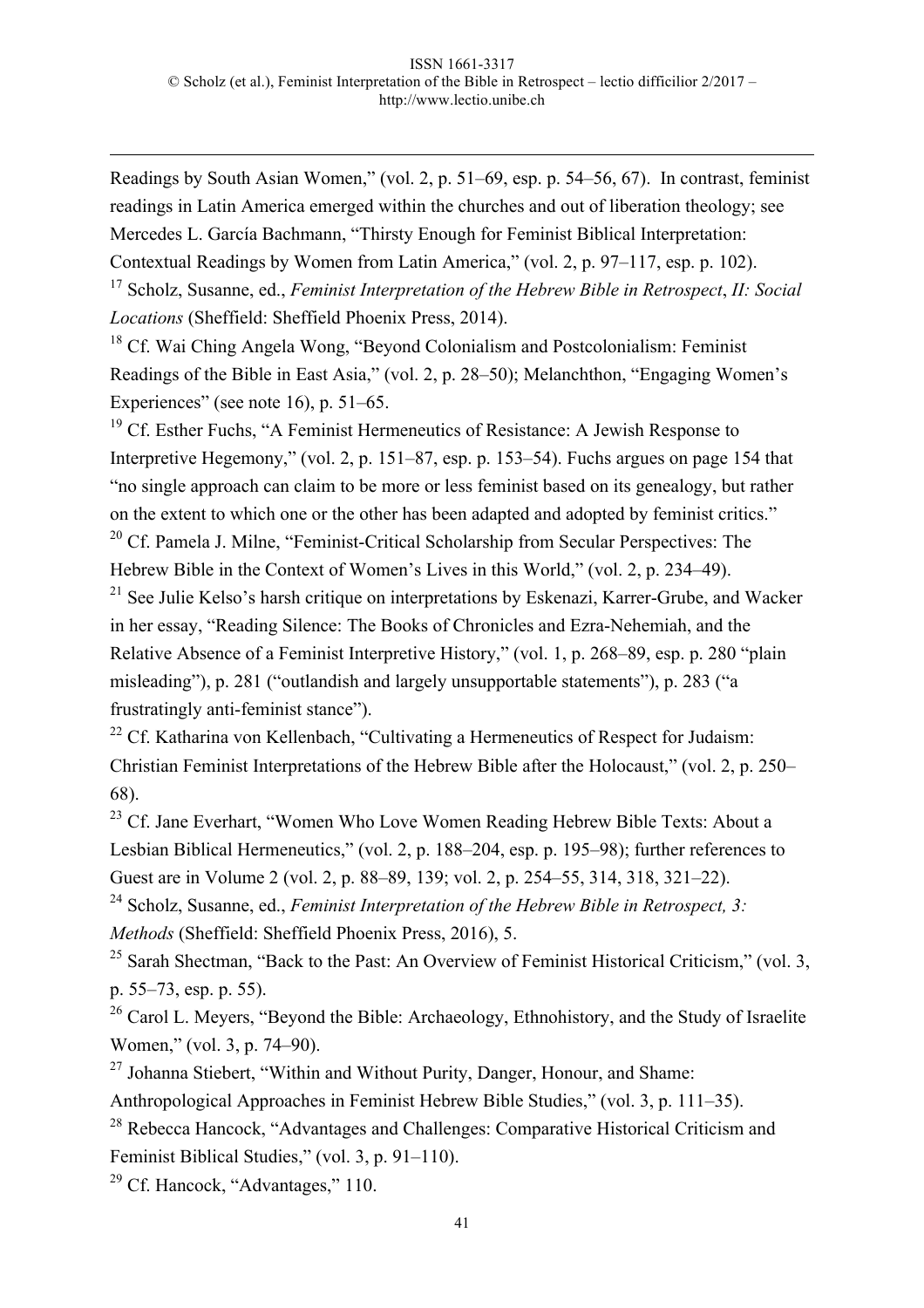<sup>30</sup> Pamela J. Milne and Susanne Scholz, "On Method and Methodology in Feminist Biblical Studies: A Conversation," (vol. 3, p. 19–34).

 $31$  Karin Baker-Fletcher, "Seeking our Survival, Our Quality of Life, and Wisdom: Womanist Approaches to the Hebrew Bible," (vol. 3, p. 225–42).

 $32$  Jeremia Punt, "Dealing with Empire and Negotiating Hegemony: Developments in Postcolonial Feminist Hebrew Bible Criticism," (vol. 3, p. 278–303).

<sup>33</sup> Nicole J. Ruane, "When Women Aren't Enough: Gender Criticism in Feminist Hebrew Bible Interpretation," (vol. 3, p. 243–60, esp. p. 243).

<sup>34</sup> Tina Pippin, "Biblical Women as Ideological Constructs toward Justice: Ideological

Criticism as a Feminist/Womanist Method," (vol. 3, p. 261–77; esp. p. 277) and in her title.

<sup>35</sup> Roland Boer, "Modes of Productions and Reading Labors on the Margins: Marxist Feminist Criticism of the Hebrew Bible," (vol. 3, p. 326–44).

<sup>36</sup> Caroline Blyth, "Engaging with Cultural Discourses: Cultural Feminist Criticism in Hebrew Bible Studies," (vol. 3, p. 364–79).

 $37$ I am reminded here also of Scholz's argument made in defence of Dinah in Genesis 34, where she claims that a feminist would always take the side of the victim. Susanne Scholz, *Sacred Witness: Rape in the Hebrew Bible* (Minneapolis: Fortress, 2010), 30.

<sup>38</sup> R. S. Sugirtharajah, "Introduction and Some Thoughts on Asian Biblical Hermeneutics," *Biblical Interpretation* 2 (1994) 251–263.

<sup>39</sup> Nancy A. Naples, "feminist methodology", in George Ritzer (ed.), *The Blackwell Encyclopedia of Sociology (vol. iv)* (Malden, MA: Blackwell Publishing, 2007), 1701–6, here 1702.

 $40$  For full disclosure, I did not receive the review of my three colleagues on time to develop my specific response to their comments.

<sup>41</sup> For an introduction on neoliberalism, see, e.g., Manfred B. Steger and Ravi K. Roy, *Neoliberalism: A Very Short Introduction* (Oxford/New York: Oxford University Press, 2010).

<sup>42</sup> Henry A. Giroux, *Neoliberalism's War on Higher Education* (Chicago, Illinois: Haymarket Books, 2014), 1.

<sup>43</sup> For the latter dynamic, see the important analysis by Costas Lapavitsas, *Profiting without Producing: How Finance Exploits Us All* (Versos, 2013).

<sup>44</sup> Ibid., 30.

-

<sup>45</sup> Tat-Siong Benny Liew, "What Has Been Done? What Can We Learn? Racial/Ethnic Minority Readings of the Bible in the United States," in *The Future of the Biblical Past: Envisioning Biblical Studies on a Global Key*, ed. Roland Boer and Fernando F. Segovia (Atlanta: SBL, 2012), 282-283.

<sup>46</sup> Gay L. Byron and Vanessa Lovelace, "Introduction: Methods and the Making of Womanist